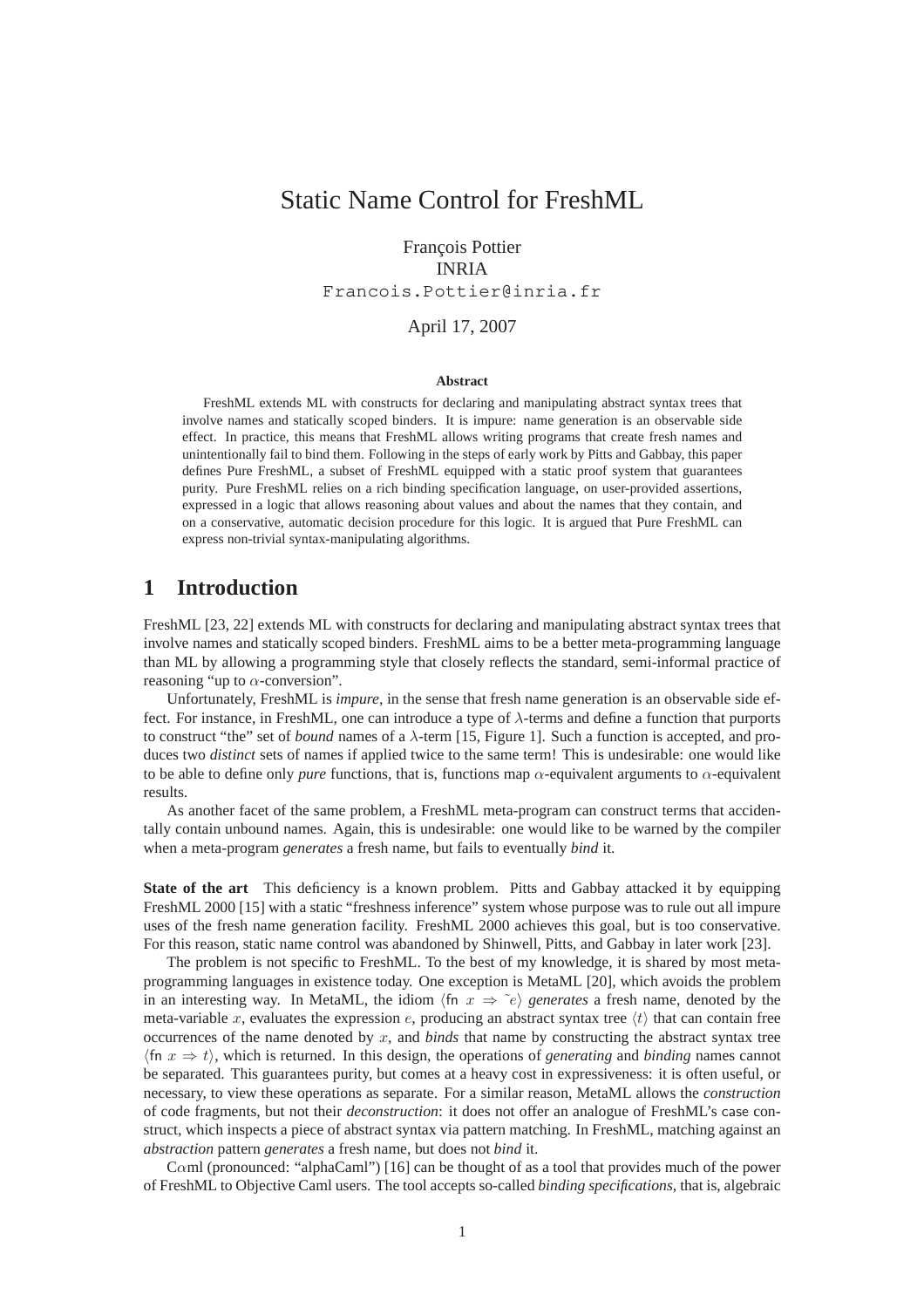data type declarations, enriched with information on where and how atoms are bound. The tool turns these specifications into Objective Caml type declarations and code. By relying on Objective Caml's abstract types, it is able to guarantee that atoms of different sorts are not mixed, and that abstractions (in FreshML's sense) are not violated—that is, their bound atoms are "freshened" when they are deconstructed. However, the tool contains no type system or proof system of its own, so it cannot guarantee that its fresh name generation facility is used in a pure manner.

Other pieces of related work are discussed in §7.

Even though neither FreshML, MetaML, Cαml, or any deployed meta-programming language that I know of, solves this problem, it is worth attacking. It is easy, and important, to statically detect that a program *is* lexically ill-formed. It should be just as important to statically detect that a meta-program can *generate* a lexically ill-formed program.

**Towards a solution** This paper presents Pure FreshML, a version of FreshML equipped with a static discipline for enforcing purity. I refer to this discipline as a *proof system*, rather than a type system, because it is very much like a Hoare logic for proving properties of programs. Throughout the paper, I use the words "pure" and "purity" in a somewhat non-standard fashion: in a "pure" program, name generation is not an observable side effect, but non-termination remains possible.

The proof system is layered on top of a conventional *type system*, which, in this paper, is a system of simple types. Enriching the type system with more features, such as ML- or System F-style polymorphism, would be straightforward. In fact, the proof system is almost entirely independent of the underlying type system. The only connection between the two resides in the interpretation of constraints (§3), which is typed: that is, the type of a variable can influence the meaning of a constraint. If desired, the type system can have type inference: the presence of the proof system does not prevent that.

The proof system is inspired by Pitts and Gabbay's "freshness inference" system [15], but is significantly more expressive, thanks to three new ingredients.

First, the system relies on a logic that combines Boolean constraints over sets of atoms, equations between values, and the primitive function *fa*, also known as *support*, which maps a value to the set of its free atoms. The judgements of the proof system involve Hoare-style triples of the form  $\{H\}e\{P\}$ , where H is a constraint—a precondition—and P is a parameterized constraint—a postcondition. The logic comes with a fully automated decision procedure for entailment problems, which is sound, and slightly conservative.

Second, the system allows explicit assertions to be provided by the programmer. Function definitions are annotated with optional *preconditions* and *postconditions*. Similarly, let constructs carry an optional postcondition. Last, data constructor declarations carry an optional *guard*.

Last, the system relies on Cαml's *binding specification* language [16] as a means of describing how names are bound. This language is more expressive than Urban, Pitts, and Gabbay's nominal signatures [25], which only allow binding one name at a time, and than Fresh Objective Caml's abstraction types [21], which do not allow binding occurrences and free occurrences to coexist within a single data structure, such as an environment. The need for an expressive binding specification language arises not only when dealing with complex abstract syntax, but also when defining internal data structures that involve names, such as evaluation environments ( $\S 6.1$ ) and nested, name-capturing contexts ( $\S 6.2$ ). It should be noted that the choice of C $\alpha$ ml's specification language, as opposed to some (as of now hypothetical) other language of comparable expressiveness, is not essential.

**A taste of purity** Before delving into the technical presentation of Pure FreshML, I encourage the reader to have a brief look at Figure 8, which shows how *normalization by evaluation* is expressed in Pure FreshML.

Normalization by evaluation is an interesting benchmark because it makes non-trivial use of names and environments. It is used by Shinwell *et al.* [23], who stress the ease with which it is expressed in FreshML. They point out that it is *not* accepted by FreshML 2000's static "freshness inference" system [15], and that even a manual proof of its correctness is "far from immediate" [23]. Up to a few changes and annotations, it *is* expressible in Pure FreshML.

Submitting the program in Figure 8 to the proof system results in 10 proof obligations. One such obligation arises from the use of the fresh construct (line 21). Three arise from the use of pattern matching against an abstraction pattern (lines 20, 46, and 50). Six arise from the need to establish the postcondition in the body of function *evals* (lines 41, 43, 44, 47, 51, and 53). All ten obligations are automatically discharged. This proves that the program is *pure*. That is, *normalize* denotes a (possibly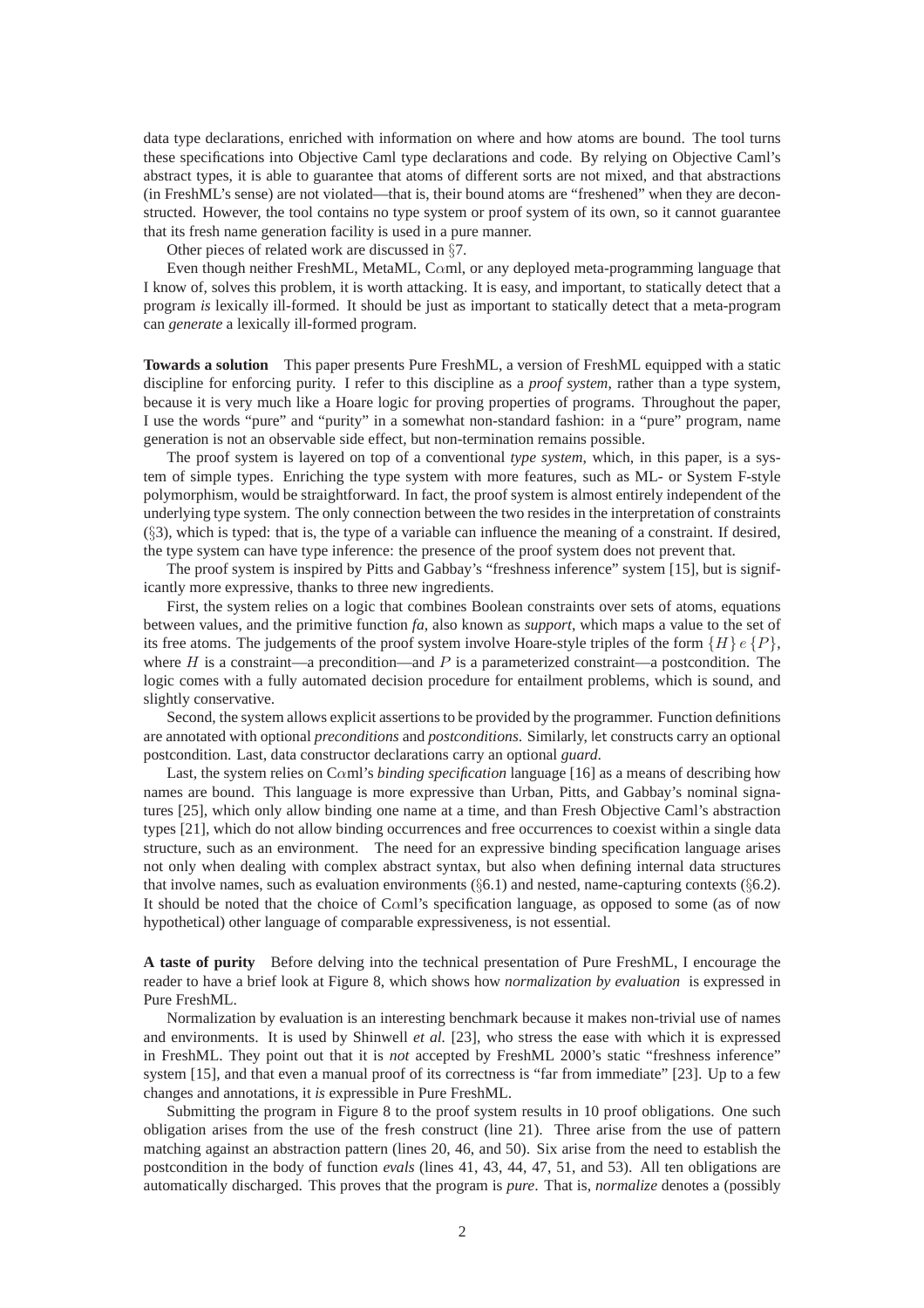#### *Syntactic objects*

$$
v ::= x | () | (v, v) | K v | \langle x \rangle v
$$
  
\n
$$
p ::= () | (x, x) | K x | \langle x \rangle x
$$
  
\n
$$
e ::= v
$$
  
\n
$$
| \text{ case } p = v \text{ then } e
$$
  
\n
$$
| \text{ absurd} | \text{ next} | \text{ fail}
$$
  
\n
$$
| \text{ try } e \text{ else } e
$$
  
\n
$$
| \text{ fresh } x \text{ in } e
$$
  
\n
$$
| \text{ if } x = x \text{ then } e \text{ else } e
$$
  
\n
$$
| \text{ let } x \text{ where } C = e \text{ in } e
$$
  
\n
$$
f(v)
$$
  
\n
$$
f d ::= \text{ fun } f(x \text{ where } C) : x \text{ where } C = e
$$
  
\n
$$
C, H ::= (\text{see §3.1})
$$
  
\n
$$
T ::= e | \Gamma; x : \tau
$$

#### *Semantic objects*

 $w := a | () | (w, w) | K w | \langle a \rangle w$  $F \ ::= \ a \mid x.e \mid x = w \mid e$  $S$  ::=  $\epsilon | S; F$  $c \ ::= S/e \mid S/w$ 

*Mapping values to semantic values*

$$
\rho(()) = ()
$$
  
\n
$$
\rho((v_1, v_2)) = (\rho(v_1), \rho(v_2))
$$
  
\n
$$
\rho(K v) = K \rho(v)
$$
  
\n
$$
\rho(\langle x \rangle v) = \langle \rho(x) \rangle \rho(v) \quad \text{if } \rho(x) \text{ is an atom}
$$



non-terminating) pure function from  $\lambda$ -terms to  $\lambda$ -terms: the fact that it internally generates fresh atoms is not an observable side effect.

**Road map** The paper is laid out as follows. First (§2), I introduce the syntax of Pure FreshML, its operational semantics, and a simple type system, which statically prevents most errors, but does *not* prevent incorrect uses of the name generator. Then (§3), I define the syntax and interpretation of constraints, as well as a conservative decision procedure for entailment problems. Equipped with these tools, I introduce the proof system (§4) and prove that it statically prevents *all* errors. Cαmlstyle abstractions and generalized algebraic data type declarations are described only informally (§5). A couple of extended examples are presented in §6. The paper ends with discussions of related and future work (§7, §8). An early prototype implementation, together with several code samples, is available online [17].

### **2 Pure FreshML**

### **2.1 Syntax**

The syntax of Pure FreshML appears in Figure 1. It is similar to the calculi of Pitts *et al.* [15, 23], up to the omission of first-class functions (see §8 for a discussion). Two important features, C $\alpha$ ml-style abstractions and generalized algebraic data types, are omitted in this formal presentation. They are informally described in §5 and §6.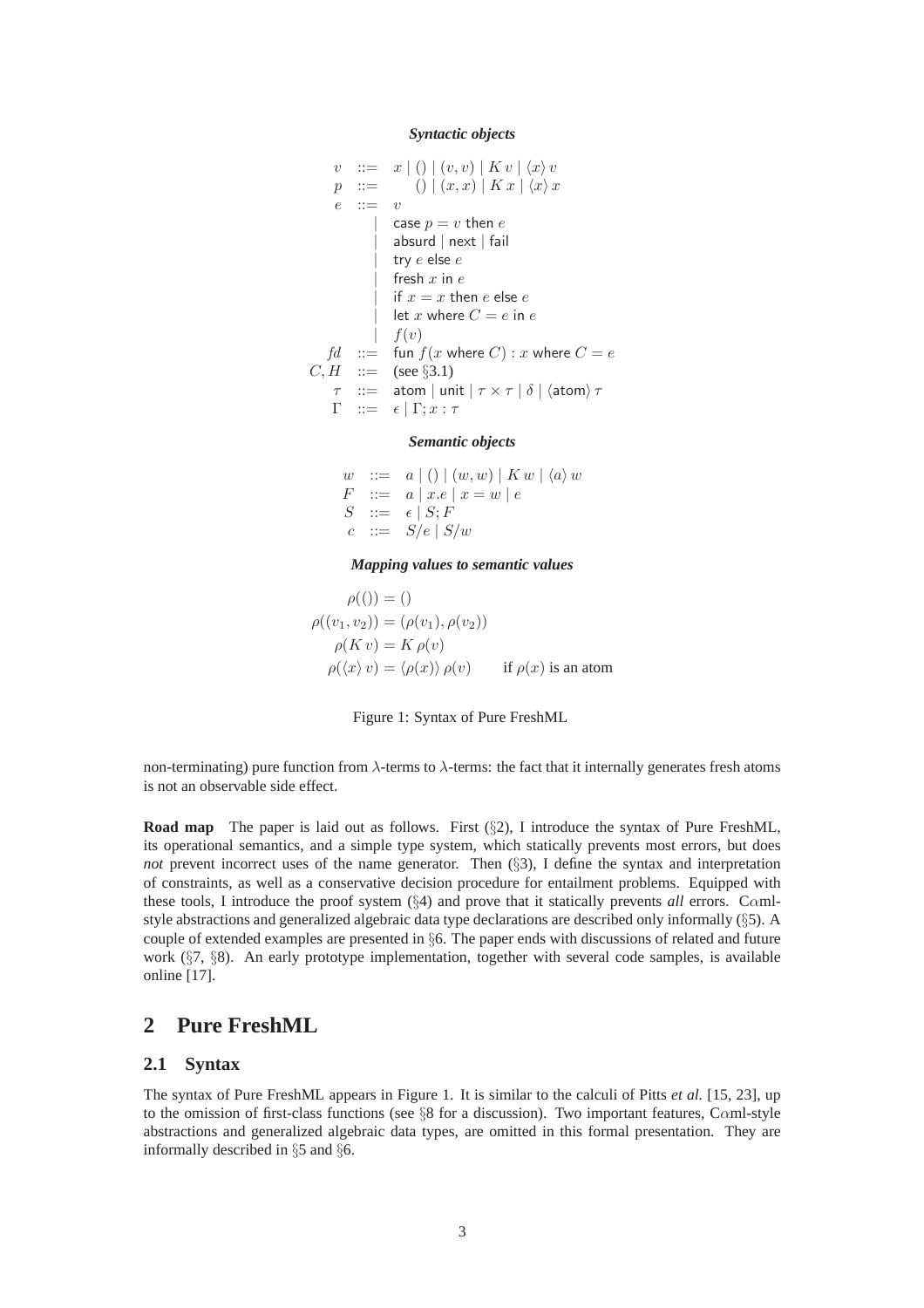**Values and patterns** Values v include variables x, the unit value (), pairs  $(v, v)$ , injections K v, where K ranges over data constructors, and binary *abstractions*  $\langle x \rangle$  v, where the variable x denotes an atom that is, an object-level name. In an abstraction  $\langle x \rangle v$ , the variable x is not bound: this is a free occurrence of x. Patterns  $p$  are shallow and form a subset of values. They are required to be linear. It would be interesting to remove this restriction (§8).

**Expressions** In order to facilitate the formulation of the proof system, a couple of simplifications are built into the syntax. First, the actual argument of a function call, as well as the scrutinee of a case construct, must be values. This requirement, which is reminiscent of A-normal form [5], is met by introducing let forms to name the results of intermediate computations. Second, the case construct only has one branch, guarded by a shallow pattern. Two exception forms, next and fail, together with a try construct, allow encoding general case constructs featuring an arbitrary number of branches and deep (nested) patterns. These simplifications make Pure FreshML, as presented here, a kernel language. In practice, one would offer an unrestricted surface language and define a translation from the surface language down to the kernel language. This is done in my prototype implementation.

Expressions can build values via "v" and deconstruct them via "case  $p = v$  then e", where the variables in  $p$  are considered bound within  $e$ . The execution of a case construct aborts, by raising next, if p does not match v. next is an exception that is caught with a try construct. fail is an exception that cannot be caught. absurd asserts that the current program point is unreachable. It is somewhat similar to fail, but is statically checked, so, in a valid program, it is never executed. As in Pitts and Gabbay's paper [15], the if construct is specialized: it compares two atoms for equality. It is possible to replace it with a general-purpose if form, while preserving the precision of the analysis, but I lack space to describe this extension.

The fresh construct generates a fresh atom. As in Pitts and Gabbay's original work [15], the atom is bound to a variable x whose scope is the expression e. In contrast, in Shinwell *et al.*'s later work [23], fresh is just an effectful primitive operation. It seems that only the first form can be given a pure semantics, so it is naturally the one I adopt.

The let form is standard, except for the assertion C. In let x where  $C = e_1$  in  $e_2$ , the variable x is bound in C and  $e_2$ . The constraint C acts as a postcondition for  $e_1$ , and must in general be explicitly supplied by the user. (Automatically computing a strongest postcondition for an arbitrary expression is not possible, because the constraint logic is too weak—for instance, it lacks existential quantification.) Yet, in certain common cases, the translation from the surface language down to the kernel language can make up an appropriate constraint. For instance, if  $e_1$  is a value v, then  $x = v$  is the strongest postcondition. If  $e_1$  is a function call  $f(v)$ , then the postcondition associated with f, instantiated with v and  $x$ , is the strongest postcondition.

**Function definitions** A program is composed of a set of mutually recursive toplevel function definitions. Each such definition takes the form fun  $f(x_1)$  where  $C_1$  :  $x_2$  where  $C_2 = e$ , where  $x_1$  is bound within  $C_1$ ,  $C_2$ , and e, while  $x_2$  is bound only within  $C_2$ . This defines a function whose precondition is  $C_1$  and whose postcondition is  $C_2$ . If desired, one function of no arguments can be distinguished as the program's entry point.

#### **2.2 Operational semantics**

**Semantic values** I have pointed out that, in an abstraction  $\langle x \rangle v$ , the variable x is not bound in v. Yet, an intuitive understanding of the semantics of FreshML dictates that, when this abstraction is evaluated, the atom denoted by x *becomes bound* in the value denoted by v. In order to formalize this intuition, I introduce a distinct syntactic category of *semantic values*, written w (Figure 1).

Semantic values do not contain variables, but contain *atoms* a, drawn from a countably infinite set A, and contain abstractions of the form  $\langle a \rangle w$ , where a *is considered bound in* w. The set of *free atoms* of a semantic value w, written  $fa(w)$ , is defined in the obvious way. It is also known as the *support* of w. An atom a is *fresh for* some syntactic entity when it is not among the free atoms of that entity.

Semantic values are used in the operational semantics and in the interpretation of constraints  $(\S3.1)$ . They coincide with Pitts'  $\alpha$ -terms [14, §2.4].

Values  $v$  contain variables, but not atoms, while semantic values  $w$  contain atoms, but not variables. Values are turned into semantic values via *simultaneous* substitution of semantic values for *all* free variables. In order to maintain a strict segregation between values and semantic values, the operational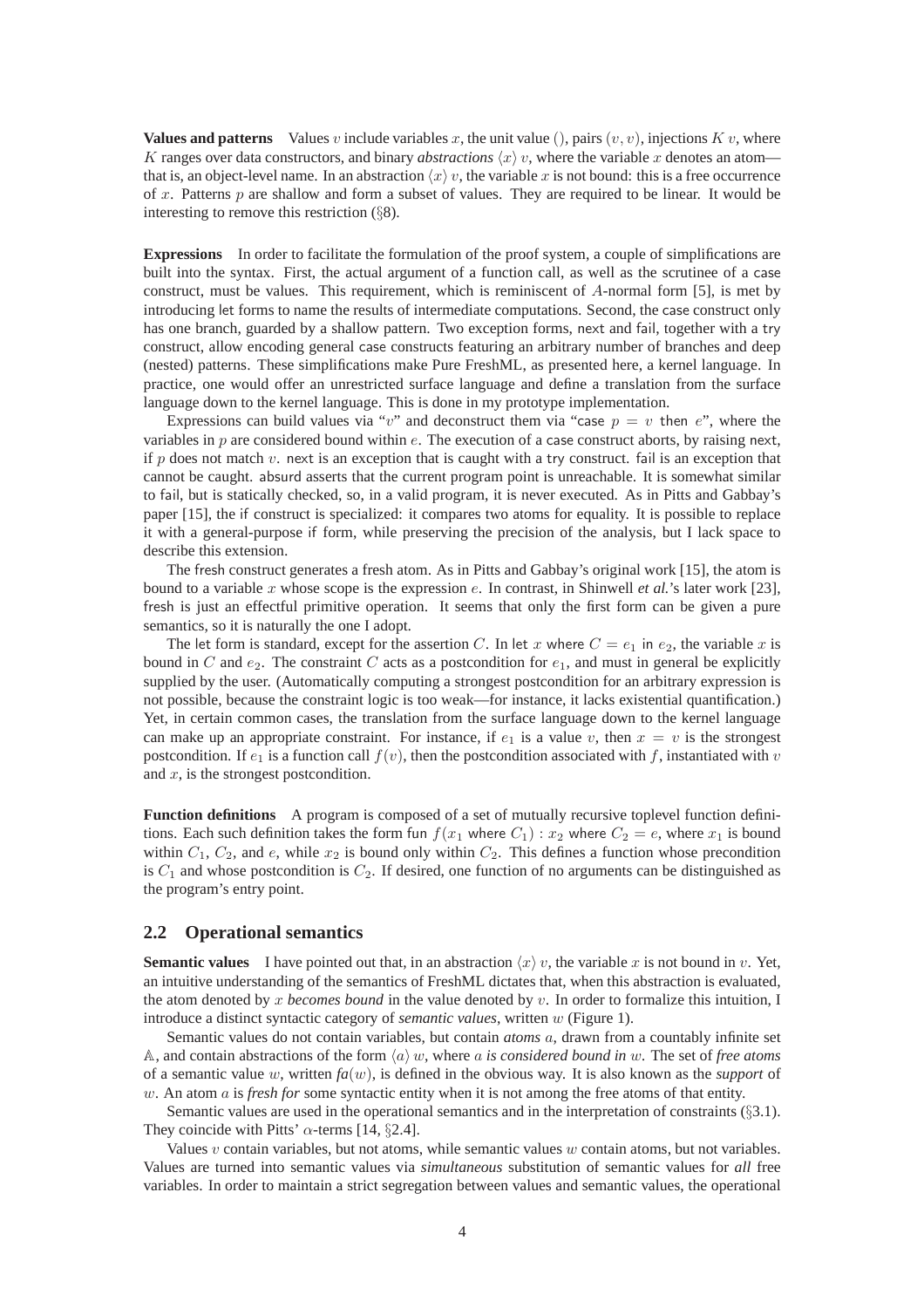$$
S/v \longrightarrow S/S(v)
$$
\n
$$
S/\text{case}(1) = v \text{ then } e \longrightarrow S/e
$$
\nif  $S(v) = (1)$ \n
$$
S/\text{case}(x_1, x_2) = v \text{ then } e \longrightarrow S; x_1 = w_1; x_2 = w_2/e
$$
 if  $S(v) = (w_1, w_2)$ \n
$$
S/\text{case } K_1 x = v \text{ then } e \longrightarrow S; x = w/e
$$
\nif  $S(v) = K_2 w$  and  $K_1 = K_2$ \n
$$
S/\text{case}(x_1) x_2 = v \text{ then } e \longrightarrow S/\text{next}
$$
\nif  $S(v) = K_2 w$  and  $K_1 \neq K_2$ \n
$$
S/\text{case}(x_1) x_2 = v \text{ then } e \longrightarrow S; a; x_1 = a; x_2 = w/e
$$
\nif  $S(v) = \langle a \rangle w$  and a fresh for  $S$ \n
$$
S/\text{true} = \langle s \rangle e
$$
\n
$$
S/\text{true} \longrightarrow S/\text{next}
$$
\n
$$
S/\text{first} \longrightarrow S/e
$$
\n
$$
S, F/\text{fail} \longrightarrow S/\text{fail}
$$
\n
$$
S/\text{first} \longrightarrow S/\text{real}
$$
\n
$$
S/\text{first} \longrightarrow S/\text{fail}
$$
\n
$$
S/\text{first} \longrightarrow S/\text{fail}
$$
\n
$$
S/\text{first} \longrightarrow S, a; x = a/e
$$
\nif a fresh for  $S$ \n
$$
S/\text{if } x_1 = x_2 \text{ then } e_1 \text{ else } e_2 \longrightarrow S/e_1
$$
\nif  $S(x_1) = a_1$  and  $S(x_2) = a_2$  and  $a_1 = a_2$ \n
$$
S/\text{let } x \text{ where } C = e_1 \text{ in } e_2 \longrightarrow S; x.e_2/e_1
$$
\n
$$
S/\text{let } x \text{ where } C = e_1 \text{ in } e_2 \longrightarrow S; x.e_2/e_1
$$
\n
$$
S, a/w \longrightarrow S/w
$$
\nif  $S(x_1) = a_1$  and  $S(x_2) = a_2$  and

Figure 2: Operational semantics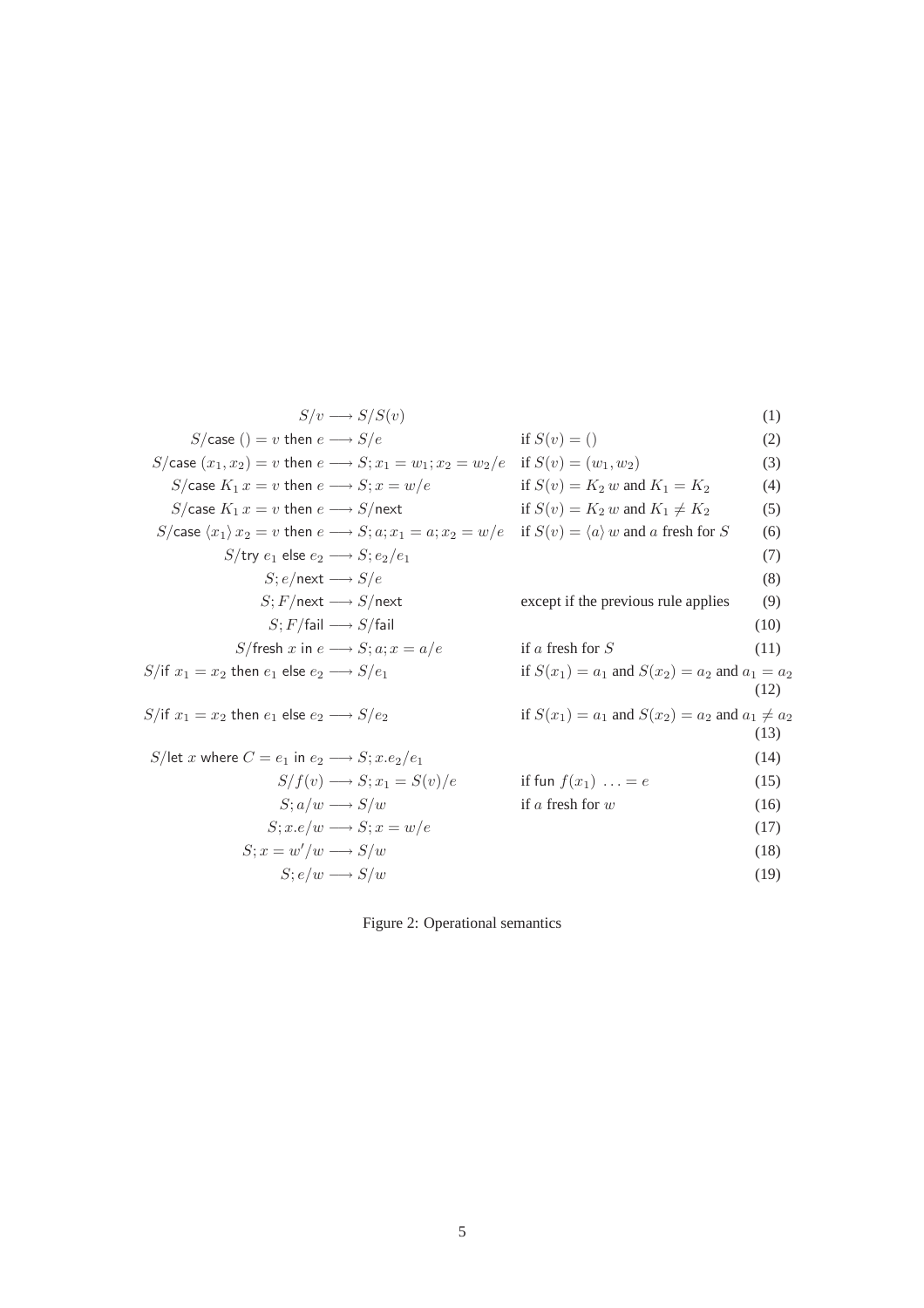semantics relies on *stacks*, which, among other roles, represent a deferred substitution of semantic values for all variables in scope. This is in contrast with a more standard operational semantics based on evaluation contexts, in the style of Wright and Felleisen [27], where substitutions are not deferred.

In order to avoid deferring substitutions and to allow defining standard notions of evaluation contexts and β-reduction, an alternate approach would be to make semantic values a subset of values, and to ensure that values are stable under substitutions of a single atom for a single variable. One disadvantage of such an approach, in my opinion, would be a more complex (and perhaps confusing) treatment of values.

**Stacks and configurations** A *stack* S is a sequence of *frames* F (Figure 1). There are four kinds of frames, which intuitively correspond to "evaluation contexts" of depth 1, as per the following table:

|          | frame   intuitive reading |
|----------|---------------------------|
| $\alpha$ | fresh $a$ in $\parallel$  |
| x.e      | let $x = \parallel$ in e  |
| $x=w$    | let $x = w$ in $\Box$     |
| P.       | try $\parallel$ else $e$  |

The presence of the frame  $a$  on the stack means that a fresh construct was entered, that the freshly generated atom is  $a$ , and that the fresh construct was not exited yet. The frame  $x.e$  means that the lefthand side of a let construct was entered. The value of the left-hand side, when available, will be bound to x in the evaluation of e. Note that x is considered bound within e. The frame  $x = w$  means that x is currently bound to the semantic value  $w$ . The frame  $e$  means that a try construct was entered, and was not exited yet. If the exception next is raised, it will be caught and  $e$  will be evaluated; if, on the other hand, a value is returned, e will be discarded.

I define the *domain* of a frame F as follows. The domain of a is a; the domain of  $x = w$  is x; the domain of x.e and of e is empty. The domain of a stack  $S$  is the ordered sequence of variables and atoms obtained by concatenating the domains of the frames that make up S. A syntactic entity is *closed under* S when its free variables and free atoms are members of the domain of S.

A *configuration* is of the form  $S/e$  or  $S/w$ , where e and w are closed under S. The variables and atoms in the domain of S are considered bound in such a configuration, so that configurations are closed. A *result* is a configuration of the form  $\epsilon/w$  or  $\epsilon$ /next or  $\epsilon$ /fail.

**Turning values into semantic values** A *valuation*  $\rho$  is a finite mapping of variables to semantic values. It is lifted to a mapping of values to semantic values (Figure 1). Note that a syntactic abstraction  $\langle x \rangle$  v is mapped down to a semantic abstraction  $\langle \rho(x) \rangle \rho(v)$ , where the atom  $\rho(x)$  is now bound in the semantic value  $\rho(v)$ . If  $\rho(x)$  happens not to be an atom, then  $\rho(\langle x \rangle v)$  is undefined. Such a situation is ruled out by the type system (§2.3).

A stack S can be viewed as a valuation, defined by the collection of all frames of the form  $x = w$ within S. Thus, a value v that is closed under a stack S can be turned into a semantic value  $S(v)$ .

**Reduction** The small-step operational semantics of Pure FreshML is given by a binary reduction relation over configurations (Figure 2). The rules may seem numerous, but are simple. I now explain some of them.

Reduction rule 1 turns a value v into a semantic value; it is applicable only if  $S(v)$  is defined. Reduction rules 2–6, 12–13, and 15 also exploit this mechanism.

Reduction rule 11 states that evaluating "fresh  $x$  in  $e$ " creates a fresh atom  $a$ , augments the stack with two new frames, which separately record the fact that  $a$  was created and the fact that  $x$  was bound to a, and proceeds with the evaluation of  $e$ . When and if  $e$  eventually reduces to a semantic value  $w$ , these two stack frames are popped by reduction rules 18 and 16, *provided* a *does not appear free in* w. This requirement is directly inspired by Gabbay and Pitts' treatment of "locally fresh atoms" [6, Remark 6.4]. When the side condition of reduction rule 16 is violated, no reduction is possible: the configuration  $S$ ;  $a/w$  is stuck. This corresponds to an incorrect use of the fresh construct, which one would like to statically prevent.

Reduction rules 2–6 describe pattern matching. In particular, reduction rule 5 states that the failure of pattern matching causes the exception next to be raised. Reduction rule 6 states that matching against an abstraction pattern  $\langle x_1 \rangle x_2$  causes a fresh atom a to be generated, just as if a fresh construct had been evaluated [15, 23, 22].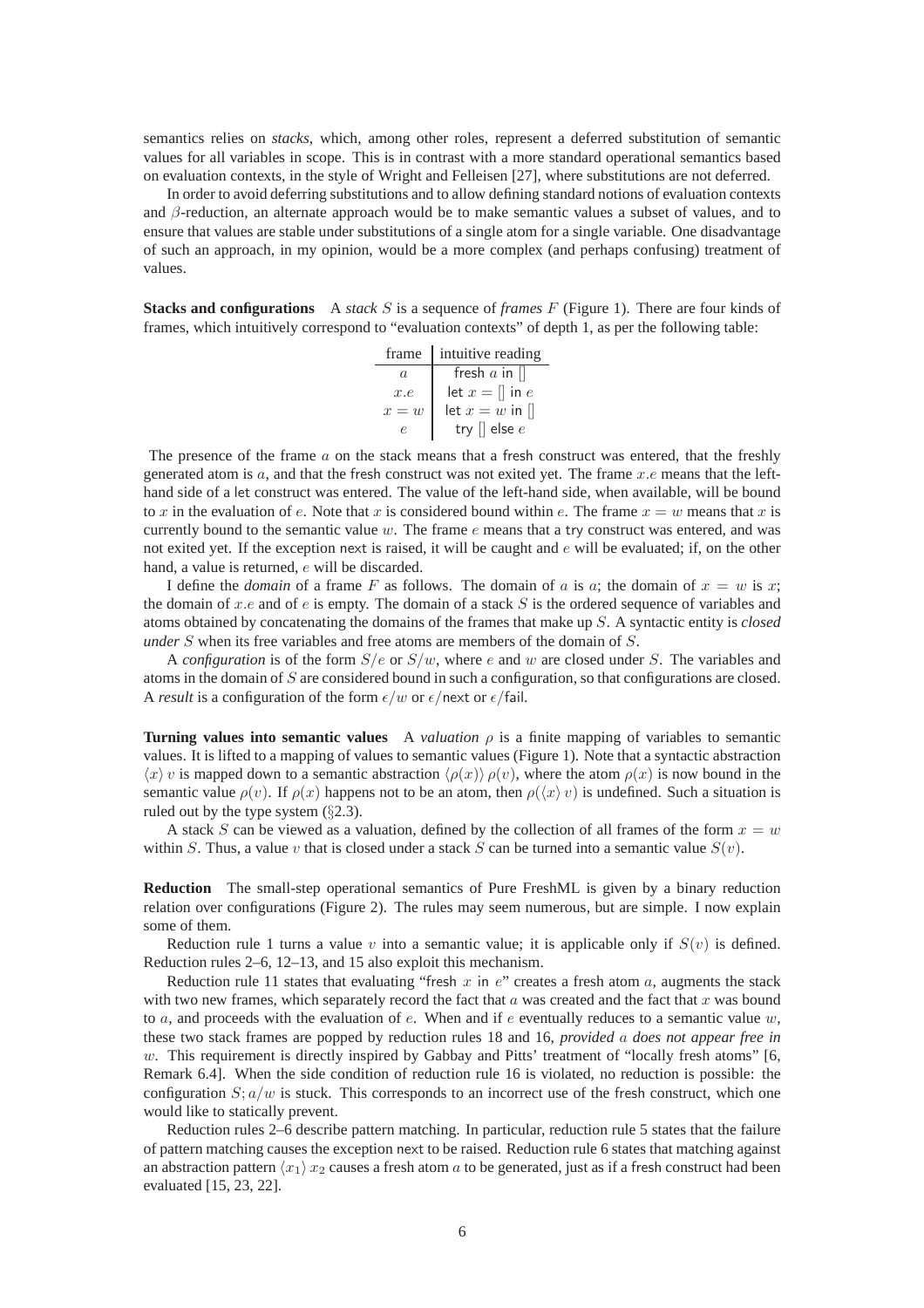

Figure 3: The type system (source-level objects)

**Remarks** The semantics is deterministic. In particular, in reduction rule 11, the choice of the fresh atom  $a$  does not matter, since its appearance in the stack frame  $a$  causes it to become bound. In reduction rule 16, the atom  $a$ , which was bound, ceases to be so, due to the destruction of the stack frame  $a$ . Fortunately, the rule is applicable only under the condition that  $a$  be fresh for  $w$ , which means that no free occurrences of a can possibly appear.

The semantics is pure, in the sense that it does not rely on global state, as would be necessary if the creation of fresh atoms was an uncontrolled side effect [23]. Here, the stack discipline ensures that the dynamic extent of a fresh atom does not exceed the static scope of the fresh construct. According to this semantics, a program that attempts to exploit fresh in an impure manner goes wrong: it reduces to a stuck configuration. Thus, the slogan "valid programs cannot go wrong", which I establish later (Theorem 4.7), means that valid programs are in fact pure.

When executing a valid Pure FreshML program, it is known ahead of time that nothing can go wrong, so the side condition of reduction rule 16 does not require a runtime check. As a result, all stack frames of the form a are superfluous, since their sole purpose is to enable such a runtime check. In other words, Pure FreshML *can* be efficiently implemented in terms of an uncontrolled, global fresh name generator.

Shinwell and Pitts established a "correctness of representation" result for FreshML [22, Theorem 2.3]. I believe that a Pure FreshML analogue of this result would admit a particularly direct and straightforward proof. For instance, the expressions "fresh x in fresh y in  $(\langle x \rangle x, \langle y \rangle y)$ " and "fresh x in  $(\langle x\rangle x, \langle x\rangle x)$ " both reduce, under an arbitrary stack, to the semantic value  $(\langle a\rangle a, \langle a\rangle a)$ , so it seems clear that these expressions are contextually equivalent.

An earlier draft of this paper presented a denotational semantics, based on nominal sets [14]. Thanks to the absence of fresh name generation as a side effect, the semantics was expressed in direct style, in contrast with Shinwell and Pitts' monadic semantics for FreshML [22]. In comparison with that earlier semantics, the operational semantics presented here is simpler, and assigns meaning to all programs, as opposed to only the valid programs. Furthermore, it seems better suited to extensions with new features such as higher-order functions and mutable state.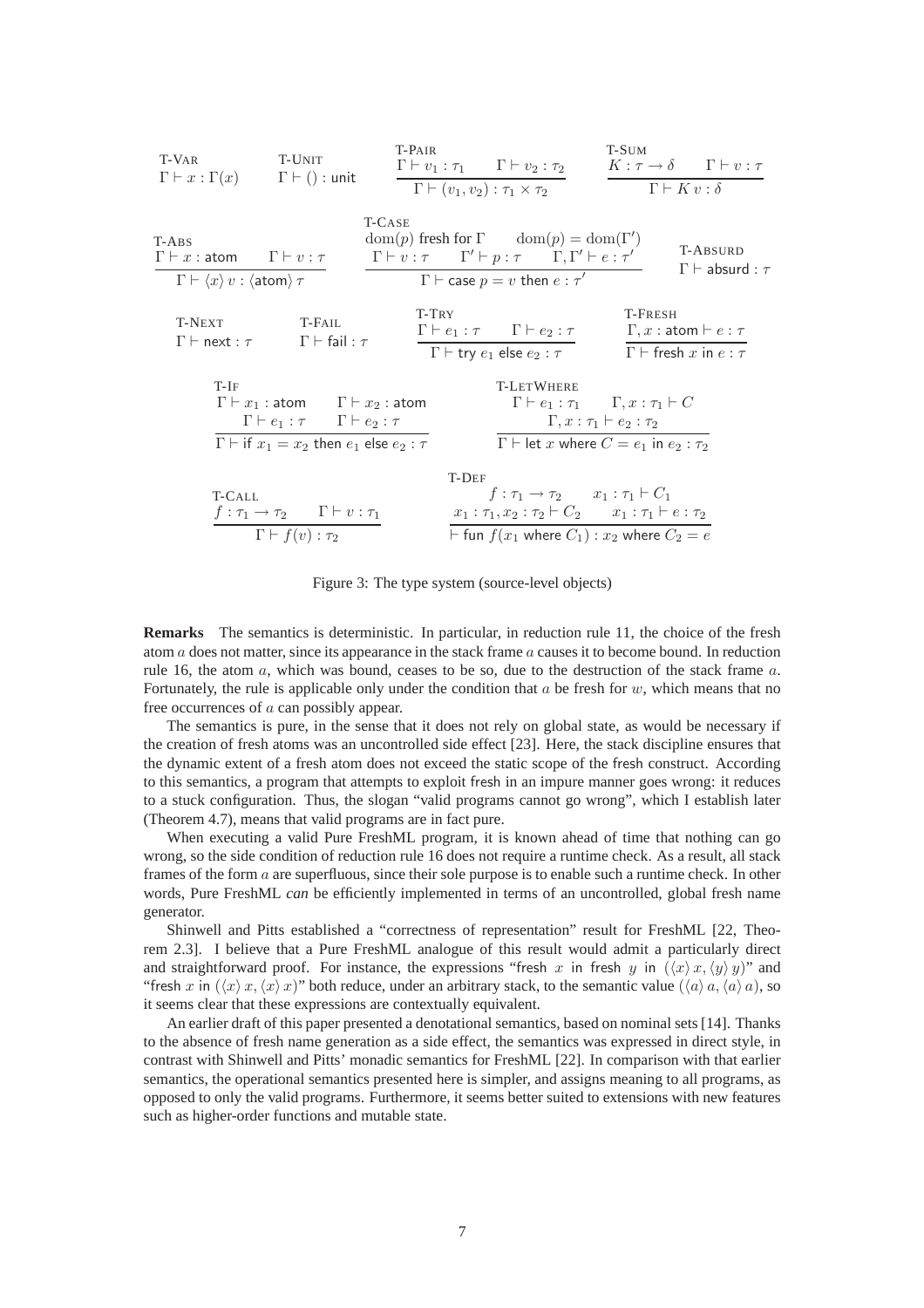

Figure 4: The type system (semantic objects)

#### **2.3 Type system**

I equip Pure FreshML with a conventional system of simple types [23]. The proof system relies on it in only two ways: to guarantee that only well-formed values appear in constraints, and to obtain information about the support of a variable, based on its type  $(\S 3.3)$ .

**Presentation** The types (Figure 1) are Pitts' nominal arities [14, §2.2]. Every data constructor K carries a signature of the form  $\tau \to \delta$ , where  $\delta$  is a data type. (The introduction of *generalized* algebraic data types is deferred to §5.) Every function f carries a signature of the form  $\tau_1 \rightarrow \tau_2$ .

The typing rules for values, expressions, and function definitions appear in Figure 3. Rules T-LETWHERE and T-DEF require constraints to be well-typed: this is made necessary by the fact that constraints can refer to values. The judgement  $\Gamma \vdash C$  is defined in §3. It requires the values and value equations that appear within C to be well-typed under  $\Gamma$ .

The typing rules for semantic values, stacks, and configurations appear in Figure 4. A judgement about a stack takes the form  $\Gamma \vdash S : \tau$ , and states that the stack S *provides* an evaluation environment described by the type environment Γ and *expects* to receive a result of type τ. This is dual to the standard judgement  $\Gamma \vdash e : \tau$ , which states that expression e expects an evaluation environment described by  $\Gamma$ and produces a result of type  $\tau$ . The two dual judgements are combined in rule TS-CONF-EXPR, whose conclusion states that  $S/e$  is a well-formed configuration.

**Soundness** The type system is *almost* sound: it enjoys subject reduction and *partial* progress properties. This is proven using Wright and Felleisen's standard syntactic approach [27].

This lemma states that turning a well-typed syntactic value into a semantic value always succeeds, and is a type-preserving operation.

**Lemma 2.1** *Let*  $\Gamma \vdash S : \tau'$  *and*  $\Gamma \vdash v : \tau$ . *Then,*  $S(v)$  *is defined, and*  $\vdash S(v) : \tau$  *holds.*  $\diamond$ 

**Proof.** The proof is by induction on the structure of  $v$ .

 $\circ$  *Case*  $v \equiv x$ . The hypothesis  $\Gamma \vdash x : \tau$  implies that x is in the domain of  $\Gamma$ . The hypothesis  $\Gamma \vdash S : \tau'$ , together with an inspection of the five typing rules for stacks, implies that every variable in the domain of  $\Gamma$  must be in the domain of S. Hence, S cannot be the empty stack  $\epsilon$ . Two sub-cases arise.

Sub-case  $S \equiv (S'; x = w)$ . Then,  $S(x)$  is defined as w. Since the domains of  $\Gamma$  and  $S$  match, and since  $\Gamma \vdash x : \tau$  holds,  $\Gamma$  must be of the form  $(\Gamma', x : \tau)$ . By inverting TS-LET-RIGHT,  $\Gamma \vdash S : \tau'$  gives  $\vdash w : \tau$ .

Sub-case  $S \equiv (S';F)$ , where  $F \not\equiv (x = w)$ . Then,  $S(x)$  is defined as  $S'(x)$ . Since the domains of Γ and S match, Γ must be of the form  $(Γ', Γ'')$ , where Γ'' does not define x, so that  $Γ' \vdash x : τ$  holds. By inverting one of the four typing rules for non-empty stacks, the hypothesis  $\Gamma \vdash S : \tau'$  gives  $\Gamma' \vdash S : \tau''$ , for some type  $\tau''$ . By the induction hypothesis, we obtain that  $S'(x)$  is defined and that  $\vdash S'(x)$ :  $\tau$ holds.

 $\circ$  *Cases*  $v \equiv (v_1, v_2)$ , and  $v \equiv K v_1$ . Immediate.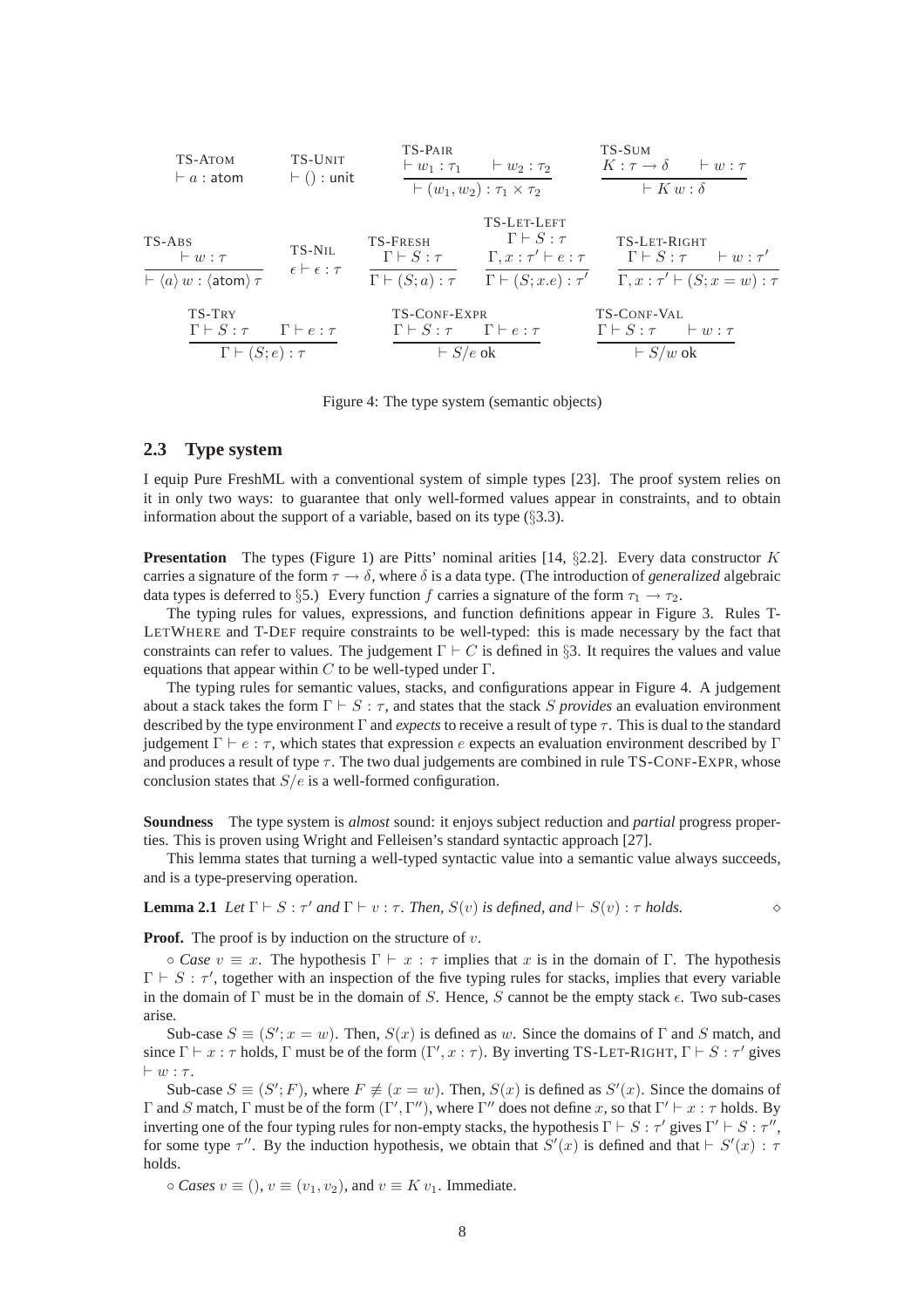$\circ$  *Case*  $v \equiv \langle x \rangle v_1$ . By inverting T-ABS, the hypothesis  $\Gamma \vdash v : \tau$  gives  $\tau \equiv \langle \text{atom} \rangle \tau_1$  and  $\Gamma \vdash x$ : atom and  $\Gamma \vdash v_1 : \tau_1$ , for some type  $\tau_1$ . By the induction hypothesis,  $S(x)$  is defined and  $\vdash S(x)$ : atom holds, which implies that  $S(x)$  is an atom a. By the induction hypothesis again,  $S(v_1)$ is defined and  $\vdash S(v_1) : \tau_1$  holds. There follows that  $S(v)$ , which by definition is  $\langle S(x) \rangle S(v_1)$ , is a well-formed semantic value. Furthermore, by applying T-ABS, we find that  $\vdash \langle S(x) \rangle S(v_1) : \tau$  holds. □

**Theorem 2.2 (Subject reduction)** *A well-typed configuration can reduce only to a well-typed configuration. That is,*  $\vdash$  *c*<sub>1</sub> *ok and c*<sub>1</sub>  $\longrightarrow$  *c*<sub>2</sub> *imply*  $\vdash$  *c*<sub>2</sub> *ok.* 

**Proof.** By cases over the reduction  $c_1 \rightarrow c_2$ . I refer to the rule numbers in Figure 2 and use the notations in that figure.

 $\circ$  *Case* (1). By inverting TS-CONF-EXPR, the hypothesis  $\vdash$  c<sub>1</sub> ok yields  $\Gamma \vdash S : \tau$  and  $\Gamma \vdash v : \tau$ . By Lemma 2.1, this implies  $\vdash S(v) : \tau$ , which by TS-CONF-VAL implies  $\vdash c_2$  ok.

◦ *Cases* (2), (3), (4). Analogous to case (6).

 $\circ$  *Case* (5). By inverting TS-CONF-EXPR, we find  $\Gamma \vdash S : \tau$ . By applying T-NEXT, we have  $\Gamma \vdash$  next :  $\tau$ . These imply  $\vdash S$ /next ok.

 $\circ$  *Case* (6). By inverting T-CASE and T-ABS, we find  $\Gamma \vdash S : \tau$  and  $\Gamma \vdash v : \langle \text{atom} \rangle \tau_2$  and  $\Gamma, x_1 : \text{atom}, x_2 : \tau_2 \vdash e : \tau$ . By Lemma 2.1, the first two of these imply  $\vdash S(v) : \text{atom} \rangle \tau_2$ . By exploiting the hypothesis  $S(v) = \langle a \rangle w$  and by inverting TS-ABS, we find  $\vdash w : \tau_2$ . By applying TS-FRESH once and TS-LET-RIGHT twice, we successively derive:

$$
\Gamma \vdash (S; a) : \tau
$$

$$
\Gamma, x_1 : \text{atom} \vdash (S; a; x_1 = a) : \tau
$$

$$
\Gamma, x_1 : \text{atom}, x_2 : \tau_2 \vdash (S; a; x_1 = a; x_2 = w) : \tau
$$

This implies  $\vdash S; a; x_1 = a; x_2 = w/e$  ok.

 $\circ$  *Case* (7). By inverting TS-CONF-EXPR and T-TRY, we find  $\Gamma \vdash S : \tau$  and  $\Gamma \vdash e_1 : \tau$  and  $\Gamma \vdash e_2 : \tau$ . By applying TS-TRY, the first and last of these imply  $\Gamma \vdash (S; e_2) : \tau$ . This implies  $\vdash (S; e_2)/e_1$  ok.

◦ *Case* (8). By inverting TS-CONF-EXPR and TS-TRY, we find Γ ⊢ S : τ and Γ ⊢ e : τ, which imply  $\vdash$  S/e ok.

◦ *Case* (9). By inverting TS-CONF-EXPR and one of the four typing rules for non-empty stacks, we get  $\Gamma \vdash S : \tau$ , for some arbitrary  $\Gamma$  and  $\tau$ . By applying T-NEXT, we have  $\Gamma \vdash$  next :  $\tau$ . These imply  $\vdash S/\mathsf{next}$ ok.

◦ *Case* (10). Analogous to case (9).

◦ *Case* (11). Analogous to case (6).

 $\circ$  *Case* (12). By inverting TS-CONF-EXPR and T-IF, we get, among other hypotheses,  $\Gamma \vdash S : \tau$ and  $\Gamma \vdash e_1 : \tau$ . These imply  $\vdash S/e_1$  ok.

◦ *Case* (13). Analogous to case (12).

 $\circ$  *Case* (14). By inverting TS-CONF-EXPR and T-LETWHERE, we get  $\Gamma \vdash S : \tau_2$  and  $\Gamma \vdash e_1 : \tau_1$ and  $\Gamma, x : \tau_1 \vdash e_2 : \tau_2$ . By applying TS-LET-LEFT, the first and last of these imply  $\Gamma \vdash (S; x.e_2) : \tau_1$ . There follows  $\vdash (S; x.e_2)/e_1$  ok.

 $\circ$  *Case* (15). By inverting TS-CONF-EXPR and T-CALL, we get  $\Gamma \vdash S : \tau_2$  and  $f : \tau_1 \rightarrow \tau_2$ and  $\Gamma \vdash v : \tau_1$ . By Lemma 2.1, these imply  $\vdash S(v) : \tau_1$ . By applying TS-LET-RIGHT, we derive  $\Gamma, x : \tau_1 \vdash (S; x = S(v)) : \tau_2$ . By recalling the hypothesis fun  $f(x_1) \ldots = e$  and inverting T-DEF, we get  $x_1 : \tau_1 \vdash e : \tau_2$ , which *a fortiori* implies  $\Gamma, x_1 : \tau_1 \vdash e : \tau_2$ . There follows  $\vdash (S; x_1 = S(v))/e$  ok.

 $\circ$  *Case* (16). By inverting TS-CONF-VAL and TS-FRESH, we get  $\Gamma \vdash S : \tau$  and  $\vdash w : \tau$ . There follows  $\vdash S/w$  ok.

 $\circ$  *Case* (17). By inverting TS-CONF-VAL and TS-LET-LEFT, we get  $\Gamma \vdash S : \tau$  and  $\Gamma, x : \tau' \vdash e : \tau$ and  $\vdash w : \tau'$ . By applying TS-LET-RIGHT, the first and last of these imply  $\Gamma, x : \tau' \vdash (S; x = w) : \tau$ . There follows  $\vdash (S; x = w)/e$  ok.

 $\circ$  *Case* (18). By inverting TS-CONF-VAL and TS-LET-RIGHT, we get  $\Gamma \vdash S : \tau$  and  $\vdash w : \tau$ . There follows  $\vdash S/w$  ok.

 $\circ$  *Case* (19). By inverting TS-CONF-VAL and TS-TRY, we get  $\Gamma \vdash S : \tau$  and  $\vdash w : \tau$ . There follows  $\vdash S/w$  ok.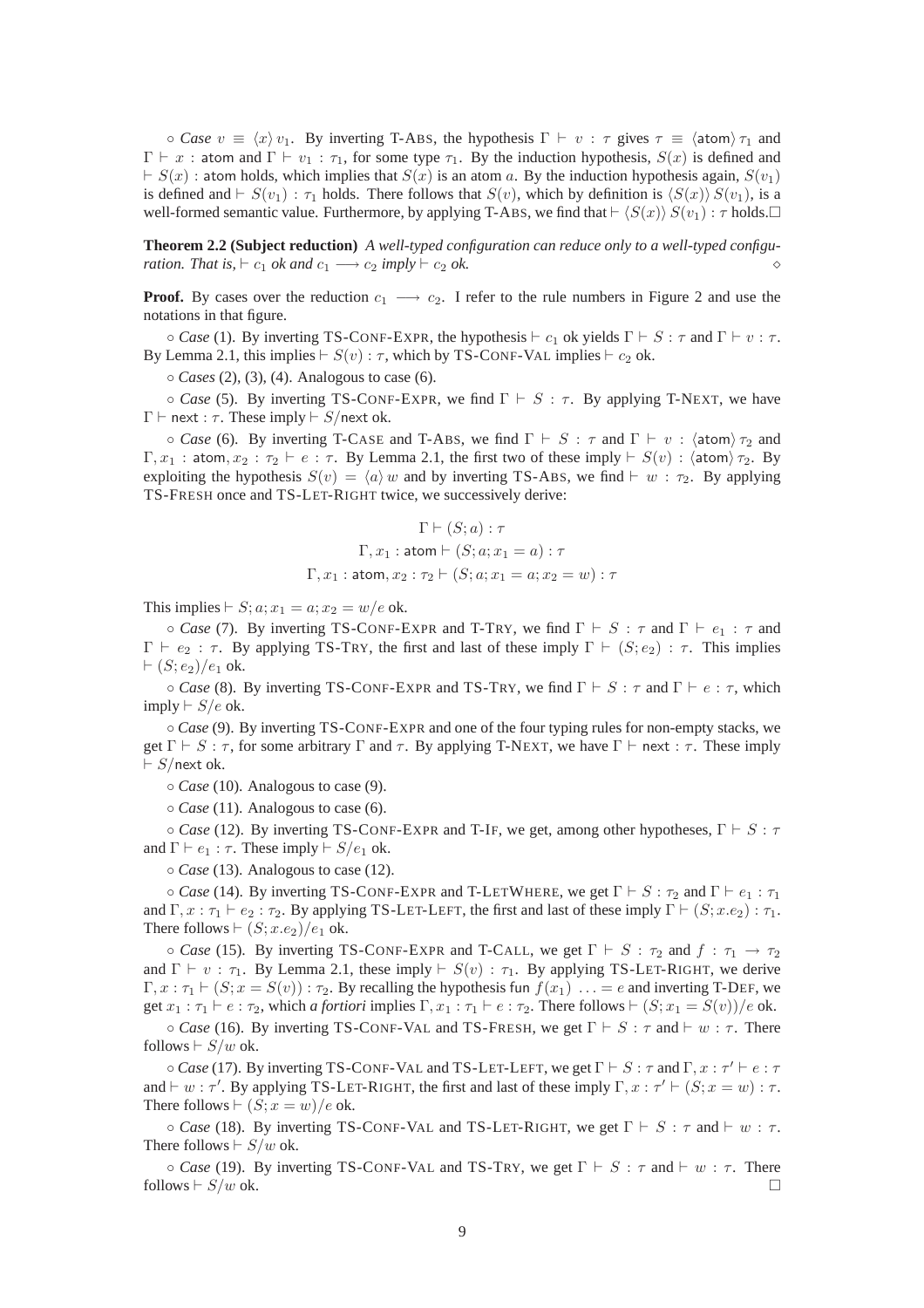**Theorem 2.3 (Partial Progress)** *A well-typed, irreducible configuration is either a result, or of the form*  $S$ /absurd, *or of the form*  $S$ ;  $a/w$ *, where a occurs free in w.* 

**Proof.** For configurations of the form  $S/e$ , by cases over e.

 $\circ$  *Case*  $e \equiv v$ . By inverting TS-CONF-EXPR, we get  $\Gamma \vdash S : \tau$  and  $\Gamma \vdash v : \tau$ . By Lemma 2.1, this implies that  $S(v)$  is defined. So, reduction rule 1 is applicable.

 $\circ$  *Case*  $e \equiv$  case  $p = v$  then  $e_1$ . Four sub-cases arise, depending on the structure of p. We deal with the sub-case where  $p \equiv \langle x_1 \rangle x_2$ ; the other sub-cases are analogous. By inverting T-CASE and T-ABS, we find  $\Gamma \vdash S : \tau$  and  $\Gamma \vdash v : \langle \text{atom} \rangle \tau_2$ . By Lemma 2.1, these imply that  $S(v)$  is defined and that  $\vdash S(v)$ :  $\langle \text{atom} \rangle \tau_2$  holds. This implies that  $S(v)$  is of the form  $\langle a \rangle w$ , for some atom a, which, without loss of generality, we can take to be fresh for S. So, reduction rule 6 is applicable.

◦ *Case* e ≡ absurd. This is one of the two kinds of blocked configurations allowed by the theorem's statement.

 $\circ$  *Case*  $e \equiv$  next. If S is the empty stack  $\epsilon$ , then  $S/e$  is a result. Otherwise, one of reduction rule 8 and reduction rule 9 is applicable.

 $\circ$  *Case*  $e \equiv$  fail. If S is the empty stack  $\epsilon$ , then  $S/e$  is a result. Otherwise, reduction rule 10 is applicable.

 $\circ$  *Case*  $e \equiv$  try  $e_1$  else  $e_2$ . Reduction rule 7 is applicable.

 $\circ$  *Case*  $e \equiv$  fresh x in  $e_1$ . Reduction rule 11 is applicable.

 $\circ$  *Case*  $e \equiv$  if  $x_1 = x_2$  then  $e_1$  else  $e_2$ . By inverting TS-CONF-EXPR and T-IF, we get  $\Gamma \vdash S : \tau$ and  $\Gamma \vdash x_1$ : atom and  $\Gamma \vdash x_2$ : atom. By Lemma 2.1, these imply that  $S(x_1)$  and  $S(x_2)$  are defined and have type atom, which means that they are atoms  $a_1$  and  $a_2$ . So, one of reduction rule 12 and reduction rule 13 is applicable.

 $\circ$  *Case*  $e \equiv$  let x where  $C = e_1$  in  $e_2$ . Reduction rule 14 is applicable.

 $\circ$  *Case*  $e \equiv f(v)$ . By inverting TS-CONF-EXPR and T-CALL, we get  $\Gamma \vdash S : \tau$  and  $\Gamma \vdash v : \tau_1$ . By Lemma 2.1, these imply that  $S(v)$  is defined. So, reduction rule 15 is applicable.

For configurations of the form  $S/w$ , by cases over S.

 $\circ$  *Case*  $S \equiv \epsilon$ . Then,  $S/w$  is a result.

 $\circ$  *Case*  $S \equiv (S; a)$ . If a is fresh for w, then reduction rule 16 is applicable. Otherwise, this is one of the two kinds of blocked configurations allowed by the theorem's statement.

- $\circ$  *Case*  $S \equiv (S; x.e<sub>1</sub>)$ . Reduction rule 17 is applicable.
- $\circ$  *Case*  $S \equiv (S; x = w_1)$ . Reduction rule 18 is applicable.
- *Case*  $S \equiv (S; e_1)$ . Reduction rule 19 is applicable.  $□$

The statement of Theorem 2.3 pinpoints the basic issue that this paper addresses: a conventional type system does not guarantee that a Pure FreshML program cannot go wrong. A well-typed Pure FreshML program *can* go wrong, either by attempting to execute an absurd statement, or by letting a fresh-bound atom escape its static scope.

# **3 Constraints**

I now present the constraint logic and the decision procedure for entailment problems that underlie Pure FreshML's proof system. This is done in several steps. I first introduce the syntax and interpretation of constraints (§3.1). Then, I present a sound, conservative decision procedure for entailment problems. It is defined via a reduction to SAT, in three steps: elimination of all value equations (§3.2), elimination of all applications of *fa* (§3.3), and switch from the Boolean algebra  $\mathcal{P}(\mathbb{A})$  to the Boolean algebra  $\mathbb{B}$  (§3.4). The decision procedure is sound, but incomplete. There are two sources of incompleteness, discussed in §3.2 and §3.3.

#### **3.1 Syntax and interpretation**

**Syntax** Here is the syntax of *set expressions* s and *constraints* C:

$$
s ::= fa(v) | \emptyset | \mathbb{A} | s \cap s | s \cup s | \neg s
$$
  

$$
C, H ::= s = \emptyset | s \neq \emptyset | v = v | C \land C
$$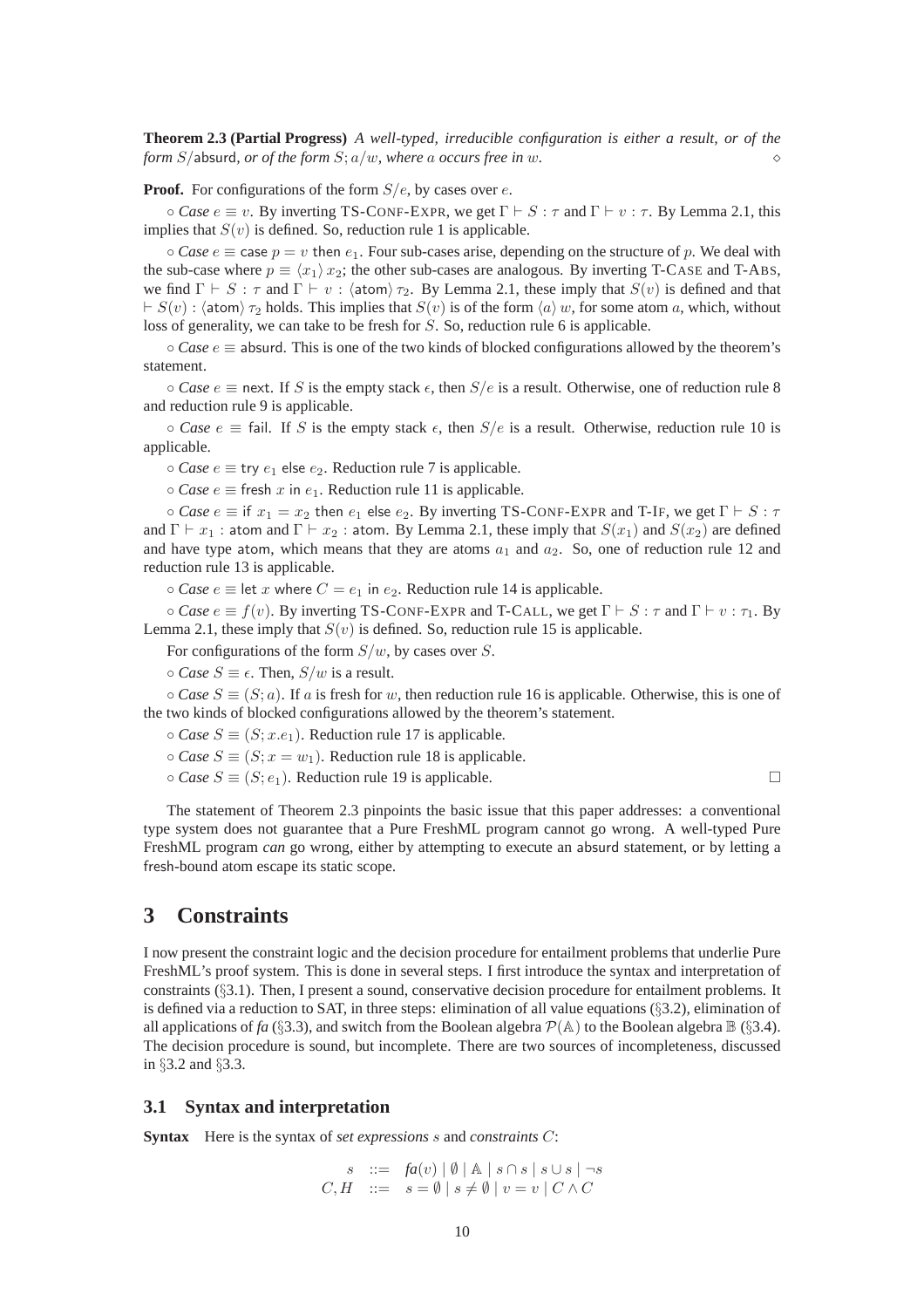I use the following sugar:

$$
s_1 \setminus s_2
$$
 stands for  $s_1 \cap \neg s_2$   
\n
$$
false
$$
 stands for  $\mathbb{A} = \emptyset$   
\n
$$
true
$$
 stands for  $\emptyset = \emptyset$   
\n
$$
s_1 \subseteq s_2
$$
 stands for  $(s_1 \cap \neg s_2) = \emptyset$   
\n
$$
s_1 = s_2
$$
 stands for  $(s_1 \subseteq s_2) \land (s_2 \subseteq s_1)$   
\n
$$
s_1 \# s_2
$$
 stands for  $(s_1 \cap s_2) = \emptyset$ 

Set expressions denote sets of atoms, that is, elements of the Boolean algebra  $\mathcal{P}(\mathbb{A})$ , the powerset of the set of atoms A. The most interesting form of set expression is the application of the mathematical function *fa* to a value v. (For now, only the *fa* function is made available, but other functions are introduced in §5.) Set expressions can then be built up using the standard set-theoretic connectives for the empty set of atoms, the full set of atoms, intersection, union, and negation. Constraints are conjunctions of *atomic constraints*: set emptiness (or non-emptiness) assertions and value equations.

Despite its name, Pure FreshML is an *impure* language in the sense that there *is* one side effect: nontermination. For this reason, I follow standard practice and allow constraints to depend on variables, and, more generally, on values, but never on arbitrary expressions.

Constraints are typed. For a constraint C to be well-typed under environment  $\Gamma$ , (i) if a value v appears within C, then v must be well-typed under Γ, and (ii) if a value equation  $v_1 = v_2$  appears within C, then  $v_1$  and  $v_2$  must have the same type under Γ. Throughout the paper, I manipulate constraints without explicitly mentioning under which type environment  $\Gamma$  they are to be considered.

**Interpretation** A valuation *ρ respects* a type environment  $\Gamma$  if it maps every variable x in the domain of Γ to a semantic value of type  $\Gamma(x)$ . The satisfaction judgement  $\rho \vdash C$  is defined when C is well-typed under Γ and  $\rho$  respects Γ. I omit its formal definition. In short, the interpretation of a value v under  $\rho$ is  $\rho(v)$  (Figure 1). The symbol *fa* maps the semantic values into  $\mathcal{P}(\mathbb{A})$ . The set-theoretic connectives and the set-theoretic atomic constraints are interpreted in the algebra  $\mathcal{P}(\mathbb{A})$ . Value equations are interpreted in terms of equality of semantic values (which, at atom abstractions, involves α-equivalence). *Satisfiability* and *entailment* are defined in the standard way. I write ⊢ C when C is satisfiable (that is, when some valuation satisfies C) and  $C_1 \Vdash C_2$  when  $C_1$  entails  $C_2$  (that is, when every valuation that satisfies  $C_1$  also satisfies  $C_2$ ).

### **3.2 Eliminating value equations**

I first eliminate value equations, that is, I reduce general entailment and satisfiability problems down to problems that involve no value equations. The reduction is sound, and incomplete.

I assume that the right-hand side of every entailment problem is a set constraint (as opposed to a value equation). That is, a value equation can only be a hypothesis, not a goal. All problems emitted by the proof system in §4 satisfy this assumption. Then, entailment problems are reduced to satisfiability problems by exploiting the following facts:

$$
C \Vdash C_1 \wedge C_2 \text{ if and only if } C \Vdash C_1 \text{ and } C \Vdash C_2
$$
  

$$
C \Vdash s = \emptyset \text{ if and only if not } \vdash C \wedge s \neq \emptyset
$$
  

$$
C \Vdash s \neq \emptyset \text{ if and only if not } \vdash C \wedge s = \emptyset
$$

I now explain how to reduce an arbitrary constraint  $C$  to a constraint  $C'$  that contains no value equations, in such a way that, if  $C$  is satisfiable, then so is  $C'$ . This transformation is *sound* in the sense that, modulo the reduction of entailment down to satisfiability, it leads to a conservative decision procedure for entailment problems.

The idea is simple: first, examine the value equations in  $C$  and discover as many of their consequences as possible, including new value equations and new set constraints; then, drop all value equations.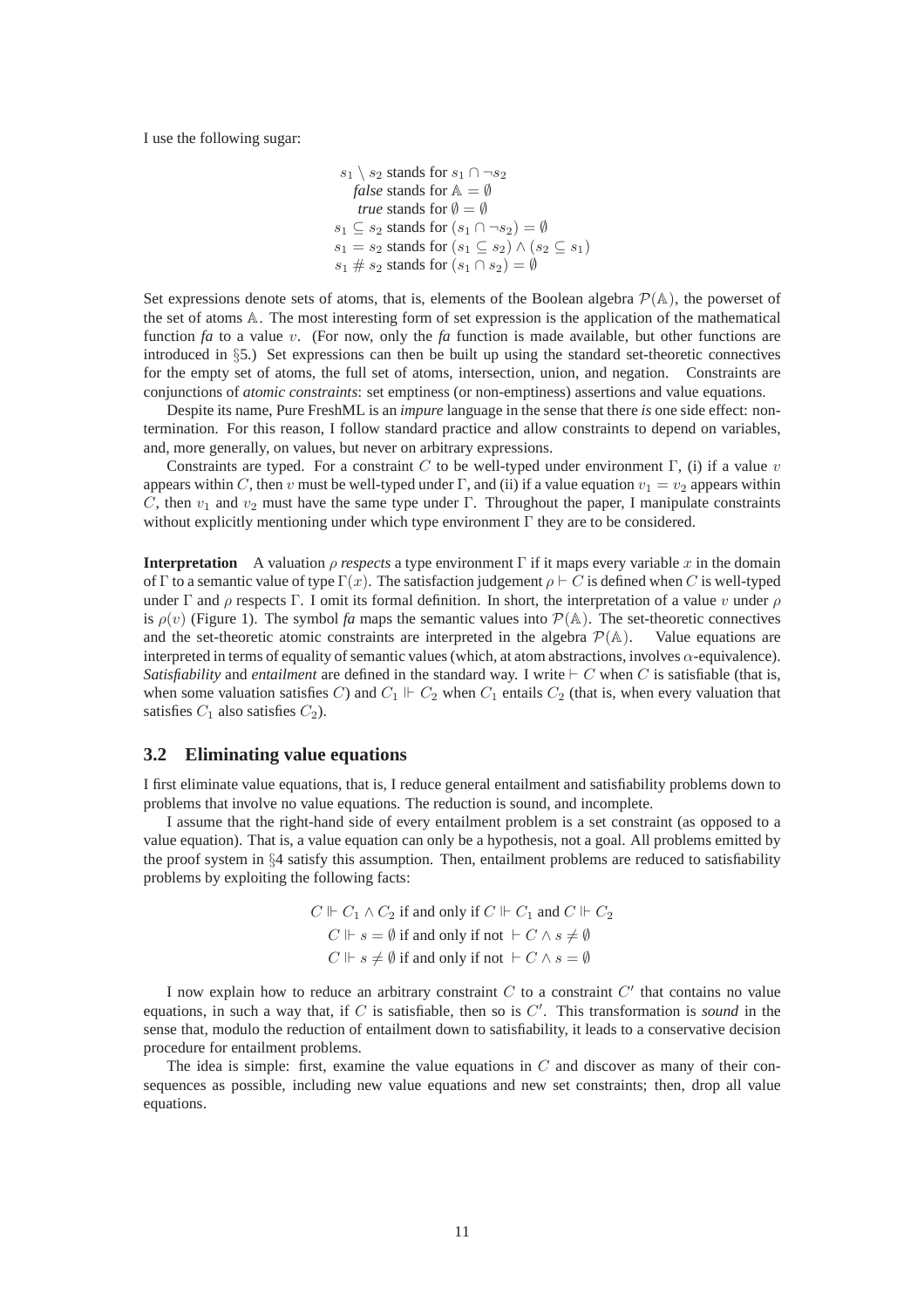**Step 1** The first step can be viewed as a closure computation, defined by the following rules:

$$
v_1 = v_2 \rightarrow v_2 = v_1
$$
  
\n
$$
v_1 = v_2 \land v_2 = v_3 \rightarrow v_1 = v_3
$$
  
\n
$$
(v_1, v'_1) = (v_2, v'_2) \rightarrow v_1 = v_2 \land v'_1 = v'_2
$$
  
\n
$$
K v_1 = K v_2 \rightarrow v_1 = v_2
$$
  
\n
$$
K_1 v_1 = K_2 v_2 \rightarrow false
$$
  
\n
$$
v_1 = v_2 \rightarrow fa(v_1) = fa(v_2)
$$

A rule  $C \to C'$  means: if the conjunct C exists, add the conjunct C'. The process is iterated until a fixed point is reached. In practice, it can be implemented efficiently in terms of first-order unification of values. It is clear that each of the rules preserves the interpretation of the constraint, so this step is sound and complete. One rule that I have purposely omitted, because it is not interpretation-preserving, is the following:

$$
\langle x_1 \rangle v_1 = \langle x_2 \rangle v_2 \to x_1 = x_2 \land v_1 = v_2 \quad \text{(unsound)}
$$

This rule is incorrect, because equality of abstractions is not syntactic—that is the whole point of abstractions! The equation  $\langle x_1 \rangle v_1 = \langle x_2 \rangle v_2$  does have consequences, which can be stated as follows [25]: first, the atom  $x_1$  is not in the support of the value  $\langle x_2 \rangle$   $v_2$ ; second, the values  $v_1$  and  $v_2$  are images of one another modulo swapping of the atoms  $x_1$  and  $x_2$ . Because the second statement cannot be expressed as a constraint, I pretend that the equation  $\langle x_1 \rangle v_1 = \langle x_2 \rangle v_2$  has no consequences. Thus, information is lost in step 2 when this equation is dropped.

**Step 2** The second step consists in dropping all value equations. It is clearly sound. It is also incomplete, because of the missing closure rule for abstractions. In practice, I expect equations of the form  $v_1 = v_2$ , where neither  $v_1$  nor  $v_2$  is a variable, to rarely arise. Indeed, they appear only when a value is constructed and immediately deconstructed, a pattern that seems unlikely to occur, at least in programs written by humans.

### **3.3 Eliminating applications of** *fa*

I now explain how to reduce a constraint C (without value equations) to a Boolean constraint  $C'$  in such a way that, if C is satisfiable, then C' is satisfiable as well, when interpreted over  $\mathcal{P}(\mathbb{A})$ .

The syntax of *Boolean constraints* is as follows:

$$
s \quad ::= \quad X \mid 0 \mid 1 \mid s \wedge s \mid s \vee s \mid \neg s
$$
  

$$
C \quad ::= \quad s = 0 \mid s \neq 0 \mid C \wedge C
$$

Here, X ranges over a new category of *Boolean variables*. Boolean constraints can be interpreted over any Boolean algebra. In particular, when they are interpreted over  $\mathcal{P}(\mathbb{A})$ , a Boolean variable X denotes a set of atoms. (In that case, I also refer to X as a *set variable*.) When they are interpreted over the two-point algebra  $\mathbb{B} = \{0, 1\}$ , such a variable denotes a truth value.

An atomic constraint of the form  $s = 0$  is *positive*; an atomic constraint of the form  $s \neq 0$  is *negative*. A conjunction of atomic constraints that contains at most one negative conjunct is *simple*.

In order to perform the reduction announced above, only one transformation is required: to replace all applications of the *fa* symbol with set variables. This is done is two steps.

**Step 1** First, applications of *fa* are reduced:

$$
fa((v) \rightarrow \emptyset
$$
  
\n
$$
fa((v_1, v_2)) \rightarrow fa(v_1) \cup fa(v_2)
$$
  
\n
$$
fa(K v) \rightarrow fa(v)
$$
  
\n
$$
fa(\langle x \rangle v) \rightarrow fa(v) \setminus fa(x)
$$

As a result, only applications of the form  $fa(x)$  remain. It is clear that this simplification process preserves the interpretation of constraints.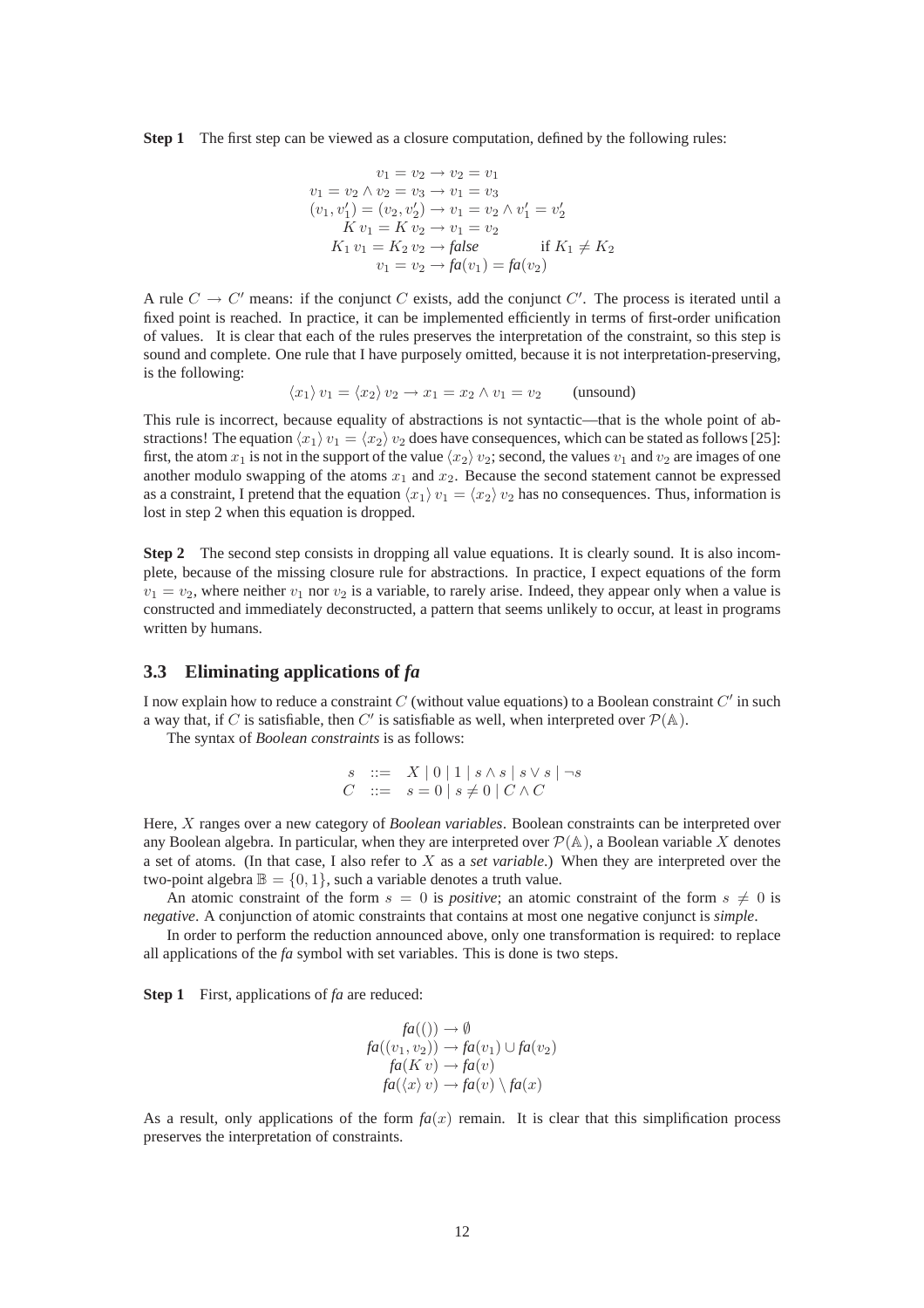**Step 2** Second, each occurrence of  $fa(x)$ , where x has type  $\tau$ , is rewritten as follows:

- 1. if every semantic value of type  $\tau$  has empty support, then  $f_a(x)$  is replaced with  $\emptyset$ ;
- 2. if no semantic value of type  $\tau$  has empty support, then  $fa(x)$  is replaced with a set variable X, and the conjunct  $X \neq \emptyset$  is added to the constraint;
- 3. otherwise,  $fa(x)$  is replaced with a set variable X.

The basic idea behind this transformation resides in the third rule:  $fa(x)$  is considered an unknown set of atoms, so a set variable, written  $X$ , is introduced to stand for it. (I assume a one-to-one correspondence between variables x and set variables  $X$ .) The result is a Boolean constraint. Rules 1 and 2 are not required for the transformation to be sound. Instead, they help bring it "closer to completeness". I now discuss each of these two rules, as well as the issue of incompleteness, in turn.

**On "purity"** Rule 1 states that, if x has type  $\tau$  and if every value of type  $\tau$  has empty support, then  $fa(x)$  must be empty. (Pitts and Gabbay [15] refer to such a type  $\tau$  as "pure".) This is the case if  $\tau$  is a base type, such as bool, int, or string. It is also the case if  $\tau$  is a data type  $\delta$  and if one can prove, by structural induction, that all values of type  $\delta$  have empty support. Such a proof is easily automated, so that it is decidable whether rule 1 is applicable.

This rule is generalized when functions other than *fa* are introduced (§5). These new functions also take the value  $\emptyset$  at certain types, and it is important for the system to know about it.

**On "definite impurity" and absurdity** Rule 2 is, in a way, the dual of rule 1. It is applicable, for instance, if  $\tau$  is atom, or a data type of non-empty lists of atoms. In that case,  $f_a(x)$  is replaced with a set variable X, as in rule 3, but, in addition, the hypothesis  $X \neq \emptyset$  is introduced.

This rule is important because it is the only source of negative hypotheses in the entire system. If it was removed, then all of the entailment problems produced by the proof system would carry positive hypotheses only. Why would that be a problem? Notice that the positive Boolean constraints that the system produces are somewhat peculiar. Because they exploit the connectives  $\emptyset$ ,  $\cup$ ,  $\setminus$ , but do not exploit the connectives  $\mathbb A$  and  $\neg$ , they are always satisfied by the valuation that maps every Boolean variable to  $\emptyset$ . This means that, in the absence of rule 2, the current set of hypotheses H would always be satisfiable. So, the entailment assertion  $H \Vdash false$  would never hold, and the expression absurd would never be accepted by the proof system (see rule ABSURD in Figure 5). In short, negative hypotheses of the form  $X \neq \emptyset$  are required in order to establish absurdity.

Conversely, by the independence property of negative constraints, a negative hypothesis cannot help establish a positive goal (unless it in fact establishes absurdity). So, if one is willing to accept the postulate that the user should never write non-trivial code in a context where absurd is permitted, then nothing is lost by *not* exploiting the negative hypotheses when trying to establish a goal *other* than absurdity. This remark is practically important, as it greatly reduces the number of problems that must be presented to the SAT solver.

**On incompleteness** The transformation performed in the second step is not complete: it can turn an unsatisfiable constraint into a satisfiable Boolean constraint. For instance, if  $x$ ,  $x_1$ , and  $x_2$  have type atom, then the constraint

$$
fa(x_1) \# fa(x_2) \land
$$
  

$$
fa(x_1) \cup fa(x_2) \subseteq fa(x)
$$

is unsatisfiable, because it requires  $f_a(x)$  to have cardinal 2, which is impossible—the support of an atom is a singleton. Yet, it is reduced to the Boolean constraint

$$
X_1 \cap X_2 = \emptyset \land X_1 \cup X_2 \subseteq X \land X \neq \emptyset \land X_1 \neq \emptyset \land X_2 \neq \emptyset
$$

which is satisfiable over  $\mathcal{P}(\mathbb{A})$ —take  $X_1 = \{a_1\}$ ,  $X_2 = \{a_2\}$ , and  $X = \{a_1, a_2\}$ , where  $a_1$  and  $a_2$ are distinct atoms. In summary, the decision procedure does distinguish between empty and non-empty sets of atoms, but is unable to reason about cardinality.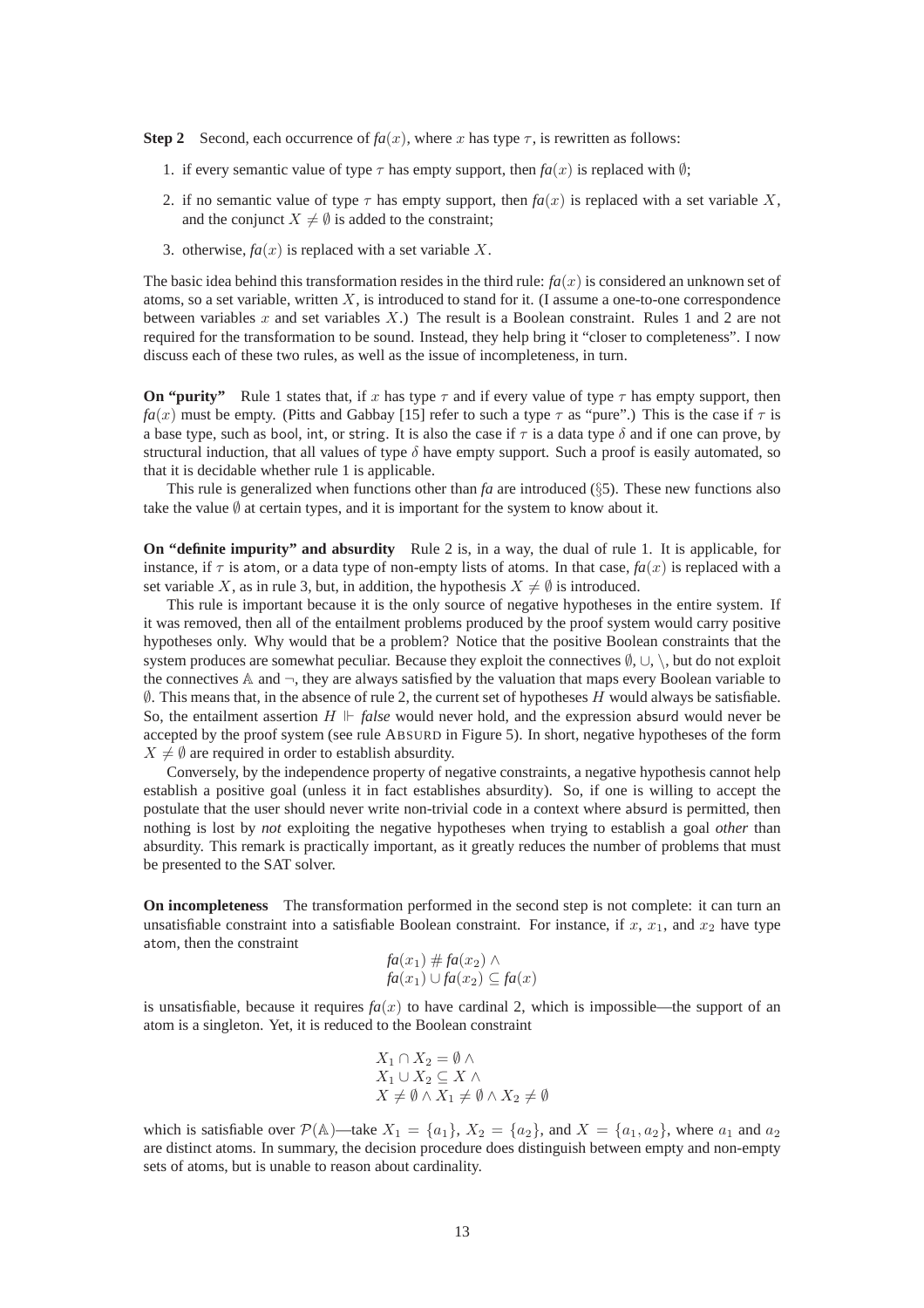#### **3.4 Satisfiability of Boolean constraints**

I now focus on the satisfiability problem for Boolean constraints (as defined in §3.3) interpreted over the Boolean algebra  $\mathcal{P}(\mathbb{A})$ .

Marriott and Odersky [10] have shown that any Boolean algebra of infinite height is weakly independent. This means that satisfiability of arbitrary constraints reduces to satisfiability of simple constraints:

**Lemma 3.1** *Let* C *be a conjunction of positive atomic constraints. The constraint*  $C \wedge s_1 \neq 0 \wedge \ldots \wedge$  $s_n \neq 0$ , where  $n > 0$ , is satisfiable over  $\mathcal{P}(\mathbb{A})$  if and only if each of the simple constraints  $C \wedge s_i \neq 0$ *is satisfiable over*  $P(A)$ *.* 

There remains to explain how to decide whether a simple constraint is satisfiable. I establish the following result:

**Lemma 3.2** *A simple constraint is satisfiable over* P(A) *if and only if it is satisfiable over* B*.* ⋄

**Proof.** This result is known in the case of positive constraints [10]. So, let us consider a simple constraint of the form  $C \wedge s \neq 0$ , where C is a conjunction of positive atomic constraints.

Assume that  $C \wedge s \neq 0$  is satisfiable over  $\mathcal{P}(\mathbb{A})$ . Then, there exists a valuation  $\phi$  (a mapping of the variables to subsets of A) that satisfies it. We have, in particular,  $\phi(s) \neq \emptyset$ , so there exists an atom  $a \in \phi(s)$ . Let us now define a mapping f of  $\mathcal{P}(\mathbb{A})$  onto  $\mathbb B$  as follows: for every  $A \in \mathcal{P}(\mathbb{A})$ ,  $f(A)$  is 1 if  $a \in A$  and 0 otherwise. It is clear that f is a homomorphism, that is, f preserves all of the Boolean connectives. As a result, if a positive (atomic or non-atomic) constraint is satisfied over  $\mathcal{P}(\mathbb{A})$  by  $\phi$ , then it is also satisfied over B by  $f \circ \phi$ . That is,  $f \circ \phi$  satisfies C. Furthermore, by construction,  $f \circ \phi$ satisfies  $s \neq 0$ : indeed,  $a \in \phi(s)$  implies  $f(\phi(s)) = 1$ . We have proved that  $C \wedge s \neq 0$  is satisfiable over B.

Conversely, pick an arbitrary  $a \in \mathbb{A}$ . Then,  $\mathbb B$  is isomorphic to the subalgebra  $\{\emptyset, \{a\}\}\$  of  $\mathcal P(\mathbb{A})$ . Thus, any constraint (simple or not simple) that is satisfiable over  $\mathbb B$  is also satisfiable over  $\mathcal P(\mathbb A)$ .  $\square$ 

When interpreted over  $\mathbb{B}$ , the atomic constraint  $s \neq 0$  is equivalent to  $(\neg s) = 0$ . As a result, determining whether a constraint is satisfiable over  $\mathbb B$  is exactly the Boolean satisfiability problem SAT. Today, moderate-size instances of this problem are easily solved using off-the-shelf tools such as Chaff and its variants [11]. I should point out that the problems that I generate are small: for instance, the sample programs in §6 give rise to problems whose conjunctive normal forms exhibit at most 20 variables and 80 clauses.

# **4 A proof system**

I now define the proof system that lies at the heart of Pure FreshML. It can be viewed as an algorithm that extracts proof obligations out of a Pure FreshML program. Each proof obligation is an entailment problem and is discharged using the decision procedure of §3. As explained there, the decision procedure needs access to type information. However, the proof system *per se* does not, so I do not keep track of types in this section.

#### **4.1 Presentation**

The proof system consists of three main judgements, which concern patterns, expressions, and function definitions (Figure 5). In order to establish the soundness of the proof system, judgements on stacks and configurations are also required (Figure 6).

Before explaining the judgements, it is worth stressing the distinction between two distinct kinds of freshness requirements. In Figures 5 and 6, a premise of the form " $x$  fresh for ..." is a standard *meta-theoretic* freshness requirement, bearing on the *meta-variable* x. Such a requirement, found in all type systems or proof systems, is satisfied by ensuring that "all names are distinct" in the program, and can safely be ignored by the casual reader. On the other hand, formulas of the form " $fa(x) \neq ...$ " are *constraints* specific to this paper, bearing on the *value denoted by* x. They are explicit hypotheses or goals and are eventually transmitted to the decision procedure for entailment problems.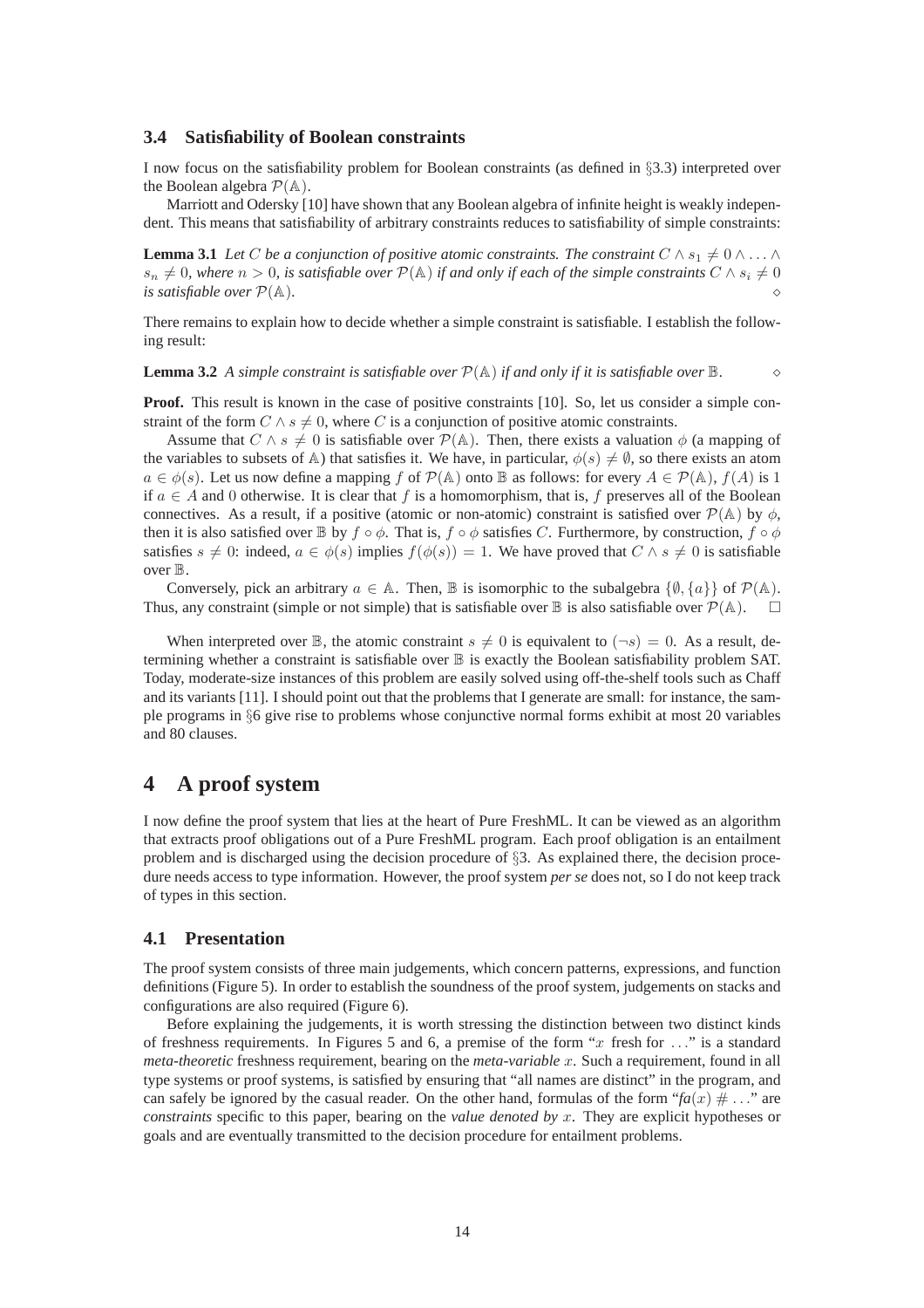ABSTRACTION-PATHERN  
\n
$$
\Delta \vdash \{fa(x_1) \# fa(\Delta)\} \langle x_1 \rangle x_2 \{fa(x_1) \# fa(\cdot)\} \qquad \frac{p \not\equiv \langle x_1 \rangle x_2}{\Delta \vdash \{true\} p \{true\}} \qquad \frac{H \Vdash P(v)}{\Delta \vdash \{H\} v \{P\}}
$$
\nCase  
\n
$$
\Delta \text{dom}(p) \text{ fresh for } \Delta, H, v, P \qquad \Delta \vdash \{H'\} p \{P'\} \qquad \text{ABSUBD}\n
$$
\Delta, \text{dom}(p) \vdash \{H \wedge H' \wedge p = v\} e \{P \wedge P'\} \qquad \text{ABSUBD}\nH \Vdash false
$$
$$

$$
H \Vdash false
$$
  
\n
$$
\Delta \vdash \{H\} \text{ absurd } \{P\}
$$

Next  
\n
$$
\Delta \vdash \{H\} \text{ next } \{P\}
$$
\n
$$
\Delta \vdash \{H\} \text{ fail } \{P\}
$$

 $\Delta \vdash \{H\}$  case  $p = v$  then  $e\{P\}$ 

$$
\frac{\Delta \vdash \{H\} e_1 \{P\}}{\Delta \vdash \{H\} e_2 \{P\}}
$$
\n
$$
\frac{\Delta \vdash \{H\} e_2 \{P\}}{\Delta \vdash \{H\} \text{ try } e_1 \text{ else } e_2 \{P\}}
$$

| FRESH                                                                                      | $x$ fresh for $\Delta$ , $H$ , $P$                         | $\Delta \vdash \{H \land fa(x_1) = fa(x_2)\} e_1 \{P\}$ |
|--------------------------------------------------------------------------------------------|------------------------------------------------------------|---------------------------------------------------------|
| $\Delta$ , $x \vdash \{H \land fa(x) \neq fa(\Delta)\} e \{P \land fa(x) \neq fa(\cdot)\}$ | $\Delta \vdash \{H \land fa(x_1) \neq fa(x_2)\} e_2 \{P\}$ |                                                         |
| $\Delta \vdash \{H\} \{H\} \{f \in S \mid x \in \{P\}$                                     | $\Delta \vdash \{H\} \{f \in \{H\} \} e_2 \{P\}$           |                                                         |

LETWHERE  
\n*x* fresh for 
$$
\Delta
$$
, *H*, *P*  $\Delta \vdash \{H\} e_1 \{\lambda x.C\}$   
\n $\Delta$ , *x*  $\vdash \{H \land C \land fa(x) \subseteq fa(\Delta)\} e_2 \{P\}$   
\n $\Delta \vdash \{H\} \text{let } x \text{ where } C = e_1 \text{ in } e_2 \{P\}$ 

| CALL                                              | <b>DEF</b>                                                                              |
|---------------------------------------------------|-----------------------------------------------------------------------------------------|
| $H \Vdash \text{pre}(f)(v)$                       | $x_1 \vdash \{C_1\}$ $\in \{\lambda x_2.C_2\}$ $\qquad \text{pre}(f) = \lambda x_1.C_1$ |
| $H \Vdash \text{post}(f)(v, \cdot) \Rightarrow P$ | $post(f) = \lambda(x_1, x_2) \cdot (C_2 \wedge fa(x_2) \subseteq fa(x_1))$              |
| $\Delta \vdash \{H\} f(v) \{P\}$                  | $\vdash$ fun $f(x_1)$ where $C_1)$ : $x_2$ where $C_2 = e$                              |

| Figure 5: The proof system (source-level objects) |  |
|---------------------------------------------------|--|
|                                                   |  |

| STK-NIL                                                                                                                                                                                                                                                                                                                                                                                                                                                                                                                                                                                                                                                                                                                                                                                                                                                                                                                                                                                                                                                                                                                                                                                                                                                                                                                                                                                                                                                                                                                                         | STK-FRESH       | STK-LET-LEFT  |                                                               |
|-------------------------------------------------------------------------------------------------------------------------------------------------------------------------------------------------------------------------------------------------------------------------------------------------------------------------------------------------------------------------------------------------------------------------------------------------------------------------------------------------------------------------------------------------------------------------------------------------------------------------------------------------------------------------------------------------------------------------------------------------------------------------------------------------------------------------------------------------------------------------------------------------------------------------------------------------------------------------------------------------------------------------------------------------------------------------------------------------------------------------------------------------------------------------------------------------------------------------------------------------------------------------------------------------------------------------------------------------------------------------------------------------------------------------------------------------------------------------------------------------------------------------------------------------|-----------------|---------------|---------------------------------------------------------------|
| $\vdash \epsilon \{true\}$                                                                                                                                                                                                                                                                                                                                                                                                                                                                                                                                                                                                                                                                                                                                                                                                                                                                                                                                                                                                                                                                                                                                                                                                                                                                                                                                                                                                                                                                                                                      | $\vdash S\{P\}$ | $\bot S\{P\}$ | $\bot S\{P\}$                                                 |
| $\vdash \epsilon \{true\}$                                                                                                                                                                                                                                                                                                                                                                                                                                                                                                                                                                                                                                                                                                                                                                                                                                                                                                                                                                                                                                                                                                                                                                                                                                                                                                                                                                                                                                                                                                                      | $\vdash S\{P\}$ | $\bot S\{P\}$ | $\bot S\{X \cdot X \cdot Y \cdot Y \cdot Z \cdot Z \cdot Z\}$ |
| $\begin{array}{c}\n\text{STK-LET-RIGHT} \\ \text{STK-LET-RIGHT} \\ \text{X fresh for } P \\ \text{X fresh for } P \\ \text{X fresh for } P \\ \text{X fresh for } P \\ \text{X fresh for } P \\ \text{X fresh for } P \\ \text{X free for } P \\ \text{X-free for } P \\ \text{X-free for } P \\ \text{X-free for } P \\ \text{X-free for } P \\ \text{X-free for } P \\ \text{X-free for } P \\ \text{X-free for } P \\ \text{X-free for } P \\ \text{X-free for } P \\ \text{X-free for } P \\ \text{X-free for } P \\ \text{X three for } P \\ \text{X three for } P \\ \text{X three for } P \\ \text{X three for } P \\ \text{X three for } P \\ \text{X three for } P \\ \text{X three for } P \\ \text{X three for } P \\ \text{X three for } P \\ \text{X three for } P \\ \text{X three for } P \\ \text{X three for } P \\ \text{X three for } P \\ \text{X three for } P \\ \text{X three for } P \\ \text{X three for } P \\ \text{X three for } P \\ \text{X three for } P \\ \text{X three for } P \\ \text{X three for } P \\ \text{X three for } P \\ \text{X three for } P \\ \text{X three for } P \\ \text{X three for } P \\ \text{X three for } P \\ \text{X three for } P \\ \text{X three for } P \\ \text{X three for } P \\ \text{X three for } P \\ \text{X three for } P \\ \text{X three for } P \\ \text{X three for } P \\ \text{X three for } P \\ \text{X three for } P \\ \text{X three for } P \\ \text{X three for } P \\ \text{X three for } P \\ \text{X three for } P \\ \text{X three for } P \\ \text{$ |                 |               |                                                               |

Figure 6: The proof system (semantic objects)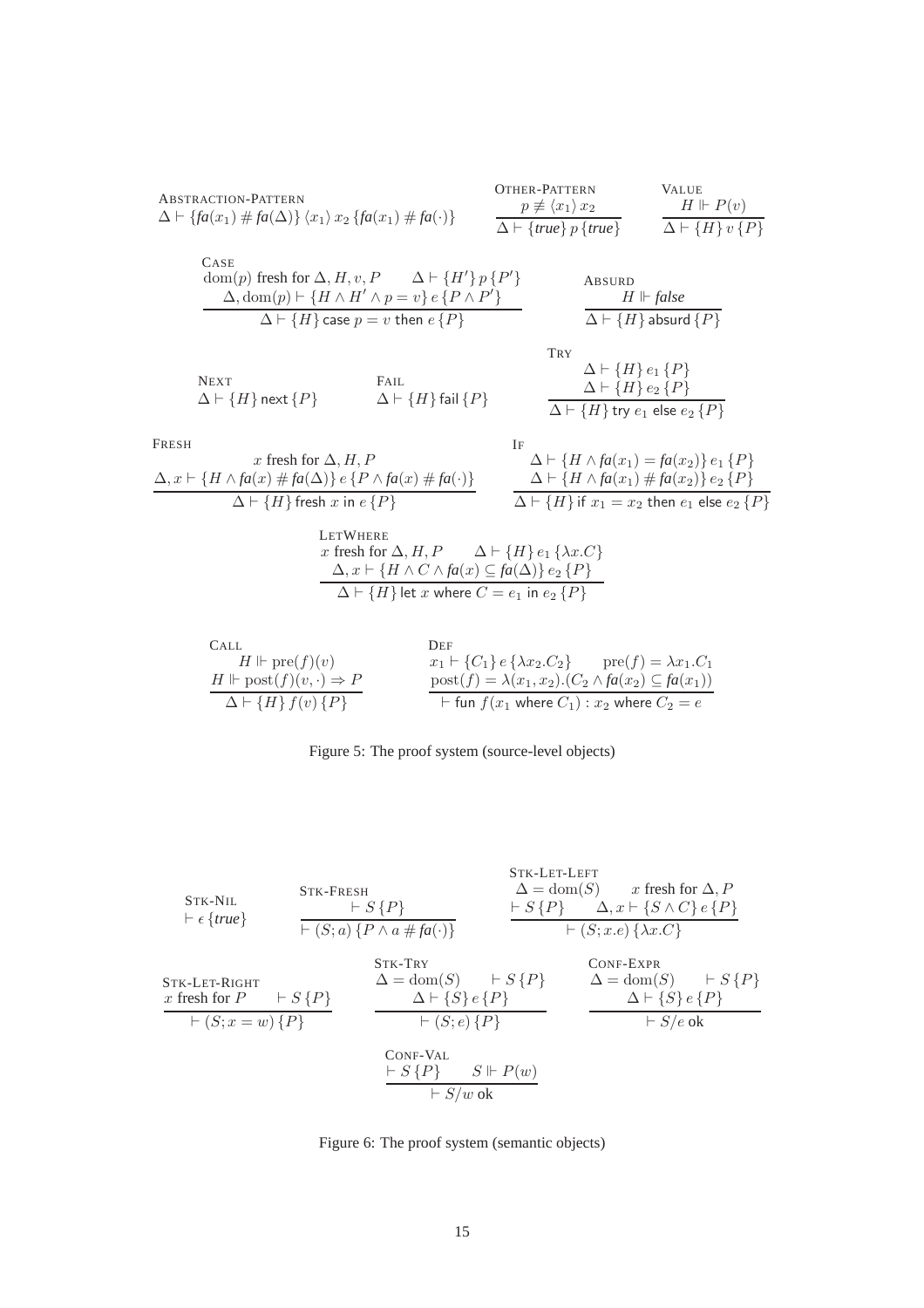**Expressions** Judgements about expressions are of the form  $\Delta \vdash \{H\} e \{P\}$ .  $\Delta$  is a set of all variables currently in scope, and includes the free variables of e. I implicitly assume that e is well-typed under a type environment whose domain is ∆. H is a constraint. It represents a precondition, that is, a hypothesis. (I use  $C$  and  $H$  for constraints.)  $P$  is a predicate: a constraint, parameterized over one variable. It represents a postcondition, that is, a goal. The use of triples of a precondition, a program fragment, and a postcondition dates back to Hoare. More recently, Honda and Yoshida [7] have developed a proof system whose triples take the same form as mine.

I sometimes explicitly write  $\lambda x.C$  for a parameterized constraint: then, the parameter x stands for the result of the expression e. When P is  $\lambda x.C$ , I write  $P(v)$  for  $[x \mapsto v]C$ , where v is a value. I write  $C[\cdot]$  for the predicate  $\lambda x.C[x]$ , where x is chosen fresh for C. I write *true* for the predicate  $\lambda x.t$ *rue*. I write  $P_1 \wedge P_2$  for the predicate  $\lambda x \cdot (P_1(x) \wedge P_2(x))$ , where x is fresh for  $P_1$  and  $P_2$ .

In an algorithmic reading of the definition, all four components  $(\Delta, H, e, \text{and } P)$  should be considered inputs. The output of the algorithm consists in the proof obligations carried by the leaves of the derivation (VALUE, ABSURD, CALL).

Rule VALUE states that the triple  $\{H\} v \{P\}$  is satisfied if and only if the precondition H entails that the value v satisfies the postcondition P. Its premise, an entailment judgement, represents a proof obligation.

Rule FRESH augments H with the hypothesis  $f_a(x) \neq f_a(\Delta)$ . (I write  $f_a(\Delta)$  for the symbolic union of all  $f_a(y)$ , where y ranges over  $\Delta$ .) This means that the support of x can safely be assumed disjoint with the support of every pre-existing variable. FRESH also augments the postcondition with the new goal  $f_a(x) \neq f_a(\cdot)$ , that is, the atom x should not appear in the support of the result that is eventually produced by the fresh construct. This goal clearly reflects the side condition of reduction rule 16.

Rule CASE describes what can be assumed, and what must be proved, when a value  $v$  is successfully matched against a pattern p. First, the equation  $p = v$  can be assumed. Second, an extra hypothesis H' and an extra goal  $P'$  are derived from the pattern p, using either ABSTRACTION-PATTERN or OTHER-PATTERN. When p is an abstraction pattern  $\langle x_1 \rangle x_2$ , H' states that  $x_1$  can be assumed to be fresh and P' states that  $x_1$  must not appear in the result of evaluating e, just as if  $x_1$  was fresh-bound. When p is another pattern form,  $H'$  and  $P'$  are empty. (The symbol  $\equiv$  means "is of the form".)

Rule ABSURD emits a proof obligation that requires the current hypothesis to be inconsistent. This ensures that the absurd statement is unreachable.

Rules NEXT and FAIL state that the exceptions next and fail can be used in an arbitrary context, with no proof obligation whatsoever. Rule TRY requires both branches to satisfy the Hoare triple. The fact that the second branch is executed only if the first branch raises next is not reflected in the current proof system. When the try construct is used to encode surface-level case constructs, this means that each branch of a case construct is analyzed in isolation, without regard for the patterns that guard previous branches.

Rule IF augments  $H$ , in each branch, with a constraint that reflects the outcome of the dynamic test. Because  $x_1$  and  $x_2$  have type atom,  $fa(x_1) \# fa(x_2)$  is equivalent to, and can be used instead of,  $fa(x_1) \neq fa(x_2)$ , a disequation that the constraint language is not directly able to express.

Rule LETWHERE uses  $\lambda x.C$ , where C is supplied by the user, as a postcondition for  $e_1$ , and makes  $C \wedge fa(x) \subseteq fa(\Delta)$  a new hypothesis for the continuation  $e_2$ . Within  $e_2$ , nothing else is known about x. Thus, an appropriate choice of C is important. As noted earlier, I do not attempt to *infer* a strongest postcondition for  $e_1$ .

Rule CALL emits two proof obligations. One checks that f's precondition is satisfied by the actual argument v. The other checks that the postcondition  $P$  of the call statement is implied by  $f$ 's postcondition. In the second premise, I use the notation  $H \Vdash P_1 \Rightarrow P_2$ , where H is a constraint and  $P_1, P_2$  are predicates, to denote the fact that, under hypothesis  $H$ , predicate  $P_1$  is stronger than  $P_2$ . This can also be written  $H \Vdash \forall x . P_1(x) \Rightarrow P_2(x)$ , or, equivalently,  $H \wedge P_1(x) \Vdash P_2(x)$ , for a fresh x.

**Function definitions** Rule DEF states that the body of a function must be checked under the precondition  $C_1$  and postcondition  $C_2$  that were provided by the user. It also defines the notations "pre(f)" and "post(f)" used in rule CALL. One interesting point is that  $post(f)$  contains not only  $C_2$ , but also  $fa(x_2) \subseteq fa(x_1)$ . This means that, at every call site, the support of the result can be assumed to be a subset of the support of the argument. This assumption comes "for free". It is, in fact, a consequence of the fact that toplevel functions must have empty support. It is justified by Lemma 4.4.

Judgements about function definitions take the form  $\vdash fd$ . The entire program is accepted by the proof system if and only if every single function definition is.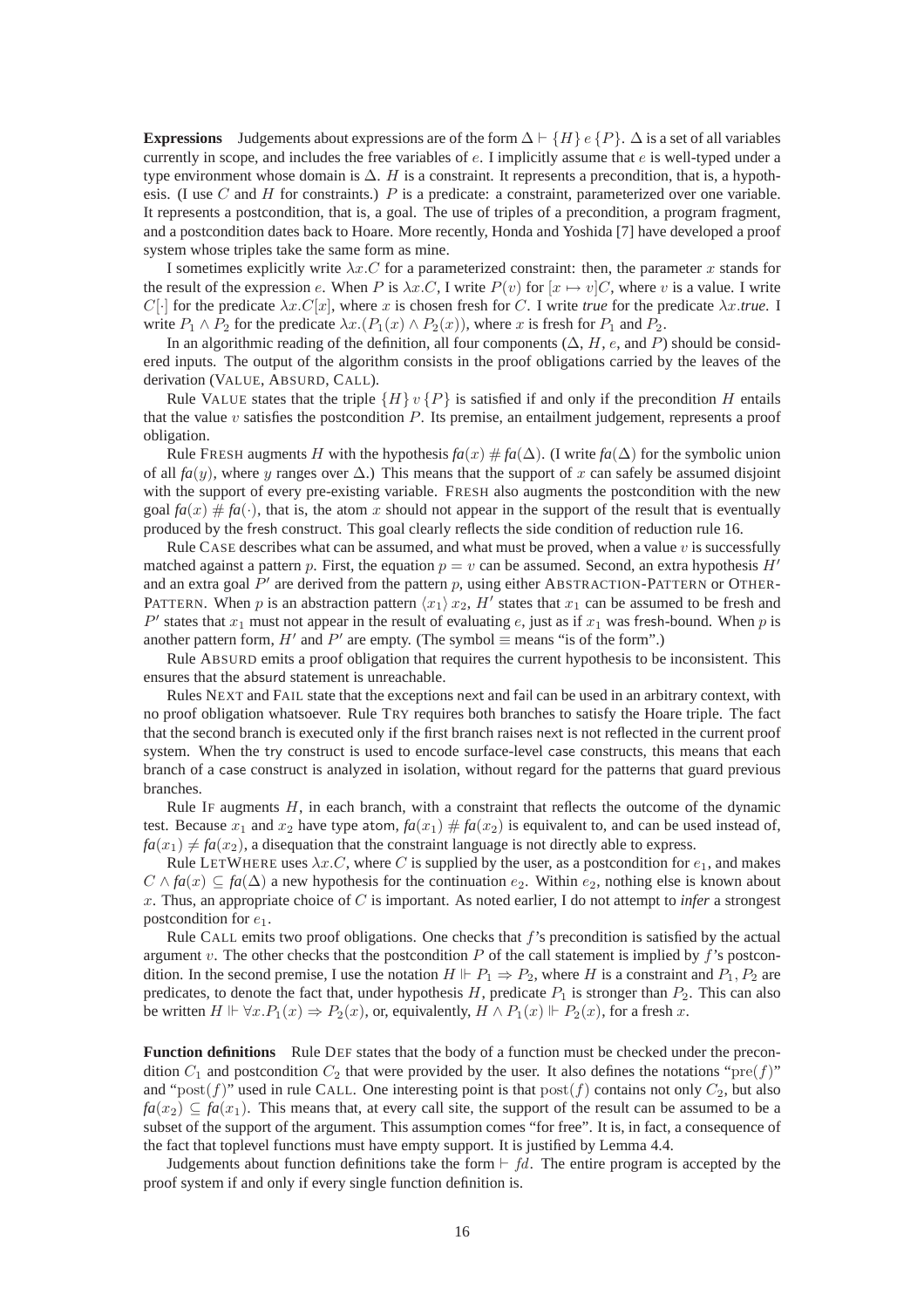Stacks and configurations In order to establish the soundness of the proof system, the system must be extended to stacks and configurations. This is done in Figure 6. The judgement  $\vdash S$  {P} states that the stack  $S$  expects a result that satisfies the predicate  $P$ .

In these rules and in the soundness proof, I use constraints that mix syntactic elements (values) and semantic elements (semantic values). For instance, rule  $STK-FRESH$  states that the stack  $(S; a)$  expects a result that is fresh for the atom  $a$ . I also view a stack S as a constraint, obtained as the conjunction of all equations of the form  $x = w$  found within S. For instance, in the last premise of rule STK-LET-LEFT, the precondition under which e is checked is  $S \wedge C$ .

#### **4.2 Soundness**

**Lemma 4.1 (Precondition Strengthening)**  $H' \Vdash H$  and  $\Delta \vdash \{H\}$  e  $\{P\}$  *imply*  $\Delta \vdash \{H'\}$  e  $\{P\}$ . ◇

**Proof.** By a straightforward induction over the derivation of  $\Delta \vdash \{H\}$  e {P}.

**Lemma 4.2 (Postcondition Weakening)**  $H \Vdash P \Rightarrow P'$  and  $\Delta \vdash \{H\} e \{P\}$  *imply*  $\Delta \vdash \{H\} e \{P'\}$ *.* 

**Proof.** By a straightforward induction over the derivation of  $\Delta \vdash \{H\} e \{P\}$ .

**Lemma 4.3 (Environment Widening)** ∆′ ⊇ ∆ *and* ∆ ⊢ {H} e {P} *imply* ∆′ ⊢ {H} e {P}*.* ⋄

**Proof.** By a straightforward induction over the derivation of  $\Delta \vdash \{H\}$  e  $\{P\}$ . In case FRESH, note that widening  $\Delta$  leads to strengthening the constraint  $H \wedge fa(x) \# fa(\Delta)$ , so that applying Lemma 4.1 to the second premise, in conjunction with the induction hypothesis, yields the result.

The following lemma states that, if an expression  $e$  is accepted at all by the proof system, then the system is in fact sufficiently strong to prove that the atoms that appear free in the result of evaluating  $e$ must also appear free in the initial evaluation environment. In other words, evaluating a provably correct expression e does not cause any new atoms to appear.

**Lemma 4.4 (No Atoms Made Up)** 
$$
\Delta \vdash \{H\} e \{P\} implies \Delta \vdash \{H\} e \{P \land fa(\cdot) \subseteq fa(\Delta)\}.
$$

**Proof.** By induction over the derivation of  $\Delta \vdash \{H\}$  e  $\{P\}$ . I adopt the notations of Figure 5. I exploit the implicit hypothesis that the free variables of  $e$  form a subset of  $\Delta$ .

◦ *Case* VALUE. One first shows that, when the free variables of v form a subset of ∆, the constraint  $fa(v) \subseteq fa(\Delta)$  is valid, that is, satisfied by every valuation. The proof of this fact is by structural induction over v, and is immediate. As a result of this fact, VALUE's premise  $H \Vdash P(v)$  implies *H*  $\Vdash$  *P*(*v*) ∧ *fa*(*v*) ⊆ *fa*( $\Delta$ ). By applying VALUE, we get  $\Delta$   $\vdash$  {*H*} *v* {*P* ∧ *fa*(·) ⊆ *fa*( $\Delta$ )}.

◦ *Case* CASE. As above, the constraint *fa*(v) ⊆ *fa*(∆) is valid. Let ∆′ stand for (∆, dom(p)). Then, applying the induction hypothesis to CASE's third premise yields

$$
\Delta' \vdash \{ H \land H' \land p = v \} \, e \, \{ P \land P' \land fa(\cdot) \subseteq fa(\Delta') \}
$$

We will now show that, under  $p = v$ , the predicate  $P' \wedge fa(\cdot) \subseteq fa(\Delta')$  entails  $fa(\cdot) \subseteq fa(\Delta)$ . To do so, we consider two sub-cases.

Sub-case  $p \equiv \langle x_1 \rangle x_2$ . By inverting ABSTRACTION-PATTERN, we find that P' is  $fa(x_1) \# fa(\cdot)$ . As a result, the predicate

$$
P' \wedge fa(\cdot) \subseteq fa(\Delta')
$$

can be written

$$
fa(x_1) \# fa(\cdot) \land fa(\cdot) \subseteq fa(\Delta, x_1, x_2)
$$

which is equivalent to

$$
fa(\cdot) \subseteq fa(\Delta, x_2) \setminus fa(x_1)
$$

Furthermore, the constraint  $p = v$  entails  $fa(x_2) \setminus fa(x_1) = fa(v)$ , so that, under  $p = v$ , the above predicate entails

*fa*(·) ⊂ *fa*( $\Delta$ ) ∪ *fa*(*v*)

which is equivalent to

$$
fa(\cdot) \subseteq fa(\Delta)
$$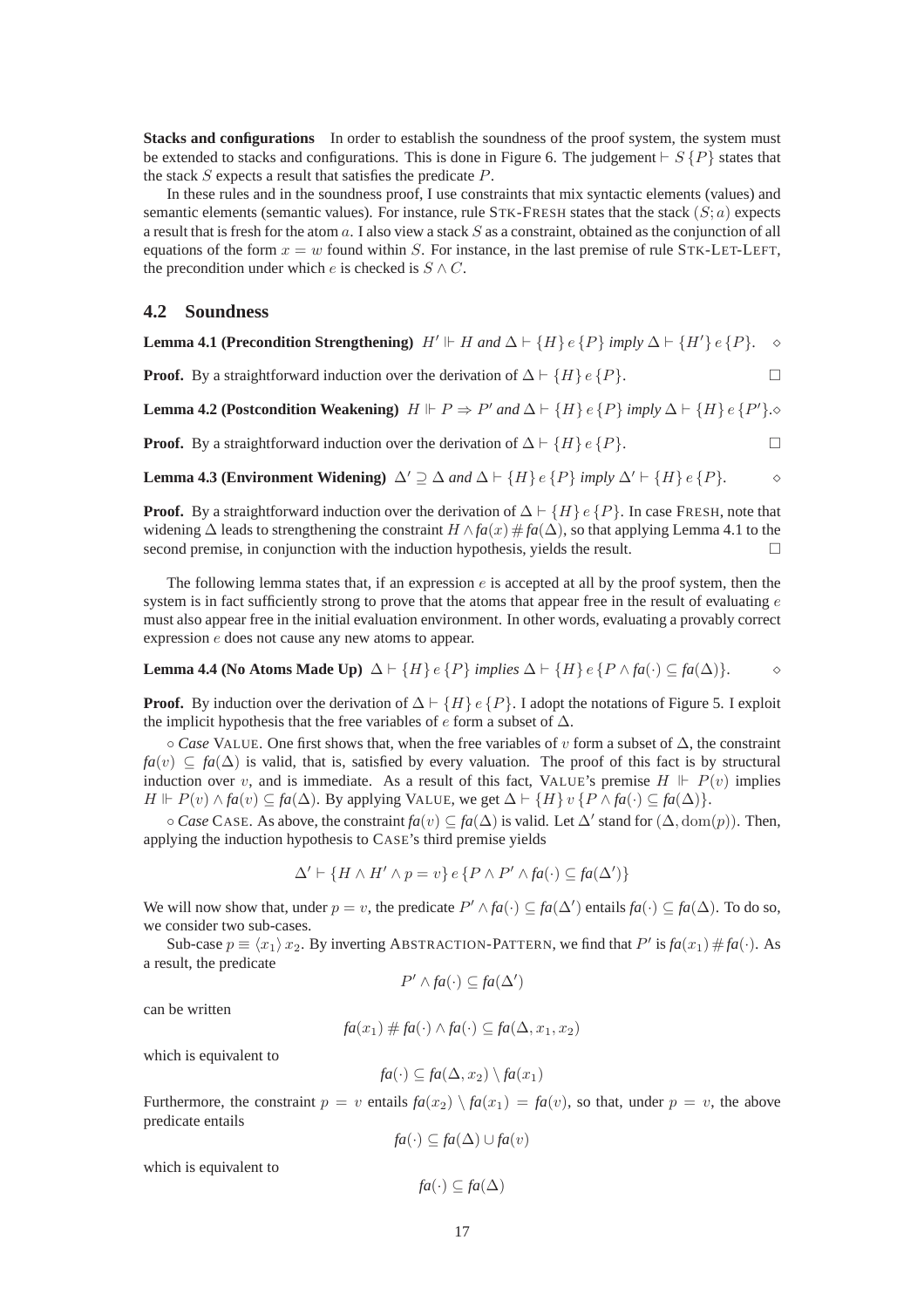This ends the first sub-case.

Sub-case  $p \neq \langle x_1 \rangle x_2$ . A case analysis over p shows that  $p = v$  entails  $f_a(\text{dom}(p)) = f_a(v)$ , whence *fa*( $\Delta'$ ) = *fa*( $\Delta$ ). As a result, under *p* = *v*, the predicate *fa*(·) ⊆ *fa*( $\Delta'$ ) entails *fa*(·) ⊆ *fa*( $\Delta$ ). This ends the second sub-case.

We now apply Lemma 4.2, which yields

$$
\Delta' \vdash \{ H \land H' \land p = v \} \, e \, \{ P \land P' \land fa(\cdot) \subseteq fa(\Delta) \}
$$

There only remains to apply CASE to conclude

$$
\Delta \vdash \{H\} \mathsf{case}\ p = v \mathsf{ then}\ e\{P \land fa(\cdot) \subseteq fa(\Delta)\}\
$$

◦ *Cases* ABSURD, NEXT, FAIL. Immediate.

◦ *Cases* TRY, IF. Apply the induction hypothesis and conclude.

◦ *Case* FRESH. Analogous to the first sub-case of case CASE.

◦ *Case* LETWHERE. Applying the induction hypothesis to the second premise yields

$$
\Delta, x \vdash \{H \land C \land fa(x) \subseteq fa(\Delta)\} \, e_2 \, \{P \land fa(\cdot) \subseteq fa(\Delta, x)\}
$$

It is clear that  $f_a(x) \subseteq f_a(\Delta)$  entails  $f_a(\Delta, x) = f_a(\Delta)$ , so, by applying Lemma 4.2 to the above, we get:

$$
\Delta, x \vdash \{ H \land C \land fa(x) \subseteq fa(\Delta) \} e_2 \{ P \land fa(\cdot) \subseteq fa(\Delta) \}
$$

By applying LETWHERE, we conclude:

$$
\Delta \vdash \{H\} \text{ let } x \text{ where } C = e_1 \text{ in } e_2 \{P \land fa(\cdot) \subseteq fa(\Delta)\}
$$

◦ *Case* CALL. Let the definition of the function f be

$$
fun\ f(x_1\ \text{where}\ C_1): x_2\ \text{where}\ C_2 = e
$$

Then, by inverting DEF, we find

$$
post(f) = \lambda(x_1, x_2) \cdot (C_2 \wedge fa(x_2) \subseteq fa(x_1))
$$

which means that  $post(f)(v, \cdot)$  entails  $fa(\cdot) \subseteq fa(v)$ . As in previous cases, the constraint  $fa(v) \subseteq fa(\Delta)$ is valid, so  $post(f)(v, \cdot)$  entails  $fa(\cdot) \subseteq fa(\Delta)$ . By applying CALL, we conclude:

$$
\Delta \vdash \{H\} \, f(v) \, \{P \land fa(\cdot) \subseteq fa(\Delta)\}
$$

The combination of the type system and proof system is sound with respect to the operational semantics. This is proven via standard subject reduction and progress results. A configuration is *valid* when it is accepted by the type system and proof system.

**Theorem 4.5 (Subject Reduction)** *A valid configuration can reduce only to a valid configuration. That is,* ⊢ c<sup>1</sup> *ok and* c<sup>1</sup> −→ c<sup>2</sup> *imply* ⊢ c<sup>2</sup> *ok.* ⋄

**Proof.** By cases over the reduction  $c_1 \rightarrow c_2$ . I refer to the rule numbers in Figure 2 and use the notations in that figure. In every case,  $\Delta$  stands for  $dom(S)$ .

 $\circ$  *Case* (1). By inverting CONF-EXPR and VALUE, we get  $\vdash$  S {P} and S  $\Vdash$  P(v). The latter implies  $S \Vdash P(w)$ , where  $w = S(v)$ . By applying VALUE and CONF-VAL, we find  $\vdash S/w$  ok.

◦ *Case* (3). By inverting CONF-EXPR, CASE, and OTHER-PATTERN, we get

$$
\vdash S\{P\}
$$
  

$$
x_1, x_2 \text{ fresh for } \Delta, v, P
$$
  

$$
\Delta, x_1, x_2 \vdash \{S \land (x_1, x_2) = v\} e \{P\}
$$

Due to the hypothesis  $S(v) = (w_1, w_2)$ , and to the fact that  $x_1$  and  $x_2$  are fresh for  $\Delta$  and v, the constraint  $S \wedge (x_1, x_2) = v$  is equivalent to  $S; x_1 = w_1; x_2 = w_2$ . Thus, by Lemma 4.1, we have

$$
\Delta' \vdash \{S'\} \, e \, \{P\}
$$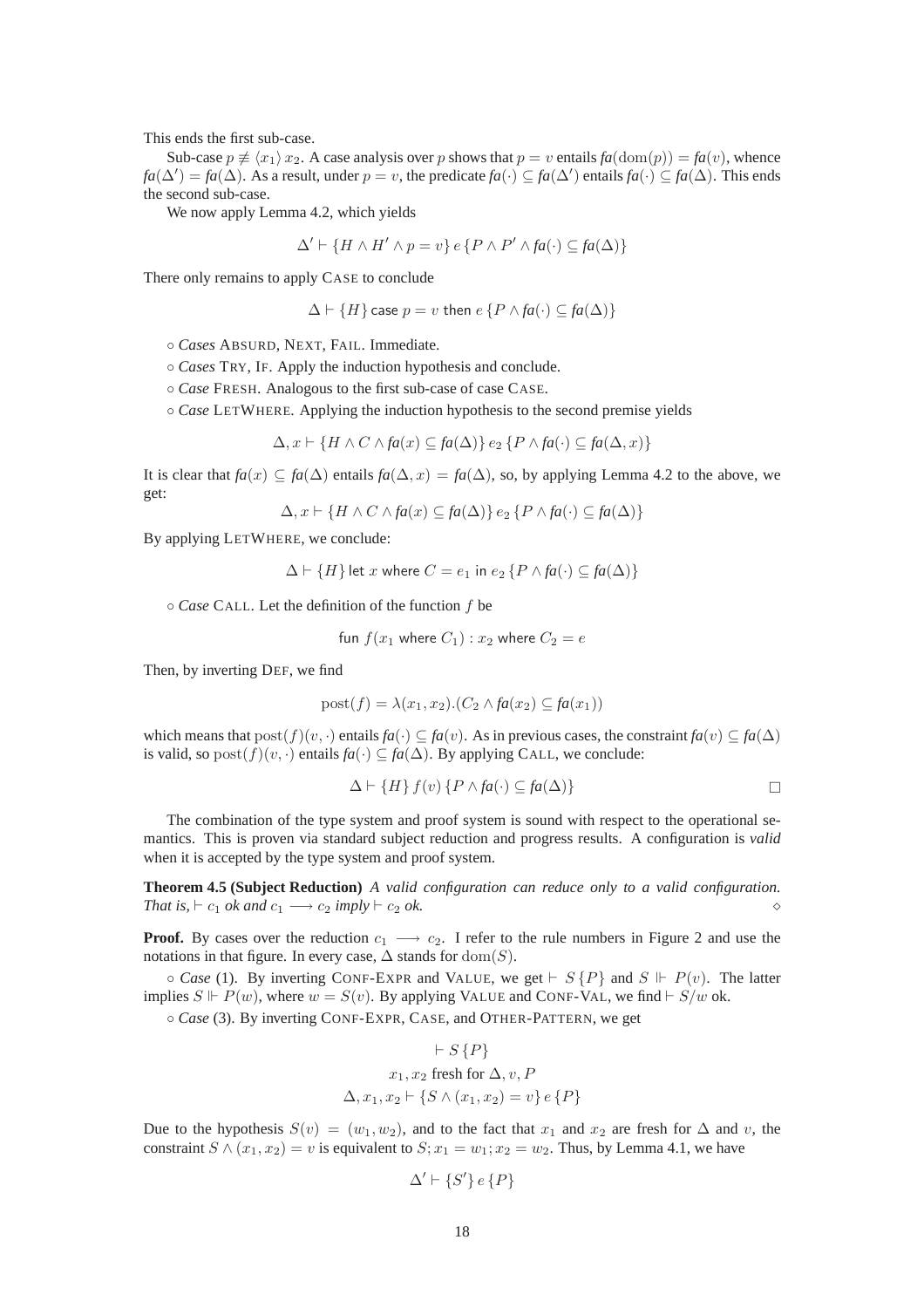where  $\Delta'$  stands for  $\Delta, x_1, x_2$  and S' stands for  $S; x_1 = w_1; x_2 = w_2$ . Furthermore, thanks to the hypothesis  $\vdash S \{P\}$  and to the fact that  $x_1$  and  $x_2$  are fresh for P, we have

 $\vdash S'\{P\}$ 

By applying CONF-EXPR, we finally obtain  $\vdash S'/e$  ok.

◦ *Cases* (2), (4), (5). Analogous to case (3).

◦ *Case* (6). Analogous to a combination of cases (3) and (11).

◦ *Case* (7). By inverting CONF-EXPR and TRY, we get

$$
\vdash S \{P\}
$$
  
\n
$$
\Delta \vdash \{H\} e_1 \{P\}
$$
  
\n
$$
\Delta \vdash \{H\} e_2 \{P\}
$$

By applying STK-TRY and CONF-EXPR, we obtain  $\vdash (S; e_2)/e_1$  ok. ◦ *Case* (8). By inverting CONF-EXPR and STK-TRY, we get

$$
\begin{array}{c}\n \vdash S \{P\} \\
 \Delta \vdash \{H\} \, e \{P\}\n\end{array}
$$

By applying CONF-EXPR, we obtain  $\vdash S/e$  ok.

◦ *Case* (9). By inverting CONF-EXPR, we get

 $\vdash (S; F)$  { $P$ }

By inverting one of STK-FRESH, STK-LET-LEFT, or STK-LET-RIGHT, we get

 $\vdash S\{P'\}$ 

for some predicate  $P'$ . Now, by applying NEXT, we have

 $\Delta \vdash \{S\}$  next  $\{P'\}$ 

Finally, by applying CONF-EXPR, we obtain  $\vdash S$ /next ok.

◦ *Case* (10). Analogous to case (9).

◦ *Case* (11). By inverting CONF-EXPR and FRESH, we get

$$
\vdash S \{P\}
$$
  

$$
x \text{ fresh for } \Delta, P
$$
  

$$
\Delta, x \vdash \{S \land fa(x) \# fa(\Delta)\} \{P \land fa(x) \# fa(\cdot)\}
$$

Let S' stand for  $S; a; x = a$ . Because x is fresh for  $\Delta$ , we have

 $S' \Vdash S$ 

Because  $a$  is fresh for  $S$ , we have

 $x = a \Vdash fa(x) \# fa(\Delta)$ 

Furthermore, we have

 $x = a \Vdash fa(x) \# fa(\cdot) \Rightarrow a \# fa(\cdot)$ 

Thus, by applying Lemma 4.1 and Lemma 4.2, we obtain

$$
\Delta, x \vdash \{S'\} \, e \, \{P \land a \# fa(\cdot)\}
$$

Besides, by applying STK-FRESH and STK-LET-RIGHT, we find

 $\vdash S'\{P \land a \# fa(\cdot)\}$ 

Finally, by applying CONF-EXPR, we obtain  $\vdash S'/e$  ok.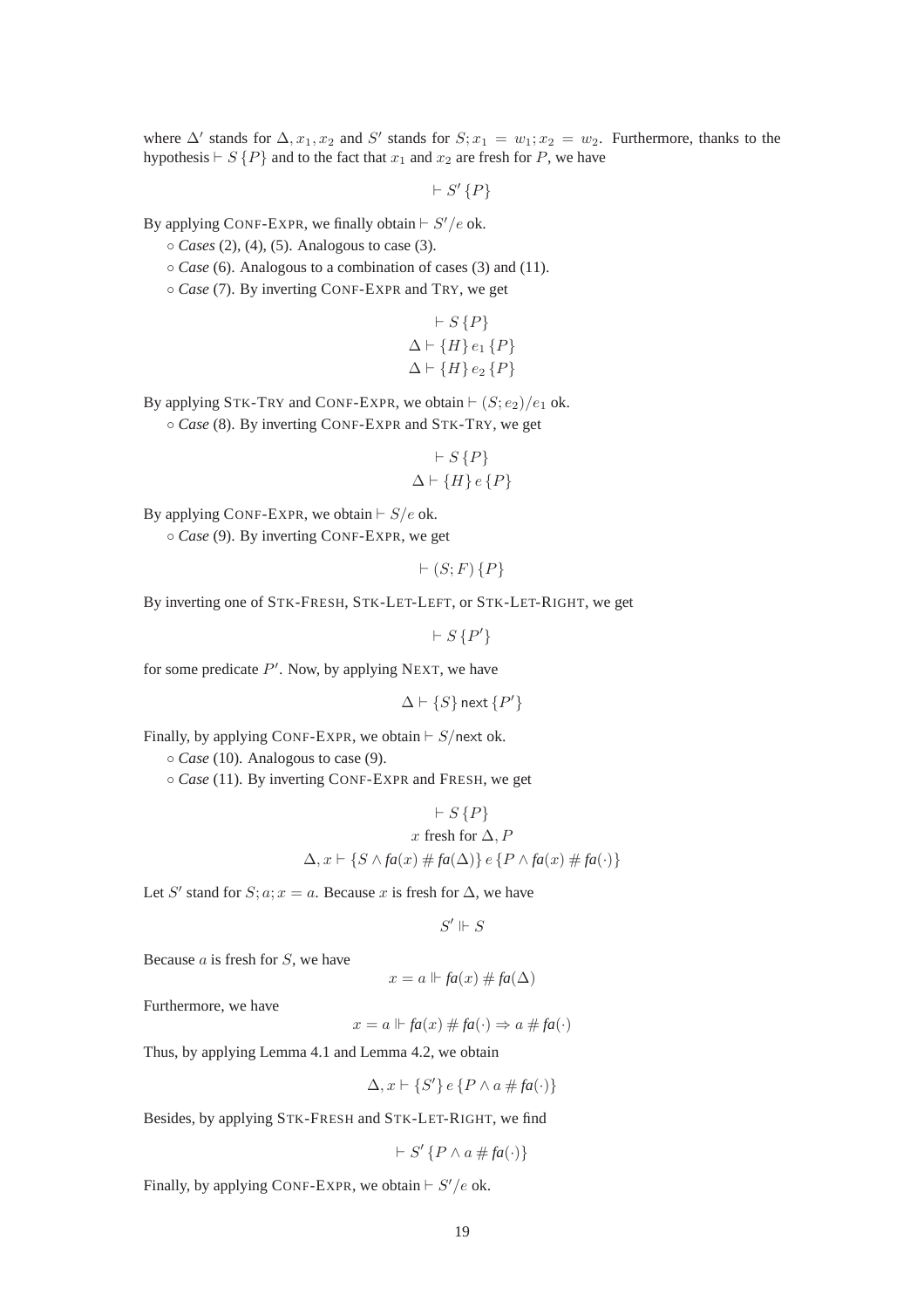◦ *Case* (12). By inverting CONF-EXPR and IF, we get

$$
\vdash S\{P\}
$$
  

$$
\Delta \vdash \{S \land fa(x_1) = fa(x_2)\} e_1 \{P\}
$$

Thanks to the hypotheses  $S(x_1) = a_1$ ,  $S(x_2) = a_2$ , and  $a_1 = a_2$ , we have

$$
S \Vdash fa(x_1) = fa(x_2)
$$

Thus, by Lemma 4.1, we have

$$
\Delta \vdash \{S\} \, e_1 \, \{P\}
$$

By applying CONF-EXPR, we finally obtain  $\vdash S/e_1$  ok.

◦ *Case* (13). Analogous to case (12).

◦ *Case* (14). By inverting CONF-EXPR and LETWHERE, we get

$$
\vdash S \{P\}
$$
  

$$
x \text{ fresh for } \Delta, P
$$
  

$$
\Delta \vdash \{S\} e_1 \{\lambda x.C\}
$$
  

$$
\Delta, x \vdash \{S \land C \land fa(x) \subseteq fa(\Delta)\} e_2 \{P\}
$$

By applying STK-LET-LEFT, we obtain

$$
\vdash S' \{ (\lambda x.C) \land fa(\cdot) \subseteq fa(\Delta) \}
$$

where S' stands for  $S; x.e_2$ . Note that  $\Delta = \text{dom}(S) = \text{dom}(S')$ . Furthermore, because the stacks S and  $S'$  give rise to the same constraint, we have

$$
\Delta \vdash \{S'\} \, e_1 \, \{\lambda x.C\}
$$

By Lemma 4.4, this implies

$$
\Delta \vdash \{S'\} \, e_1 \, \{(\lambda x. C) \land (fa(\cdot) \subseteq fa(\Delta))\}
$$

By applying CONF-EXPR, we finally obtain  $\vdash S'/e_1$  ok.

◦ *Case* (15). By inverting CONF-EXPR and CALL, we get

$$
\vdash S \{P\}
$$
  

$$
S \Vdash \text{pre}(f)(v)
$$
  

$$
S \Vdash \text{post}(f)(v, \cdot) \Rightarrow P
$$

By inverting DEF, we get

$$
x_1 \vdash \{C_1\} \in \{\lambda x_2.C_2\}
$$

$$
pre(f) = \lambda x_1.C_1
$$

$$
post(f) = \lambda(x_1, x_2). (C_2 \land fa(x_2) \subseteq fa(x_1))
$$

Without loss of generality, we pick  $x_1$  fresh for  $\Delta, v, P$ . Let S' stand for  $S; x_1 = S(v)$ . By applying STK-LET-RIGHT, we obtain

$$
\vdash S'\{P\}
$$

Because  $x_1$  is fresh for v, we have  $S'(v) = S(v)$ , which implies  $S' \Vdash x_1 = v$ . Furthermore, because  $x_1$  is fresh for  $\Delta$ , we have  $S' \Vdash S$ . As a result, we have

$$
S' \Vdash S \land x_1 = v
$$

$$
\Vdash \text{pre}(f)(v) \land x_1 = v
$$

$$
\Vdash \text{pre}(f)(x_1)
$$

$$
= C_1
$$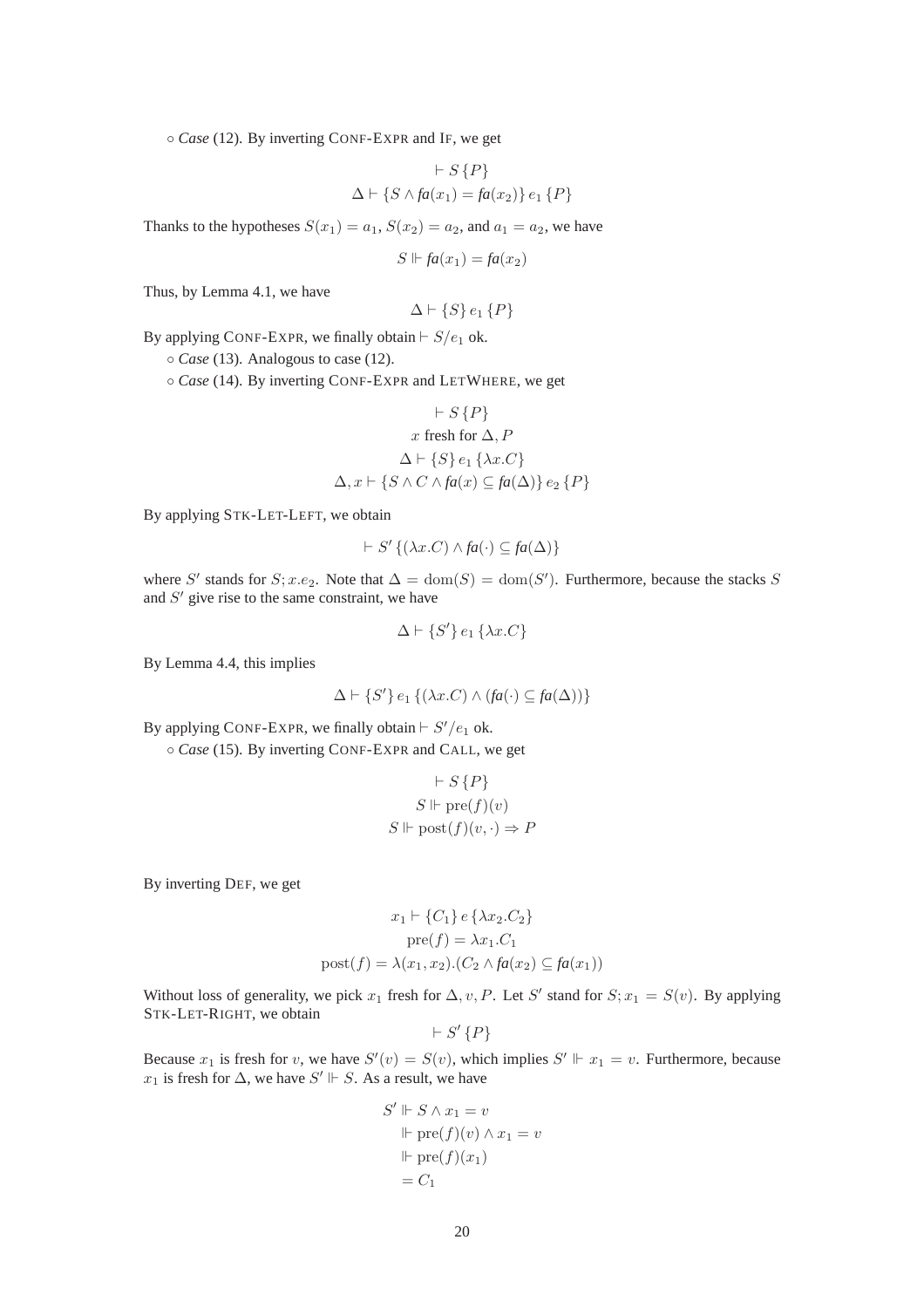Hence, by Lemma 4.1, we have

$$
x_1 \vdash \{S'\} \, e \, \{\lambda x_2.C_2\}
$$

By Lemma 4.4, this implies

$$
x_1 \vdash \{S'\} \, e \, \{\lambda x_2 \ldotp (C_2 \land fa(x_2) \subseteq fa(x_1))\}
$$

that is,

$$
x_1 \vdash \{S'\} \, e \, \{\text{post}(f)(x_1, \cdot)\}
$$

Again, under  $S'$ ,  $x_1$  and v coincide, so this can be written:

 $x_1 \vdash \{S'\} \, e \, \{\text{post}(f)(v, \cdot)\}$ 

By Lemma 4.2 and Lemma 4.3, this implies

$$
\Delta, x_1 \vdash \{S'\} \, e \,\{P\}
$$

By applying CONF-EXPR, we finally obtain  $\vdash S'/e$  ok.

◦ *Case* (16). By inverting CONF-VAL and STK-FRESH, we get

$$
\vdash S\{P\}
$$
  

$$
S \Vdash (P \land a \# fa(\cdot))(w)
$$

In particular, we have

$$
S \Vdash P(w)
$$

By applying CONF-VAL, we obtain  $\vdash S/w$  ok.

◦ *Case* (17). By inverting CONF-VAL and STK-LET-LEFT, we get

$$
x \text{ fresh for } \Delta, P
$$
  
+
$$
S\{P\}
$$
  

$$
\Delta, x \vdash \{S \land C\} e \{P\}
$$
  

$$
S \Vdash (\lambda x.C)(w)
$$

The last fact above implies

$$
S' \Vdash C
$$

where S' stands for  $S; x = w$ . Furthermore, because x is fresh for  $\Delta$ , we have

 $S' \Vdash S$ 

By Lemma 4.1, these imply

 $\Delta, x \vdash \{S'\} \, e \, \{P\}$ 

By applying STK-LET-RIGHT, we obtain

$$
\vdash S'\{P\}
$$

By applying CONF-EXPR, we finally get  $\vdash S'/e$  ok.

◦ *Case* (18). By inverting CONF-VAL and STK-LET-RIGHT, we get

$$
x \text{ fresh for } P
$$

$$
\vdash S \{P\}
$$

$$
S; x = w' \Vdash P(w)
$$

The first and last of these imply

$$
S \Vdash P(w)
$$

By applying CONF-VAL, we get  $\vdash S/w$  ok.

◦ *Case* (19). By inverting CONF-VAL and STK-TRY, we get

$$
\vdash S\{P\}
$$
  

$$
S; e \Vdash P(w)
$$

The last of these implies

$$
S \Vdash P(w)
$$

By applying CONF-VAL, we get  $\vdash S/w$  ok.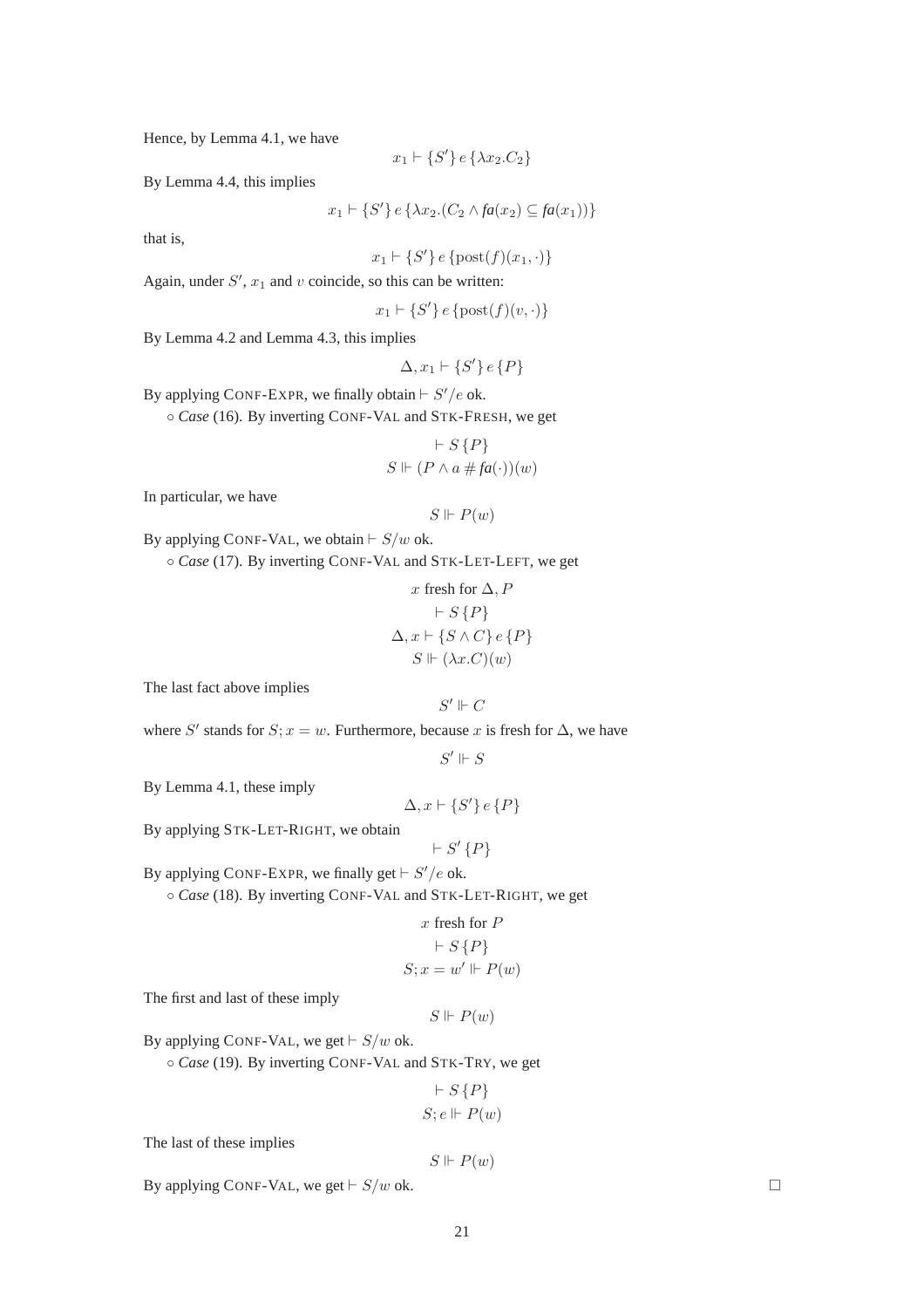**Proof.** By Theorem 2.3, only two cases need be examined and ruled out.

◦ *Case* S/absurd. By inverting CONF-EXPR and ABSURD, we get S *false*. Yet, a stack S, when viewed as a constraint, is a satisfiable constraint, since  $S$  is its own satisfying valuation. A contradiction follows.

 $\circ$  *Case* S;  $a/w$ , where a occurs free in w. By inverting CONF-VAL and STK-FRESH, we get, in particular:

$$
S \Vdash (P \land a \# fa(\cdot))(w)
$$

This implies that the ground constraint  $a \# fa(w)$  is valid, that is, a is fresh for w. This contradicts our hypothesis that a occurs free in  $w$ .

**Corollary 4.7 (Soundness)** *A valid configuration cannot go wrong.* ⋄

**Proof.** By Theorem 2.2 and Theorem 4.5, a valid configuration can reduce only to a valid configuration. By Theorem 4.6, a valid, irreducible configuration is a result. Together, these facts imply that a reduction sequence out of a valid configuration must either diverge or converge to a result. In other words, such a sequence cannot go wrong, that is, lead to an irreducible configuration that is not a result.  $\Box$ 

### **5 Extensions**

I now informally present Cαml-style abstractions and generalized algebraic data types, which, for the sake of simplicity, I omitted in the formal presentation of the proof system.

#### **5.1 C**α**ml-style abstractions**

**Presentation** I have advocated elsewhere [16] that FreshML's binary abstraction construct  $\langle x \rangle e$  is too limited for many practical uses. Fresh Objective Caml's more general construct  $\langle e_1 \rangle e_2$  is also inconvenient, because it requires structuring every abstraction as a *pair* whose left-hand component  $e_1$ holds *all* binding occurrences of atoms (and *only* them) and whose right-hand component  $e_2$  corresponds to the scope of the abstraction. This construct cannot express such typical idioms as lists of bindings, environments, etc. For this reason, Cαml [16] offers a richer binding specification language, which Pure FreshML can adopt. In principle, the syntax of values becomes:

$$
v ::= x \mid () \mid (v, v) \mid Kv \mid \langle v \rangle \mid \text{inner } v \mid \text{outer } v
$$

In my prototype implementation, the angle brackets  $\langle \cdot \rangle$  as well as the inner and outer keywords appear only in algebraic data type declarations, and become implicitly attached to data constructors. This allows omitting them in the actual syntax of values.

Two kinds of values are distinguished, called "expressions" and "patterns" in [16]. (Better terminology would be needed.) Inside the former, an occurrence of an atom is regarded as a *free* occurrence. Inside the latter, an occurrence of an atom is interpreted as a *binding* occurrence. The abstraction former  $\langle \cdot \rangle$ , which is now unary, expects a "pattern" and constructs an "expression". Conversely, the keywords inner and outer expect an "expression" and construct a "pattern". They serve to end an enclosing abstraction, that is, they mean: "as far as the current abstraction is concerned, there are no binding occurrences of atoms below this point". In addition, inner (resp. outer) indicates that the value that follows lies *within* (resp. *outside*) the scope of the abstraction.

Due to space constraints, it is impossible to repeat here a full explanation of  $Cam's$  binding specification language. The reader is referred to the existing paper [16] as well as to the examples contained in the present paper (§6). For instance, the definition of the data constructor *Lam* on line 3 of Figure 8 illustrates the Cαml idiom for an abstraction that would be expressible in FreshML. The definition of the data constructor *L* (line 7), together with the definition of the "pattern" type *env* (line 14), shows how to define an abstraction that binds a statically unknown number of names. More explanations are provided in §6.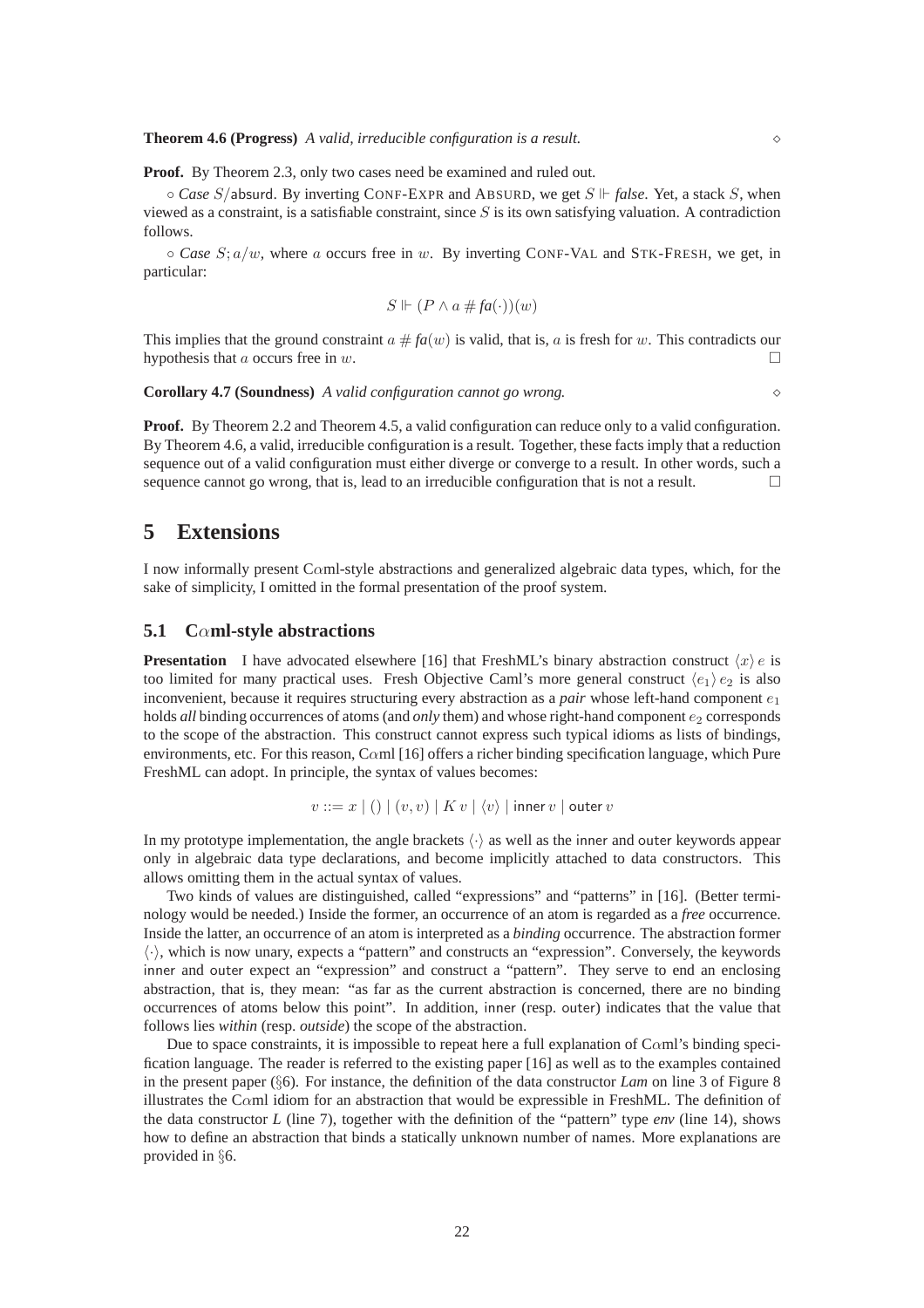$fa(\langle v \rangle) \rightarrow outer(v) \cup (inner(v) \setminus bound(v))$ for  $f \in \{fa, inner, outer, bound\}$ ,  $f((\tilde{))} \rightarrow \emptyset$  $f((v_1, v_2)) \to f(v_1) \cup f(v_2)$  $f(K v) \to f(v)$ 

for  $f \in \{inner, outer, bound\}$ ,  $f(\langle v \rangle)$  is undefined

> *fa*(inner  $v$ )  $\rightarrow$  *fa*(*v*) *fa*(outer  $v$ )  $\rightarrow$  *fa*(*v*)  $inner(inner v) \rightarrow fa(v)$  $\mathit{inner}(\mathsf{outer}\, v) \rightarrow \emptyset$ *outer*(inner  $v$ )  $\rightarrow \emptyset$ *outer*(outer  $v$ )  $\rightarrow$   $fa(v)$ *bound*(inner  $v$ )  $\rightarrow \emptyset$ *bound*(outer  $v$ )  $\rightarrow \emptyset$

Figure 7: Reducing applications of set functions to non-variables

**Changes to Pure FreshML** As far as Pure FreshML is concerned, the introduction of Caml's binding specification language has relatively little impact. I focus, in the following, on the changes made to the decision procedure and proof system.

The introduction of a richer binding specification language affects the way in which the support of a value is computed. In particular, the support of an abstraction  $\langle v \rangle$  satisfies the equation:

 $fa(\langle v \rangle) = outer(v) \cup (inner(v) \setminus bound(v))$ 

Here, v is a value of "pattern" type. Its support is computed in terms of three auxiliary functions, whose informal meaning is as follows: *inner*(v) (resp. *outer*(v)) is the combined support of the sub-values of v that appear below an inner (resp. outer) keyword, while  $bound(v)$  is the set of atoms that have a binding occurrence in v (*not* below an inner or outer keyword).

The syntax of set expressions (§3.1) is extended to include *inner* $(v)$ , *outer* $(v)$ , and *bound* $(v)$  for all values v of "pattern" type, while *fa* remains available at all types.

The simplification rules that define the meaning of *fa* are modified so as to reflect the above equation, and supplemented with new simplification rules for *inner*, *outer*, and *bound*. All updated rules appear in Figure 7.

The technique that was used to eliminate applications of *fa* to variables is extended to also deal with applications of *outer*, *inner*, and *bound*. Again, the type of the variable influences this step. In particular, if x has type atom, then both *inner*(x) and *outer*(x) are empty, and *bound*(x) equals  $fa(x)$ . As a more subtle example, if x has type *env* as defined on line 14 of Figure 8, then *inner*(x) must be empty.

The universal law  $f(x) \subseteq fa(x)$ , where f is any set function (here, one of *inner*, *outer*, and *bound*) is reflected by introducing an explicit constraint on the set variables that stand for  $f(x)$  and  $fa(x)$ .

The proof rules are almost unchanged. The only notable change is in rule ABSTRACTION-PATTERN (Figure 5), which becomes:

> ABSTRACTION-PATTERN'  $\Delta \vdash \{bound(x) \# fa(\Delta)\} \langle x \rangle \{bound(x) \# fa(\cdot)\}$

In short, the set  $fa(x_1)$  of ABSTRACTION-PATTERN, which denotes a single atom, is replaced with the set *bound*(p), which possibly denotes zero, one, or more atoms. This reflects the fact that an abstraction now binds a set of atoms at once.

### **5.2 Generalized algebraic data types**

**Presentation** So far, I have used traditional algebraic data types, where every data constructor carries a signature of the form  $\tau \to \delta$  (§2.3). In practice, it is sometimes useful to attach *assertions*, also known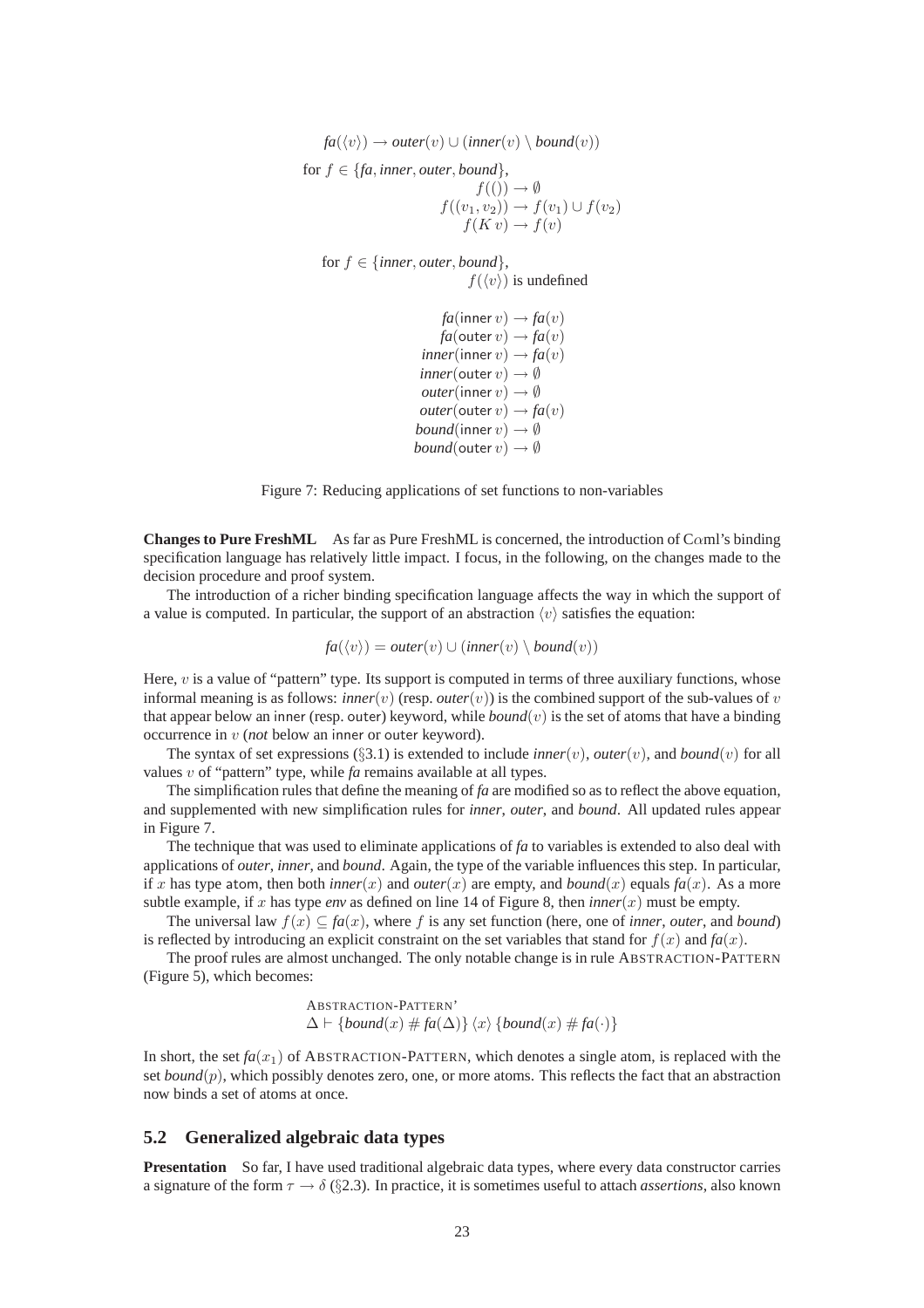as *guards*, with data constructors. This is done by letting every data constructor K carry a signature of the more general form:

$$
(x:\tau\text{ where }C)\to\delta
$$

Here, the identifier x is bound in the constraint  $C$ . In type-theoretic terms, the data constructor  $K$  now carries a dependent pair of a value of type  $\tau$ , referred to as x, and a proof (not represented at runtime, of course) that x satisfies the constraint C. For example, the type *context* (line 8 of Figure 9) is a generalized algebraic data type. Its definition is explained further on (§6.2).

**Changes to Pure FreshML** The changes to the proof system are simple. An application of K to a value v now gives rise to the proof obligation  $H \Vdash [x \mapsto v]C$ , where H is the current hypothesis. Conversely, matching against the pattern K p augments H with the new conjunct  $[x \mapsto p]C$ .

There is a slight catch, though. The semantics of FreshML dictates that, when an abstraction is deconstructed via pattern matching, its bound atoms are replaced with fresh atoms (see reduction rule 6). If, because of this renaming, the property  $C$  was broken, then the proof system would be unsound.

Could such a thing happen? In fact, not when C has a single free variable x, as above. It is not difficult to prove that, if a predicate  $\lambda x.C$  is true of a value v, then it is also true of any renaming of v. One *can* get into trouble, however, when one allows guards to refer to *multiple* variables, to which *distinct* renamings could be applied. For instance, my prototype implementation allows data constructors to carry multiple arguments, some of which can be nested inside abstractions, so one might attempt to write:

```
type dangerous =
| Danger of x: atom \times \langle y: atom \rangle where free(x) = free(y)
```
This is meaningless. Matching against the pattern  $Danger(x, y)$  leaves x unmodified but renames y to a fresh atom, so the property that  $x$  equals  $y$  cannot possibly be preserved.

For this reason, such a declaration must be ruled out. I have not formalized how this is done, but the informal rule is simple: a guard must not mix variables that originate in distinct abstractions.

# **6 Illustration**

I now discuss two small but non-trivial example programs that are accepted by the proof system: normalization by evaluation (Figure 8) and conversion to A-normal form (Figure 9).

The concrete syntax is that of my prototype implementation. As explained earlier  $(\S2.1)$ , what is shown here is *surface* syntax. It is translated down to Pure FreshML before being passed on to the proof system. The details of the translation are omitted.

The concrete syntax uses the keyword free for *fa*.

### **6.1 Normalization by evaluation**

I first explain how Shinwell *et al.*'s benchmark [23] is adapted to Pure FreshML. There are three main changes, which I now review.

**Simulating first-class functions** First, because my proof system does not yet have first-class functions, I have defunctionalized [18] the code. That is, I have replaced every first-class function with a *closure*—a data structure formed of a tag and a tuple of the function's free variables.

Here, the effect of defunctionalization is that the data constructor *L* carries data—a triple of an environment, an atom, and a term—instead of a first-class function. These three components correspond to the three free variables of the function that was carried by *L* in the original code [23, figure 7, line 27]. Where a first-class function was applied in the original code [23, figure 7, lines 16 and 30], explicit use is made of the closure—which boils down to a recursive call to *evals* (lines 22 and 51).

In order to simplify things a little, I have replaced the type unit → *sem* [23, figure 7, line 8] with just *sem*. This affects the termination of the algorithm, but makes essentially no difference as far as proof obligations are concerned. Being faithful to the original code would have required introducing one more data type and one more auxiliary function, with no pedagogic gain.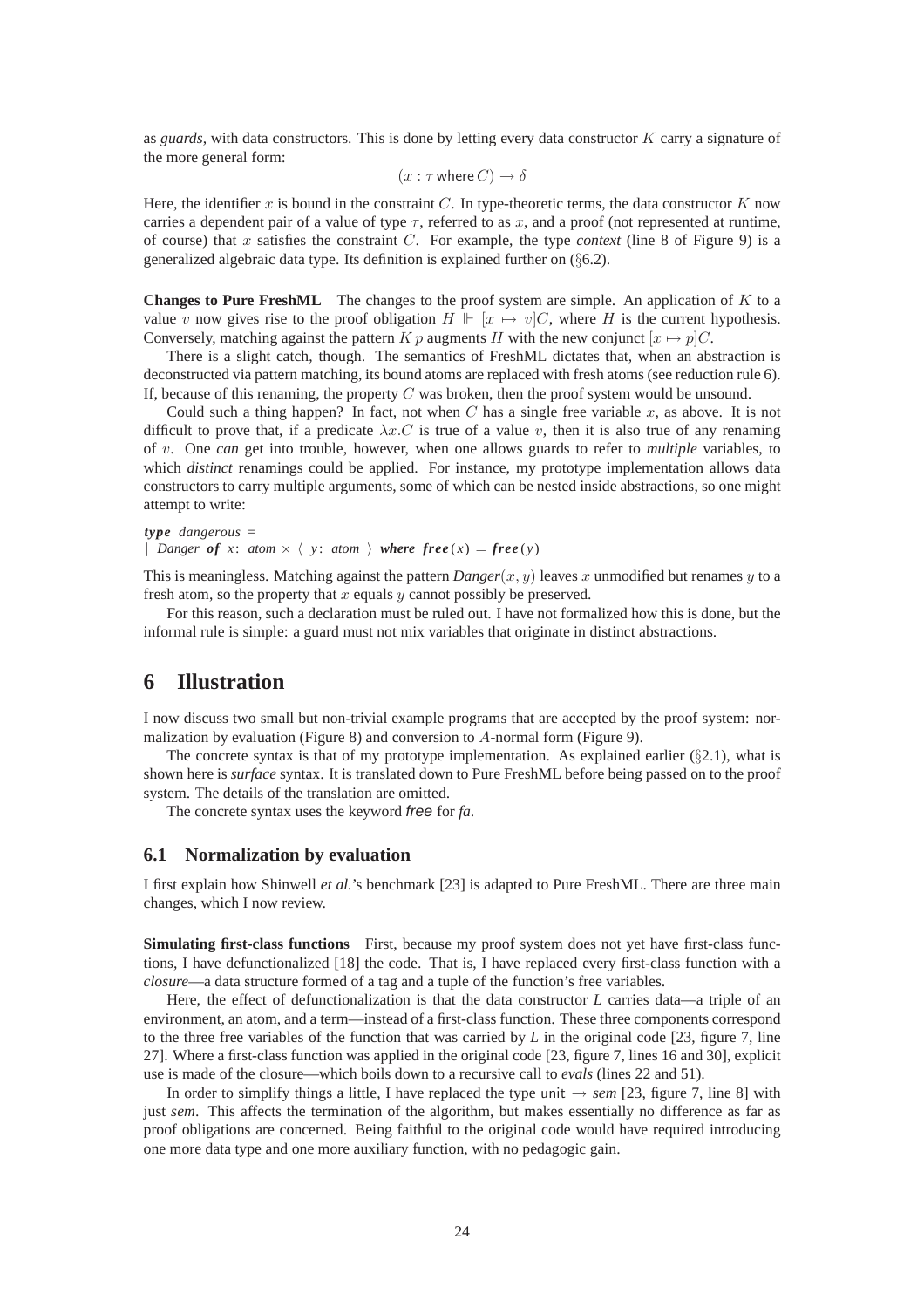```
1 type lam =2 | Var of atom
      \vert Lam of \langle atom \times inner lam \rangle\vert App of lam \times lam
 5
6 type sem =
7 \mid L \text{ of } \langle \text{ env } \times \text{ atom } \times \text{ inner } \text{ lam } \rangle8 | N of neu
\overline{9}10 type neu =
11 | V of atom
\vert A of neu \times sem
13
14 type env binds =
15 | ENil
16 | ECons of env × atom × outer sem
17
18 fun reify accepts s produces t =19 case s of
20 \vert L (env, y, t) \rightarrow21 fresh x in
22 Lam (x , reify ( evals (ECons (env , y , N (V (x ))) , t )))
23 \mid N(n) \rightarrow24 reifyn (n)
25 end
26
27 fun reifyn accepts n produces t =28 case n of
29 \mid V(x) \rightarrow30 Var (x )
31 \qquad A \left( n, d \right) \rightarrow32 App (reifyn (n) , reify (d))
33 end
34
35 fun evals accepts env , t produces v
36 where free(v) \subseteq outer(\text{env}) \cup (free(t) \setminus bound(\text{env})) =37 case t of
38 | Var (x) \rightarrow39 case env of
40 | ENil \rightarrow41 N (V (x ))
42 |ECons (tail, y, v) \rightarrow43 if x = y then v
44 else evals ( tail , t ) end
45 end
46 \vert Lam (x, t) \rightarrow47 L (env , x , t )
48 \vert App (t1, t2) \rightarrow49 case evals (env , t1 ) of
\begin{array}{ccc} 50 & \vert & L \ (conv, x, t) \rightarrow \end{array}51 evals (ECons (cenv , x , evals (env , t2 )) , t )
\begin{array}{ccc} \n 52 & \quad | & N(n) \rightarrow \n \end{array}53 N (A (n , evals (env , t2 )))
54 end
55 end
56
57 fun eval accepts t produces s =58 evals (ENil , t )
59
60 fun normalize accepts t produces u =
f_{61} reify (eval (t))
```
Figure 8: A sample program: normalization by evaluation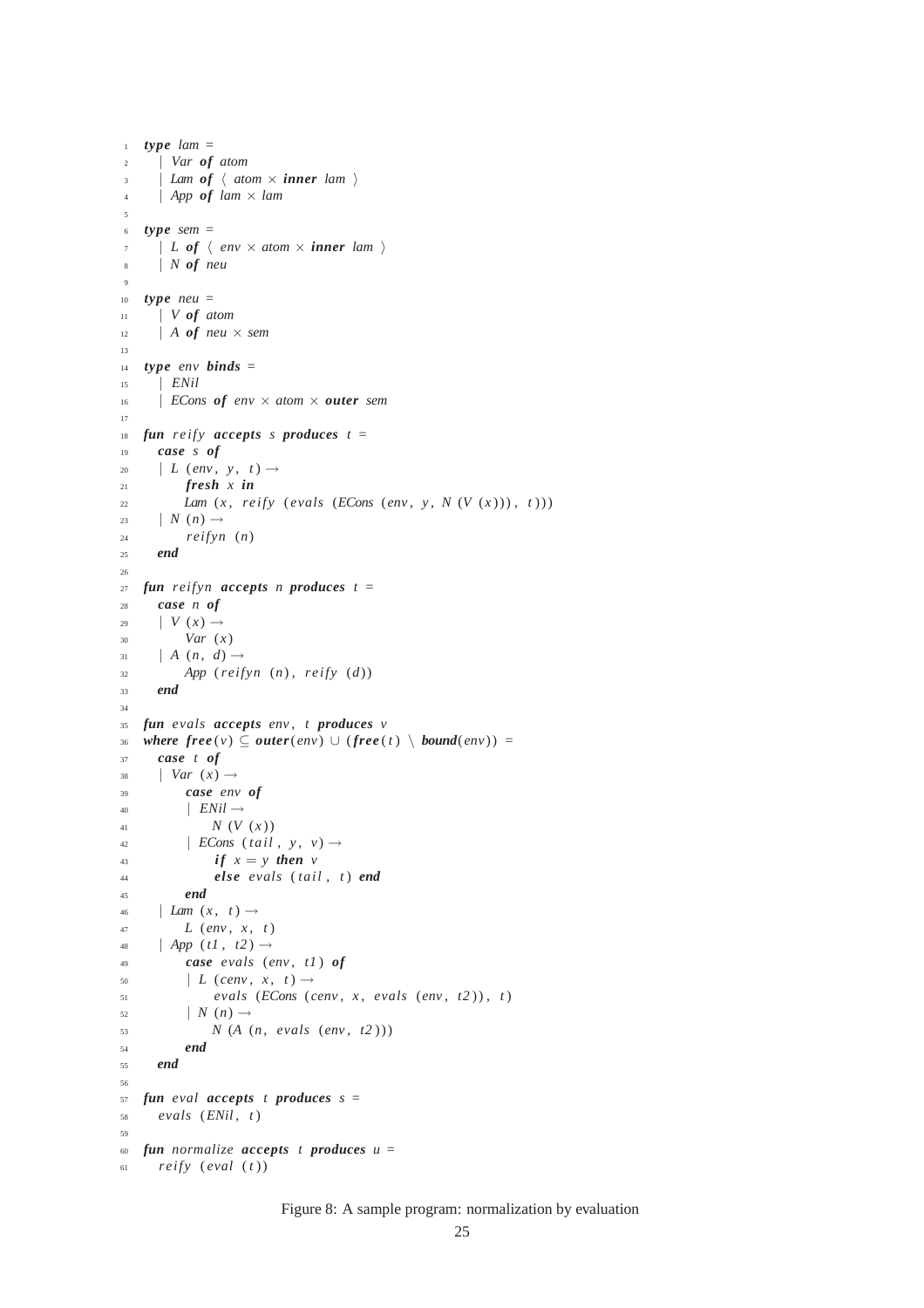**Specifying the binding structure of environments and closures** Second, I have made essential use of Cαml's "binding specification" language. The definition of the type *lam* is identical to Shinwell *et al.*'s, modulo differences in notation. The key novelty is in the definition of the type *env*, which I have made a "pattern type", in Caml parlance [16]—this is indicated by the binds keyword on line 14 of Figure 8. This means that, in an environment of the form

$$
env = ECons(...ECons(ENil, x_1, v_1)..., x_n, v_n)
$$

the atoms  $x_1, \ldots, x_n$  are considered as *binding occurrences*. Thus, by definition, *bound*(*env*) denotes the set of atoms  $\{x_1, \ldots, x_n\}$ , which one would usually refer to as the *domain* of the environment.

According to the *outer* keyword in the definition of *ECons* (line 16), the semantic values  $v_1, \ldots, v_n$ are considered to lie *outside* the scope of these atoms. Thus, *outer*(*env*) denotes the set of atoms  $fa(v_1) \cup$ ...  $∪ fa(v_n)$ , which one might refer to as the *image* of the environment.

What is the scope of the atoms  $x_1, \ldots, x_n$ ? According to the *inner* keyword in the definition of *L* (line 7), within a closure of the form

$$
v = L(\text{env}, x, t)
$$

the atoms in *bound*(*env*), as well as the atom *x*, are considered bound within the  $\lambda$ -term *t*. In particular, this implies:

$$
fa(v) = outer(\text{env}) \cup (fa(t) \setminus (bound(\text{env}) \cup \{x\}))
$$

That is, the support of the closure *v* includes the *image* of its environment *env*, as well as the atoms that appear free in its body *t* and are neither in the *domain* of *env* nor the formal argument *x*.

This explains why the proof obligation associated with the deconstruction of *Lam* on line 46 succeeds. Deconstructing *Lam* yields a "fresh" atom *x*, which one must prove does not appear in the support of the right-hand side  $L(\text{env}, x, t)$ . The fact that *x* is "fresh" means, in particular, that *x* is not in the support of *env*, which by definition includes *outer*(*env*). By exploiting the above displayed equation, one finds that *x* is not in the support of  $L(\text{env}, x, t)$ , as desired. This fact is proved automatically by the conservative decision procedure of §3.

The proof obligation on line 46 is interesting because it corresponds, in part, to the obligation that FreshML 2000 was not able to automatically discharge [23, figure 7, lines 26–27]. By declaring that the data constructor *L* carries an abstraction, I have been able to get away with the deconstruction of *Lam*. Of course, as a result, new proof obligations appear wherever *L* is deconstructed (lines 20 and 50). Both of these require exploiting a non-trivial property of *evals*, which I now discuss.

**Specifying** *evals***' behavior with respect to support** The function *evals* expects a pair of an environment *env* and a term *t*, and evaluates *t* within the context of *env*. As one might expect, any atom that appears in the support of *t* as well as in the *domain* of *env* is substituted out—which means that, if *evals* produces a result *v*, then (line 36):

$$
fa(v) \subseteq outer(env) \cup (fa(t) \setminus bound(env))
$$

This property is not automatically inferred by the system—it is a loop invariant—so it has to be explicitly provided. Then, it is easily checked.

An alternative way of providing this information to the proof system would be to have *evals* accept an *abstraction* of type  $\langle env \times$  inner  $lam \rangle$ , instead of a pair of type  $env \times lam$ . Then, no explicit postcondition would be required: the support of *evals*' result would be simply the support of its argument. This alternative style can seem attractive, but is less efficient if abstractions are blindly "freshened" when deconstructed. I come back to this issue in §8.

This property is easily proved correct. Because *evals* is recursive, the proof is "by induction"—that is, the property is exploited in its own proof. This might seem surprising, because there is no guarantee that *evals* terminates. This approach is sound, because the property is a *partial* correctness assertion: it is a statement about the result of *evals*, should it terminate.

#### **6.2 Conversion to** A**-normal form**

Figure 9 defines the abstract syntax of a  $\lambda$ -calculus equipped with let and if constructs and gives an algorithm that converts arbitrary terms to A-normal form, as defined by Flanagan *et al.* [5]. A-normal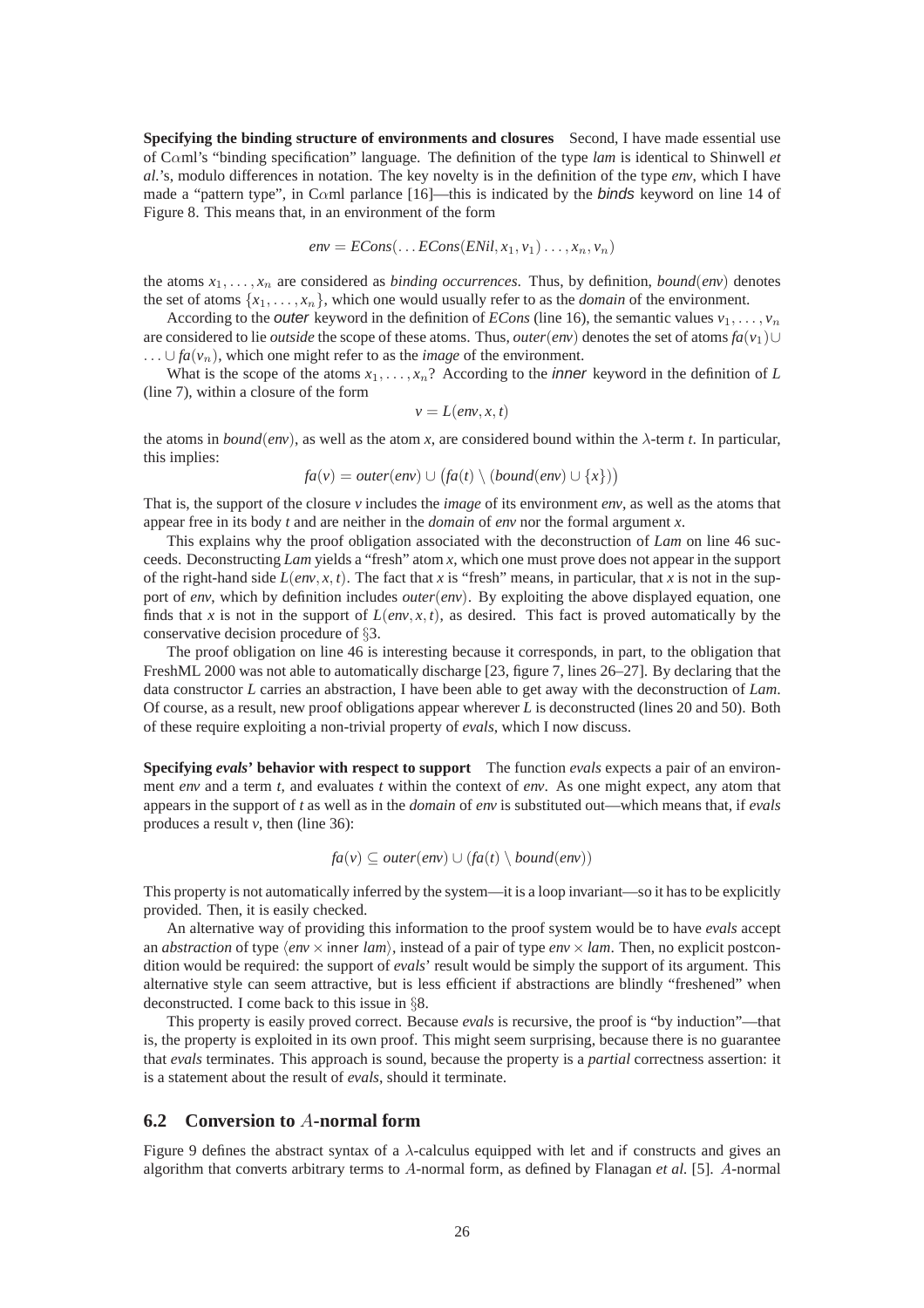```
1 type term =2 | Var of atom
       Lambda of \langle atom \times inner term \rangleApp of term \times termLet of \langle atom \times outer term \times inner term \rangle\vert If of term \times term \times term
 7
   8 type context binds =
9 | CEmpty
10 | CLet of x: atom \times inner t: term \times c: context
11 where free(t) # free(x) \cup bound(c)12 | CCompose of c1 : context × c2 : context
13 where inner(c1) # bound(c2)
14
15 type closure =
\begin{array}{c} \n\text{16} \\
\end{array} | Clo of \langle context \times inner term \rangle17
18 fun fill accepts clo produces u =19 let Clo (c, t) = clo in
20 case c of
_{21} CEmpty \rightarrow22 t
23 | CLet (x, t1, c2) \rightarrow24 Let (x, t1, \text{fill} (Clo (c2, t)))25 \vert CCompose (c1, c2) \rightarrow26 f i l l (Clo (c1 , f i l l (Clo (c2 , t )) ) )
27 end
28
29 fun norm accepts t produces u =30 f i l l ( s p li t (t , false ))
31
\int s split accepts t, mode produces clo =
33 case t of
34 | Var ( ) \rightarrow35 Clo (CEmpty, t )
\begin{array}{ccc} 36 & \text{I} \ \text{Lambda}(x, t) \rightarrow \end{array}37 Clo (CEmpty, Lambda (x , norm ( t )))
38 | App (t1, t2) \rightarrow39 let Clo (c1 , u1) = s p li t (t1 , true ) in
40 let Clo (c2, u2) = split (t2, true) in
41 let clo = Clo (CCompose (c1, c2), App (u1, u2)) in
42 valueify ( clo , mode)
43 | Let (x, t1, t2) \rightarrow44 let Clo (c1, ul) = split (t1, false) in
45 let Clo (c2, u2) = split (t2, mode) in
46 Clo (CCompose (c1 , CLet (x , u1 , c2 )) , u2)
47 | If (t1, t2, t3) \rightarrow48 let Clo (cl, ul) = split (tl, true) in
49 let clo = Clo (cl, If (ul, norm (t2), norm (t3))) in
50 valueify ( clo , mode)
51 end
52
53 fun valueify accepts clo , mode produces clo =
54 if mode then
1et Clo (c, t) = clo in
56 fresh x in
57 Clo (CCompose (c, CLet (x, t, CEmpty)), Var (x))
58 else
59 clo
60 end
```
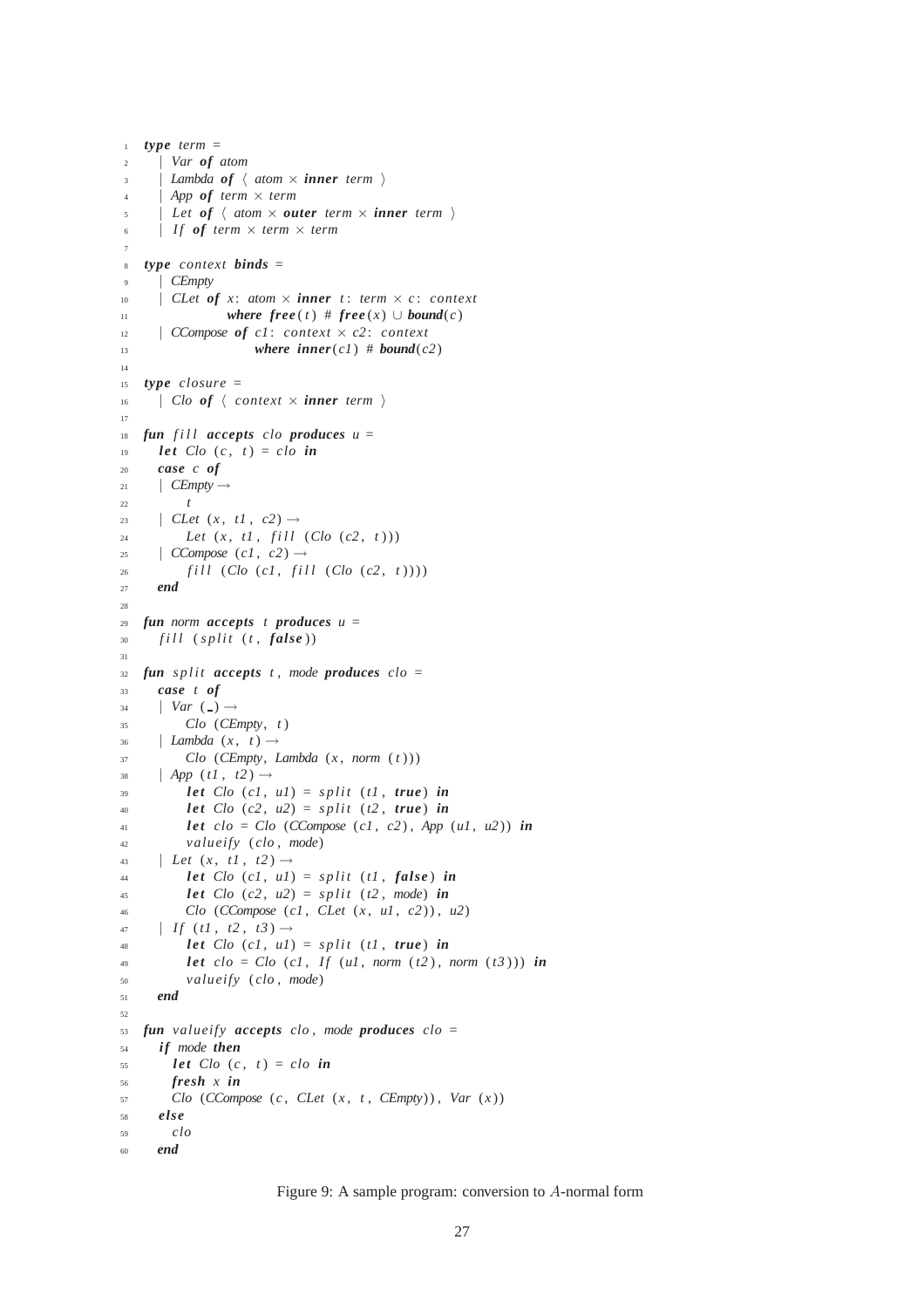form requires operators of applications, operands of applications, and conditions of if constructs to be values, and forbids nesting of let constructs towards the left.

Flanagan *et al.* provide a rather subtle conversion algorithm, expressed in continuation-passing style. I was surprised to find that this algorithm, once defunctionalized and translated to the input language of my prototype implementation, requires only single-atom abstractions, as opposed to C $\alpha$ mlstyle abstractions, and gives rise to only a handful of proof obligations, all of which are trivial. This algorithm is probably expressible in FreshML 2000 [15].

In order to make things more interesting, I present a different algorithm, expressed in direct style (Figure 9). I would say that this algorithm is conceptually more straightforward than Flanagan *et al.*'s there are no continuations, no first-class functions, or defunctionalized versions thereof. Yet, it requires advanced use of Cαml-style abstractions and of generalized algebraic data types, and gives rise to 17 proof obligations, many of which are non-trivial. This is because the algorithm makes explicit use of *contexts*: the central function, *split*, produces a pair of a context—a sequence of let definitions that are being floated out—and a residual term. It is interesting that an arguably more natural algorithm should require a significantly more powerful proof system!

**Contexts** The abstract syntax of contexts is simple. It would be written, on paper, as follows:

$$
c ::= [] | \det x = t \text{ in } c \mid c_1[c_2]
$$

Intuitively, a context is just an ordered list of bindings of the form

$$
let x_1 = t_1 in \dots let x_n = t_n in []
$$

In the following, I refer to the set  $\{x_1, \ldots, x_n\}$  as the *domain* of such a context. In the code, things will be set up so that the domain of *c* is referred to as  $bound(c)$ .

The first two productions in the above grammar would be sufficient to generate all lists of bindings. The third production, which denotes list concatenation, is conceptually redundant, but allows constant time composition of contexts.

The term  $c[t]$  obtained by filling context  $c$  with term  $t$  would be defined, on paper, as follows:

$$
[|t] = t
$$
  
(let  $x = t_1$  in  $c$ ) $[t_2]$  = let  $x = t_1$  in  $c[t_2]$   
 $(c_1[c_2])[t] = c_1[c_2[t]]$ 

This corresponds to function *fill* (line 18). Context filling is, by design, a *capturing* operation: any atom that occurs free in *t* and is in the domain of *c* becomes bound in the term *c*[*t*]. It is important to note that the atoms that form the domain of *c* occur *free* in *c*, that is, they are members of  $f_a(c)$ . They become bound *only* when *c* is filled with a term.

**Representing closures** Several functions (*fill*, *split*, and *valueify*) accept or return pairs of a context *c* and a term *t*, where *t* is to be viewed as "within the context *c*". One cannot fuse the two by forming the term *c*[*t*] right away because the inductive definition of *split* requires individual access to *c* and *t*. They are eventually fused when *norm*, the algorithm's main entry point, invokes *fill* (line 30).

What does it mean for *t* to be viewed as "within the context *c*"? The answer is, even though one has not yet filled the hole and formed *c*[*t*], one *promises* to do so in the future, so that the atoms in the domain of *c can* be considered bound in the pair (*c*, *t*).

I formalize this intuition by wrapping *c* and *t* together in a *closure* (line 15), that is, a Cαml-style abstraction, where the atoms in the domain of *c* are declared to be bound within *t*.

**Representing contexts** Because a context defines a set of atoms that are bound by the *closure* abstraction, the type *context* must be a "pattern" type, in Cαml parlance [16]. This is indicated by the binds keyword on line 8. The three data constructor declarations for *CEmpty*, *CLet*, and *CCompose* reflect the abstract syntax of contexts that was given earlier. Two non-trivial aspects, which I now explain, are the use of the inner keyword (line 10) and of a guard (lines 11 and 13).

Since *term* is a Cαml "expression" type, while *context* is a "pattern" type, the *term* component in the declaration of *CLet* must be preceded with one of the inner or outer keywords [16], so as to indicate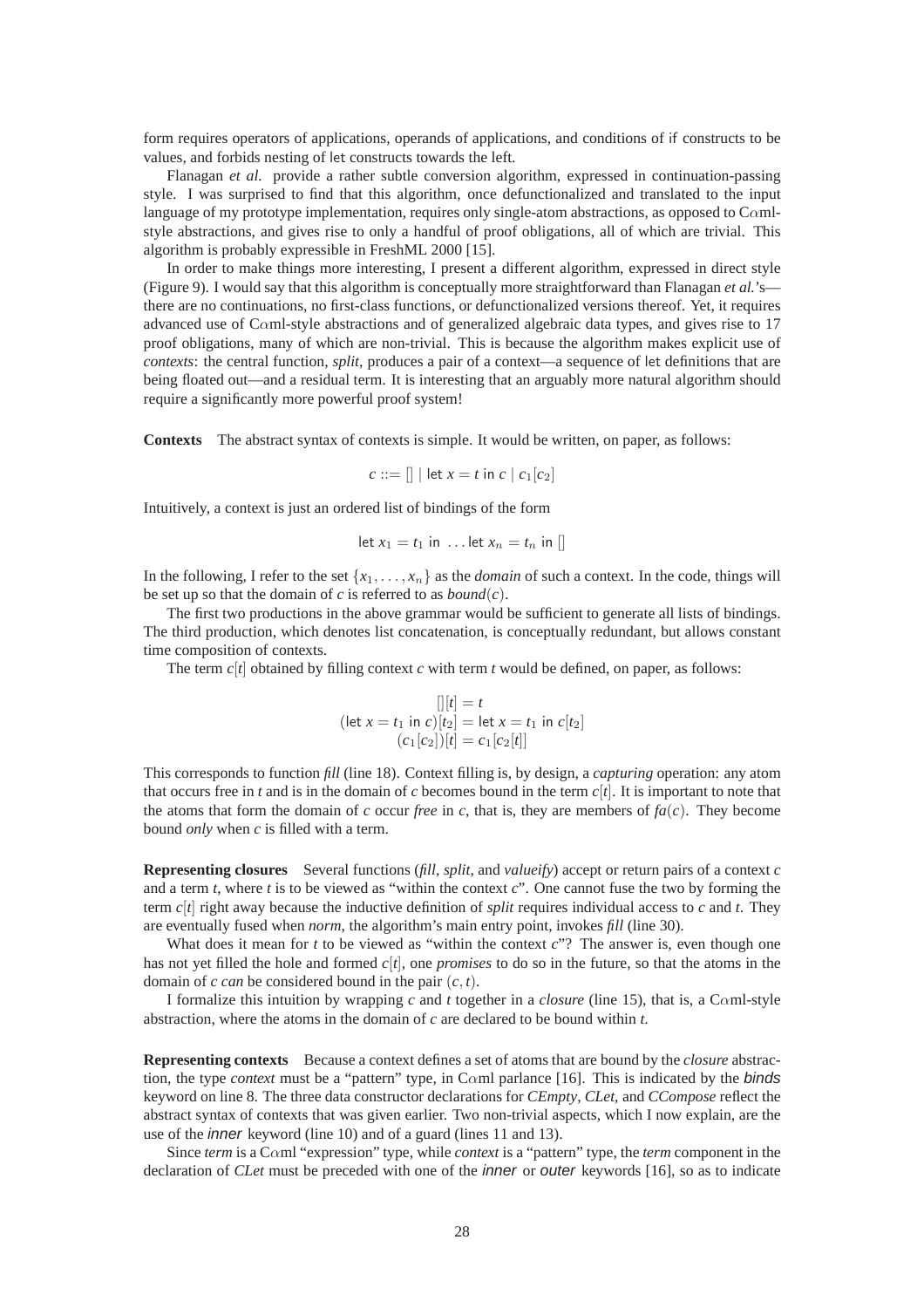whether this term lies *inside* or *outside* the scope of the abstractions in which contexts participate (here, closures).

Which of the two keywords is appropriate here? Suppose I construct the closure

$$
clo = Clo(c, t)
$$

where *c* is a context of the form

$$
let x_1 = t_1 in \dots let x_n = t_n in []
$$

Within this closure, should the terms  $t_1, \ldots, t_n$  lie *inside* or *outside* of the scope of the atoms  $x_1, \ldots, x_n$ ? Aha, that's a trick question. One answer is, *neither*. Considering how the let forms are nested, each *t*<sup>i</sup> should lie within the scope of  $\{x_1, \ldots, x_{i-1}\}.$ 

If neither keyword is appropriate, are we out of luck? Is  $C<sub>α</sub>$ ml's binding specification language too crude for this application? No—there is a way out. I use the inner keyword, thus *pretending* that each  $t_i$  lies within the scope of  $\{x_1, \ldots, x_n\}$ . Then, I add a side condition (line 11) stating that  $t_i$  contains no occurrence of the atoms  $\{x_i, \ldots, x_n\}$ . The end effect is exactly what was needed! The side condition carried by *CCompose* (line 13) serves the same purpose.

I don't know how general this trick really is. I believe it is quite interesting, and could also be useful in the setting of a proof assistant, should one attempt to mechanize, in a nominal style, proofs that involve nested contexts.

**The algorithm** Once appropriate definitions of the types *context* and *closure* are made, the code is straightforward. In short, *fill* fills a context *c* with a term *t*, producing a term. *norm* accepts a term and produces its A-normal form. *split* accepts a pair of a term *t*<sup>1</sup> and a Boolean flag *mode* and produces a closure  $Clo(c_2, t_2)$  such that  $t_1$  is semantically equivalent to  $c_2[t_2]$  and, if *mode* is *true*, then  $t_2$  is a value. *valueify* accepts a pair of a closure  $Clo(c_1, t_1)$  and a Boolean flag *mode* and produces a closure  $Clo(c_2, t_2)$  such that  $c_1[t_1]$  is semantically equivalent to  $c_2[t_2]$  and, if *mode* is *true*, then  $t_2$  is a value. If *mode* is *true*, *valueify* defines  $t_2$  to be a fresh variable *x* and floats the binding "let  $x = t_1$  in []" up into the context (lines 56 and 57). It is essential to have *valueify* return a closure, as opposed to a pair of a context and a term. Otherwise, the proof system would think that *x* escapes the scope of the fresh construct that created it.

The code gives rise to 17 proof obligations, all of which are successfully and automatically discharged.

It is remarkable that there are no visible assertions in the code. Of course, this is an illusion, since the numerous explicit uses of *Clo* are really annotations.

**Introducing an error** Imagine that, on line 46, the programmer is confused and writes

*Clo* (*CCompose* (*c1* , *CCompose* (*c2* , *CLet* (*x* , *u1*, *CEmpty*) )) , *u2*)

That is, she constructs the context  $cI[c2]$  let  $x = uI$  in []] instead of  $cI$  [let  $x = uI$  in  $c2$ ].

This incorrect program is rejected. The current prototype implementation produces the following error message:

*File* "anf−direct . fml" , *line* 46, *characters* 25−60: *I am unable to prove that the following hypotheses*:  $inner(c1) \subseteq free(c1)$ *bound*( $c1$ )  $\subseteq$   $free(c1)$ *bound*( $c2$ )  $\subseteq$   $free(c2)$  $inner(c2) \subseteq free(c2)$  $free$  (?*closure*  $-1$ ) = (*inner*(*c2*) ∪ *free*(*u2*)) \ *bound*(*c2*)  $free(?closure) = (free(u1) \cup inner(c1)) \setminus bound(c1)$  $free(t) = free(t1) \cup free(t2) \setminus free(x)$ *bound*(*c2*) #  $free(x) ∪ free(t) ∪ free(t1) ∪ free(t2)$ ∪ *free* (*c1*) ∪ *free* (*u1*) ∪ *free* (? *closure* ) ∪ *free* (? *closure 1* )  $free$  (?*closure*  $-1$ )  $\subseteq$   $free$  (*t*2) *bound*(*c1*) #  $free(x) ∪ free(t) ∪ free(t1) ∪ free(t2)$ ∪ *free* (? *closure* )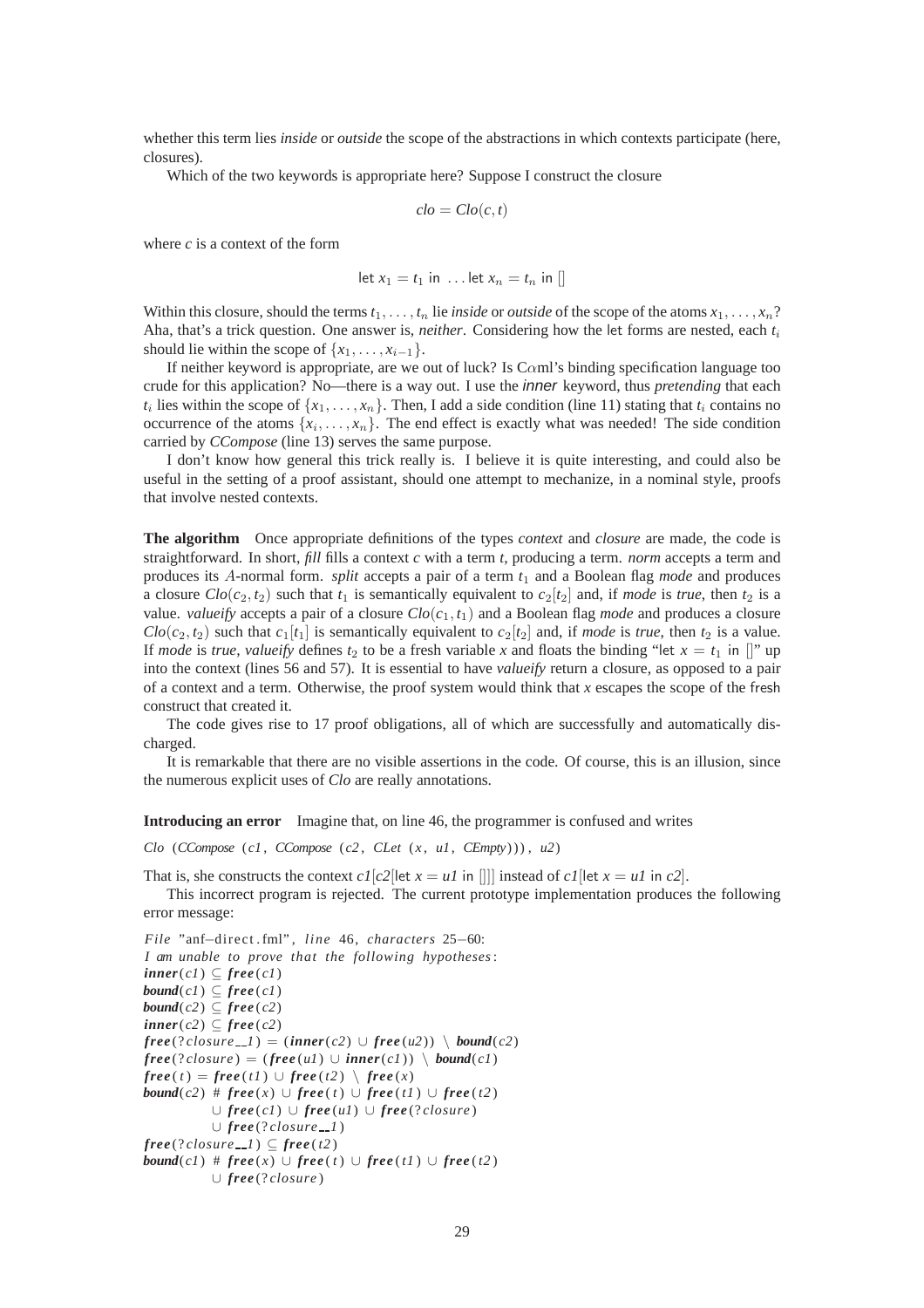$free$  (?*closure*)  $\subset$   $free$  (*t1*)  $free(x)$  #  $free(t)$ *entail the goal* :  $inner(c2)$  #  $free(x)$ *The reason why I am attempting to prove this assertion is* . . . *File* "anf−direct . fml" , *line* 46, *characters* 25−60: *I t is part of the invariant for data constructor CCompose*.

The list of hypotheses is rather difficult to decipher. (The names *?closure* and *?closure 1* stand for the results of the two recursive calls to *split*. They are generated during the translation of the surface language down to the kernel language described in this paper.) The proof system complains that, under a certain set of hypotheses, it cannot prove *inner*  $(c2)$  # *free*  $(x)$ . (This proof obligation corresponds to the guard of the right-hand *CCompose*.) This means that the atom *x* could appear free in the context *c2*. This is true: *c2* was constructed out of *t2*, which can contain free occurrences of *x*. For this reason, *c2*[let  $x = uI$  in []] is not a well-formed context.

The quality of this error message could hopefully be improved. The point, for now, is that this subtle programming error, which a standard type system would not have caught, is detected by the proof system.

Note that the sets *free* (*mode*), *outer* (*c1*), *outer* (*c2*), etc. are not mentioned in any of the hypotheses. By examining the types of *mode*, *c1*, and *c2*, the system can tell that these sets are empty. (This was discussed in §3.3.) This knowledge can be necessary for the proof obligations to go through, and helps reduce visual clutter.

# **7 Related work**

This paper was inspired by Pitts and Gabbay's work on static "freshness inference" for FreshML [15]. Pitts and Gabbay's algorithm attempts to *infer* freshness assertions about values and expressions, or, equivalently, to infer an approximation of the support of values and expressions. The proof system presented in this paper is oriented purely towards *checking*. It does not attempt to do any kind of inference besides the simple type inference performed by the underlying type system. For this reason, explicit assertions must sometimes be provided at let constructs. I did initially attempt to infer an approximation of the support of values and expressions, but I found that this approach was much more complex and not worth the trouble.

The design of a dependent type system for an impure programming language was pioneered by Xi [28]. The key insight that constraints can be dependent only on values, as opposed to arbitrary computations, is exploited here.

Pašalić and Linger [13] exploit the programming language Ωmega to define a data type that represents the abstract syntax of an object language, expressed in de Bruijn notation. The data type is parameterized in a way that guarantees that out-of-range de Bruijn indices cannot be constructed. The syntax of the object language includes non-trivial binding structures (patterns). Donnelly and Xi [4] explore a similar approach in the programming language ATS. These are interesting ideas, but I believe that the nominal programming style supported by FreshML is more natural and appealing than a de Bruijn-based approach.

Schürmann et al.'s ∇-calculus [19] is a core meta-programming language where object-level terms are encoded using higher-order abstract syntax. There are no object-level names: both object-level and meta-level abstractions bind meta-variables. Object-level substitution is application of object-level abstractions. A type system guarantees that meta-variables cannot escape their scope—which, in this case, also means that object-level terms are lexically well-formed. It is quite different from the proof system presented in this paper. The construct  $\nu x.e$  introduces a new meta-variable x and at the same time requires the result of evaluating  $e$  to depend only on meta-variables that were bound prior to  $x$ . This requirement is encoded via stacks of typing contexts and via a "box" type constructor that prevents exploiting the topmost context. This is quite impressive, but, again, I find nominal encodings much more direct than higher-order abstract syntax encodings. The price to pay for the simpler, nominal approach is the need to hand-code substitution functions, or to carry explicit environments around.

MetaOCaml relies on environment classifiers [24] to tell which code fragments are closed. An environment classifier is a type variable that abstracts a set of names. The code type constructor is parameterized with an environment classifier. This allows the type system to keep track, in a conservative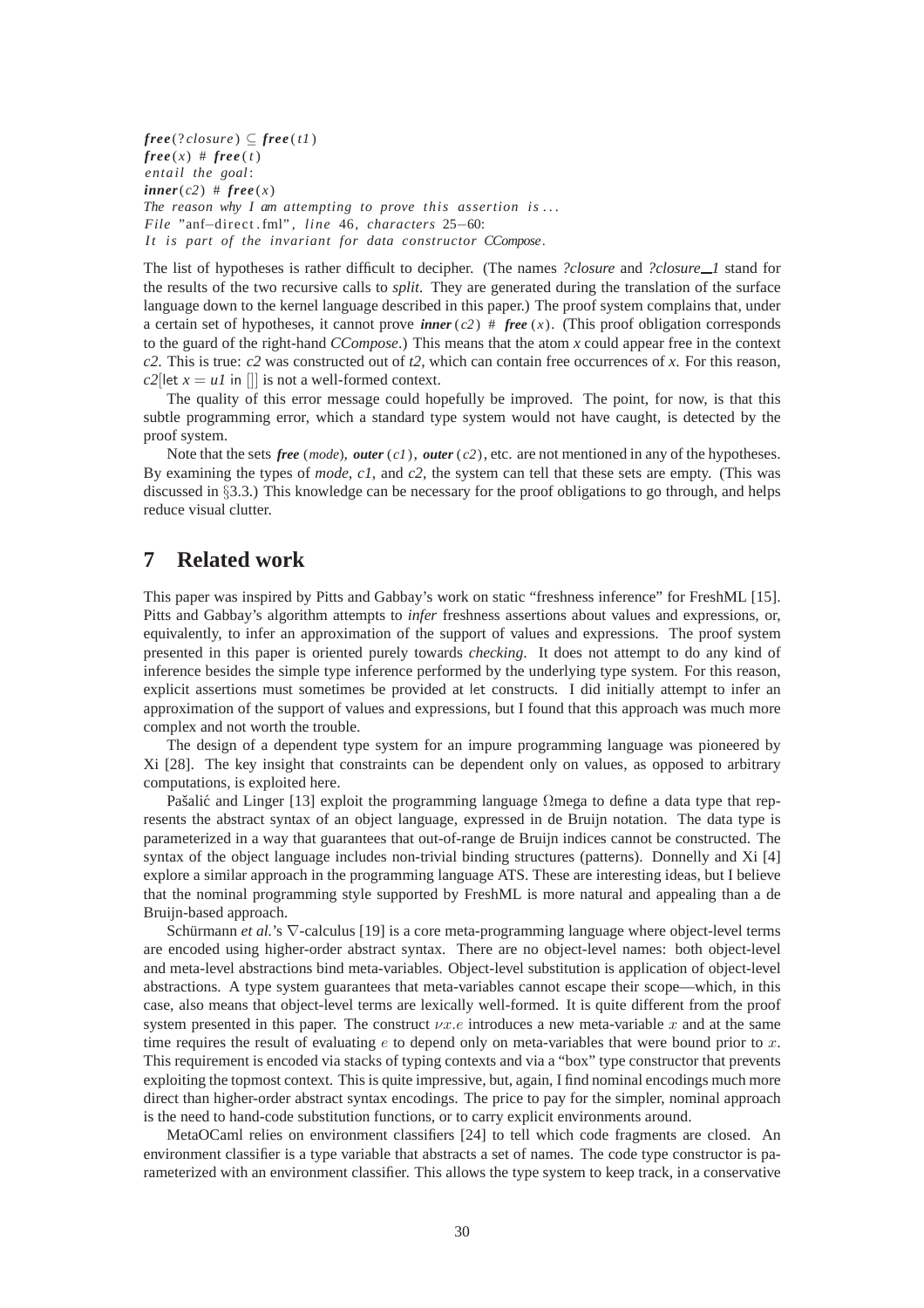way, of which names appear free in a code fragment. Closed code fragments are recognized by the fact that they are polymorphic in their environment classifier. This approach seems coarser than that followed in the present paper, but lends itself better to type inference techniques [2].

Nanevski's calculus  $\nu^{\square}$  [12] is inspired by FreshML, and, like Pure FreshML, provides a static discipline for enforcing purity. This is done by explicitly keeping track of the support of every value, and exploiting this information to ensure that freshly-created names do not escape. An important difference between  $\nu^{\square}$  and Pure FreshML is that  $\nu^{\square}$  lets the *type system* carry the support information, by parameterizing the "code" type constructor with a set of names, while Pure FreshML relies on a separate *proof system* and requires no changes to the type system. I believe that the latter approach is lighter (for instance, Nanevski's "support polymorphism" comes for free here) and potentially more expressive, because constraints can express properties other than approximations of the support of certain values. Another design difference is that  $\nu^{\square}$  is a *homogeneous, multi-level* staged programming language, while FreshML is a *heterogeneous* meta-programming language. This means, for instance, that Nanevski does not distinguish between meta-level λ-abstraction and object-level name abstraction.

Kim, Yi, and Calcagno [9] present a meta-programming language equipped with a type system that uses rows to keep track of the free names of each code fragment. The language is not hygienic, however—a code fragment can refer to the name " $x$ " in a context where no such name was ever introduced.

A line of works by Jackson *et al.* [8, 26, 3] rely on a SAT solver to detect bugs in software. A finite approximation of the procedure's behavior is encoded as a formula in first-order relational logic. It is then conjoined with the procedure's precondition and with the negation of the procedure's postcondition, so as to look for executions that violate the procedure's specification. The resulting formula in first-order relational logic is translated down, under a finite bound on the size of its models, to propositional logic, and handed to a SAT solver. This approach appears effective at finding bugs, but cannot prove their absence.

# **8 Future work**

Many features must be added in order to turn Pure FreshML into a realistic meta-programming language. Here are a few:

- *First-class functions*. I am confident that first-class functions can be introduced without difficulty. This requires extending the grammar of types with function types, carrying a precondition and a postcondition. Furthermore, Pitts and Gabbay [15] remarked that the support of a function is a subset of the combined support of its free variables. This approximation can be exploited to conservatively eliminate applications of *fa* to λ-abstractions.
- *Mutable state*. Shared, modifiable references offer new ways for atoms to escape their scope. Calcagno *et al.* [1] attack the problem in the setting of MetaML and offer a solution that requires references to contain *closed* code fragments. An analogous restriction—to require references to contain values of *empty support*—would be easy to enforce in Pure FreshML, via proof obligations.
- *Exceptions*. Their addition should be unproblematic, provided that every function declares which exceptions it can raise and (if necessary) provides postconditions for exceptional exits.
- *Primitive operations*. The language should provide sets of atoms, maps over atoms, etc. The proof system should keep precise track of all operations over these data structures.
- *Multiple sorts of atoms*. Distinguishing multiple sorts of atoms is easy [16], useful, and, in the setting of Pure FreshML, provides extra freshness assumptions for free: two atoms of distinct sorts are automatically known to be fresh for one another.
- *Polymorphism*. Type polymorphism, sort polymorphism, and parameterized algebraic data types are important features that I have left aside until now. Their combination with C $\alpha$ ml-style algebraic data types could raise non-trivial issues.
- *Non-linear patterns*. As noted by Pitts and Gabbay [15, §5.2], non-linear patterns sometimes offer an elegant way of avoiding an explicit renaming. It would be interesting to extend the dynamic semantics and the proof system with direct support for them.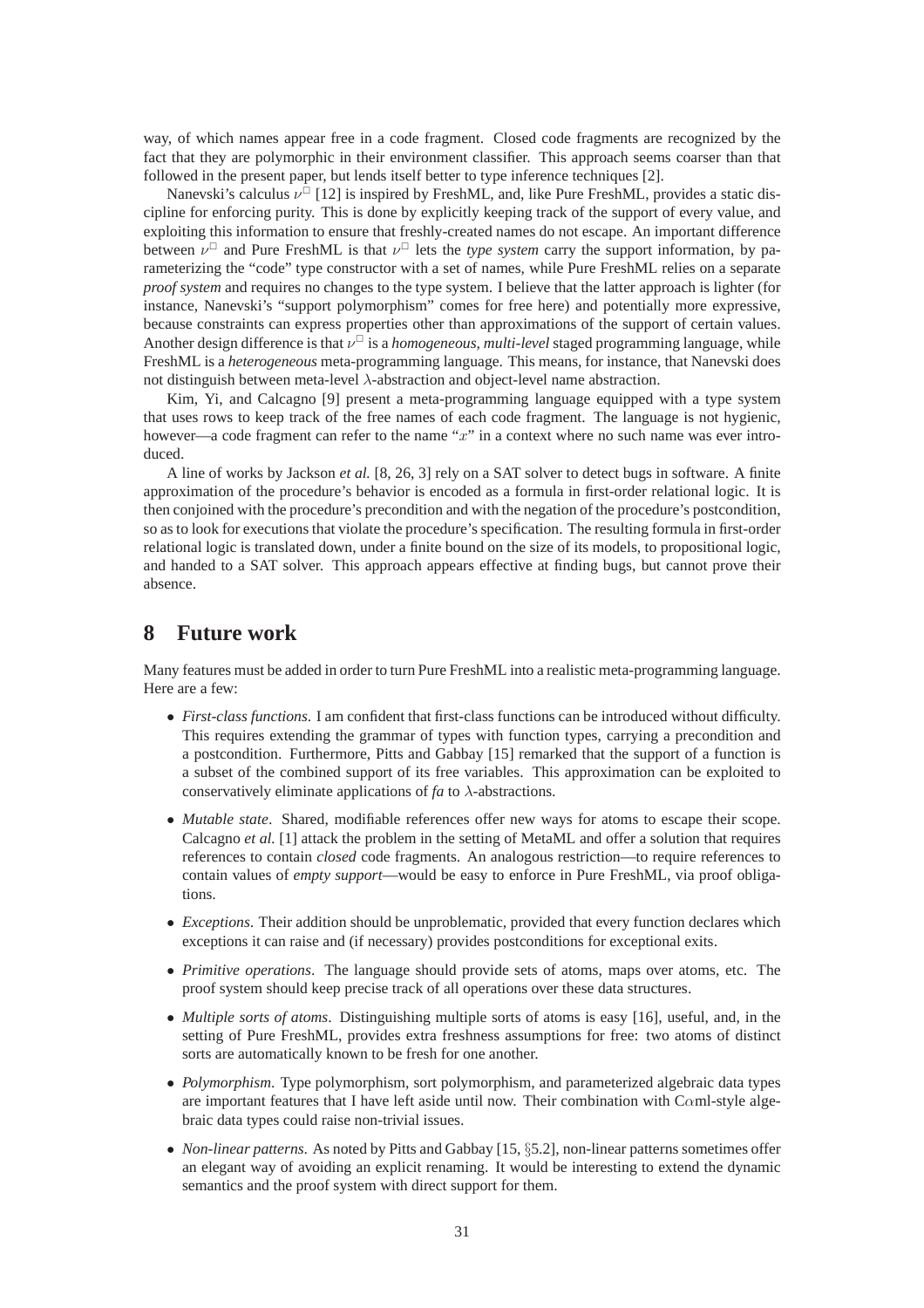- *Safe non-freshening*. The nominal approach to abstract syntax has been criticized for its runtime cost. *Freshening*, that is, automatically replacing an abstraction's bound atoms with fresh atoms when that abstraction is inspected, is expensive. Furthermore, it can be unnecessary: sometimes, there simply is no risk of inadvertent capture. I believe that a Pure FreshML compiler could detect many such situations and produce efficient code (by performing no freshening) without sacrificing safety.
- *Typed abstract syntax*. It is well-known that generalized algebraic data types [29] allow reflecting the typing rules of a simply-typed object language into the meta-language. Combining this technique with Pure FreshML would lead to a meta-programming language that can only construct *lexically well-formed* and *well-typed* object program fragments.

A mid-term goal is to design a realistic meta-programming language on top of Pure FreshML. In order to ensure interoperability with existing libraries, it would be compiled down to Objective Caml, using some of the techniques developed for C $\alpha$ ml [16].

# **References**

- [1] C. Calcagno, E. Moggi, and T. Sheard. Closed types for a safe imperative MetaML. *Journal of Functional Programming*, 13(3):545–571, May 2003.
- [2] C. Calcagno, E. Moggi, and W. Taha. ML-like inference for classifiers. In *European Symposium on Programming (ESOP)*, volume 2986 of *Lecture Notes in Computer Science*, pages 79–93. Springer Verlag, 2004.
- [3] G. Dennis, F. Change, and D. Jackson. Modular verification of code with SAT. In *International Symposium on Software Testing and Analysis (ISSTA)*, July 2006.
- [4] K. Donnelly and H. Xi. Combining higher-order abstract syntax with first-order abstract syntax in ATS. In *ACM Workshop on Mechanized Reasoning about Languages with Variable Binding*, pages 58–63, 2005.
- [5] C. Flanagan, A. Sabry, B. F. Duba, and M. Felleisen. The essence of compiling with continuations. In *ACM Conference on Programming Language Design and Implementation (PLDI)*, pages 237–247, 1993.
- [6] M. J. Gabbay and A. M. Pitts. A new approach to abstract syntax with variable binding. *Formal Aspects of Computing*, 13(3–5):341–363, July 2002.
- [7] K. Honda and N. Yoshida. A compositional logic for polymorphic higher-order functions. In *International ACM Conference on Principles and Practice of Declarative Programming (PPDP)*, pages 191–202, Aug. 2004.
- [8] D. Jackson and M. Vaziri. Finding bugs with a constraint solver. In *International Symposium on Software Testing and Analysis (ISSTA)*, Aug. 2000.
- [9] I.-S. Kim, K. Yi, and C. Calcagno. A polymorphic modal type system for Lisp-like multi-staged languages. In *ACM Symposium on Principles of Programming Languages (POPL)*, pages 257–268, 2006.
- [10] K. Marriott and M. Odersky. Negative Boolean constraints. Technical Report 94/203, Monash University, Aug. 1994.
- [11] M. W. Moskewicz, C. F. Madigan, Y. Zhao, L. Zhang, and S. Malik. Chaff: Engineering an efficient SAT solver. In *Design Automation Conference (DAC)*, July 2001.
- [12] A. Nanevski. Meta-programming with names and necessity. Technical Report CMU-CS-02-123R, School of Computer Science, Carnegie Mellon University, Nov. 2002.
- [13] Pašalić and N. Linger. Meta-programming with typed object-language representations. In *International Conference on Generative Programming and Component Engineering (GPCE)*, pages 136–167, Oct. 2004.
- [14] A. M. Pitts. Alpha-structural recursion and induction. *Journal of the ACM*, 53:459–506, 2006.
- [15] A. M. Pitts and M. J. Gabbay. A metalanguage for programming with bound names modulo renaming. In *International Conference on Mathematics of Program Construction (MPC)*, volume 1837 of *Lecture Notes in Computer Science*, pages 230–255. Springer Verlag, 2000.
- [16] F. Pottier. An overview of Cαml. In *ACM Workshop on ML*, volume 148(2) of *Electronic Notes in Theoretical Computer Science*, pages 27–52, Mar. 2006.
- [17] F. Pottier. Prototype implementation of Pure FreshML, Jan. 2007.
- [18] J. C. Reynolds. Definitional interpreters for higher-order programming languages. *Higher-Order and Symbolic Computation*, 11(4):363–397, Dec. 1998.
- [19] C. Schürmann, A. Poswolsky, and J. Sarnat. The  $\nabla$ -calculus: Functional programming with higher-order encodings. Technical Report YALEU/DCS/TR-1272, Yale University, Nov. 2004.
- [20] T. Sheard. Using MetaML: A staged programming language. In *Advanced Functional Programming*, volume 1608 of *Lecture Notes in Computer Science*, pages 207–239. Springer Verlag, Sept. 1998.
- [21] M. R. Shinwell. Fresh O'Caml: nominal abstract syntax for the masses. In *ACM Workshop on ML*, Sept. 2005.
- [22] M. R. Shinwell and A. M. Pitts. On a monadic semantics for freshness. *Theoretical Computer Science*, 342:28–55, 2005.